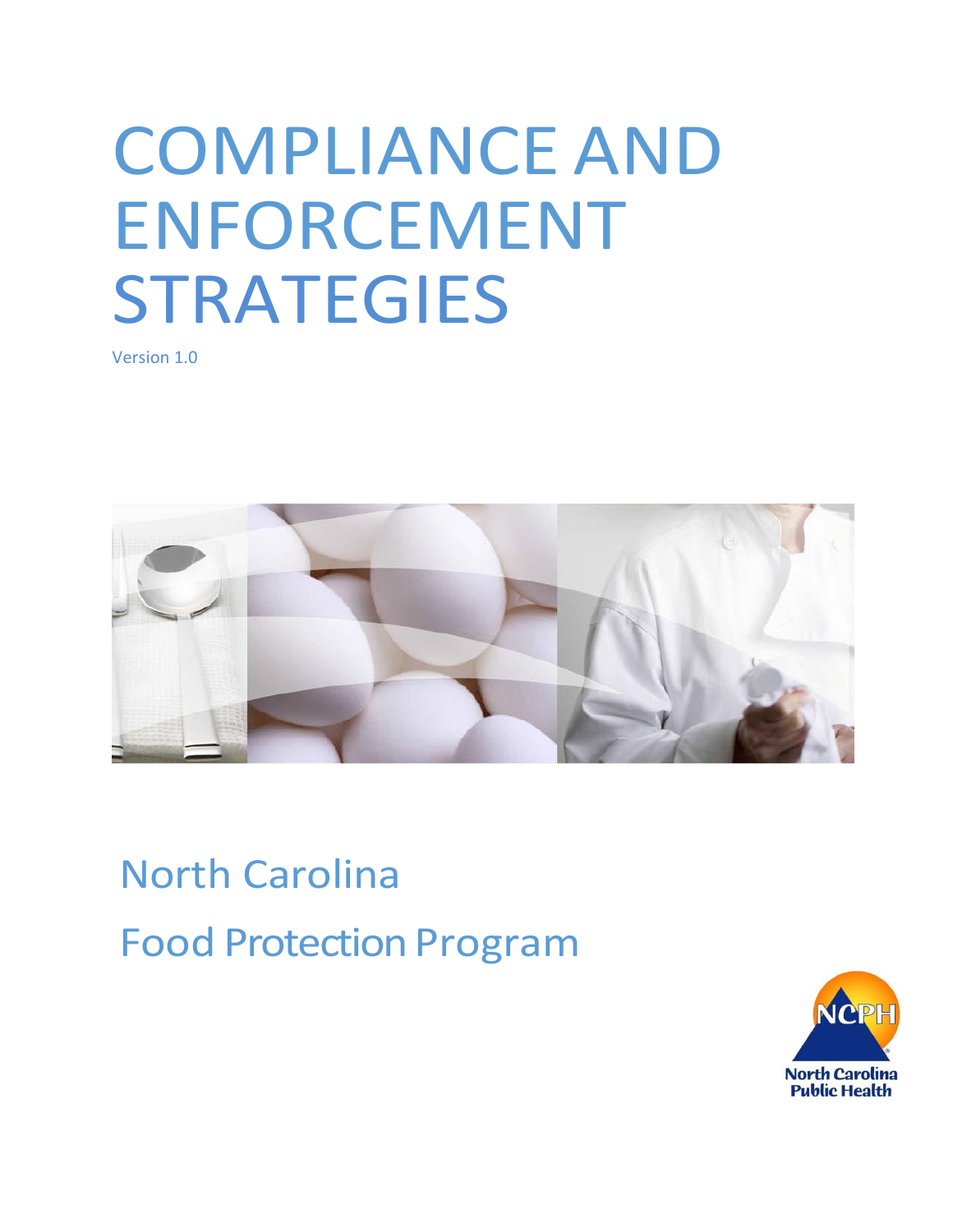# **Table of Contents**

| Section 4: Corrective Action/Corrected During Inspection, Verification, Enforcement Action P and Pf |  |
|-----------------------------------------------------------------------------------------------------|--|
|                                                                                                     |  |
|                                                                                                     |  |
|                                                                                                     |  |
|                                                                                                     |  |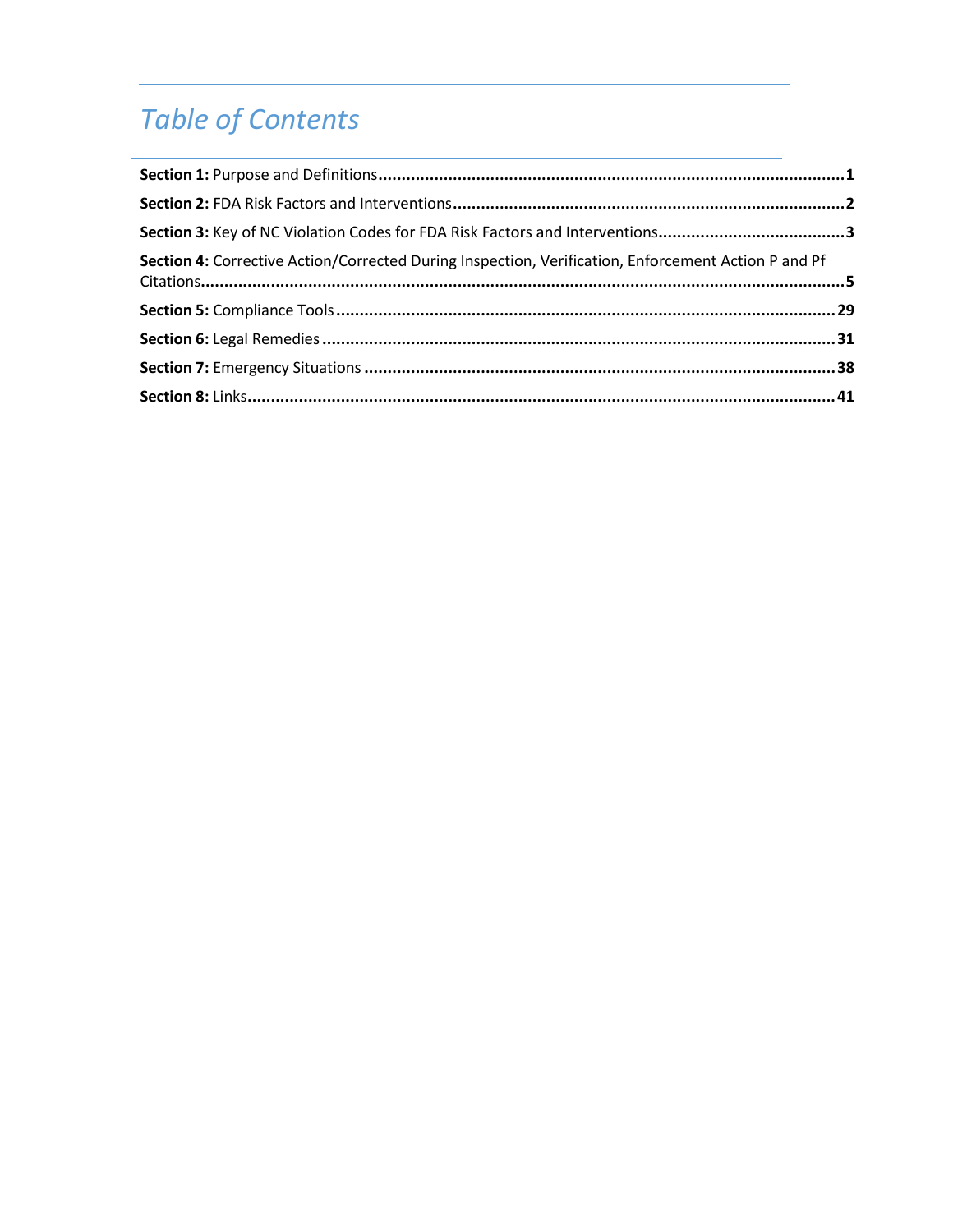# *SECTION 1: PURPOSE AND DEFINITIONS*

This manual is intended to provide guidance and assistance with the compliance and enforcement of North Carolina statutes and rules pertaining to Risk Factors and Interventions at regulated retail food and drink establishments. Compliance and enforcement encompasses all voluntary and regulatory actions taken to achieve compliance with regulations. Compliance and enforcement activities result in timely correction of code violations. This manual is not intended to replace the current laws and rules. For further clarification on any issue addressed within this manual, refer to the applicable statutes and rules**. This manual is not intended to encompass all corrective actions possible for any given scenario OR to replace the marking instructions and/or best professional judgement. If you are unsure about a corrective action you would like to enforce, reach out to your [Regional Specialist.](https://ehs.ncpublichealth.com/faf/docs/foodprot/RegionalFoodMapMay28-2018.pdf)** The regulatory authority for inspections is from the NC [General](https://www.ncleg.net/enactedlegislation/statutes/html/bychapter/chapter_130a.html) Statute, NC Rules [Governing](https://ehs.ncpublichealth.com/docs/rules/294306-26-2600.pdf) Food [Establishments,](https://ehs.ncpublichealth.com/docs/rules/294306-26-2600.pdf) and NC Food Code [Manual.](https://ehs.ncpublichealth.com/faf/docs/foodprot/NC-FoodCodeManual-2009-FINAL.pdf) HYPERLINKED PAGES take you to websites.

The following acronyms will be used throughout this document:

- AMC Active Managerial Control
- CDI Corrected During Inspection
- CIP Cleaned in Place
- EHS Environmental Health Specialist
- HACCP Hazard Analysis Critical Control Point
- HSP Highly Susceptible Population
- P Priority Violation
- PF Priority Foundation Violation
- PHF Potentially Hazardous Foods\*
- PIC Person in Charge
- RCP Risk Control Plan
- RTE Ready to Eat
- SOP Standard Operating Procedure
- TCS Time/Temperature Control for Safety
- TPHC Time as a Public Health Control

\*TCS is the most up to date term for foods that require time or temperature control for safety, however, PHF is still in the current Food Code used in NC and the General Statutes. For this reason, it is used throughout this document.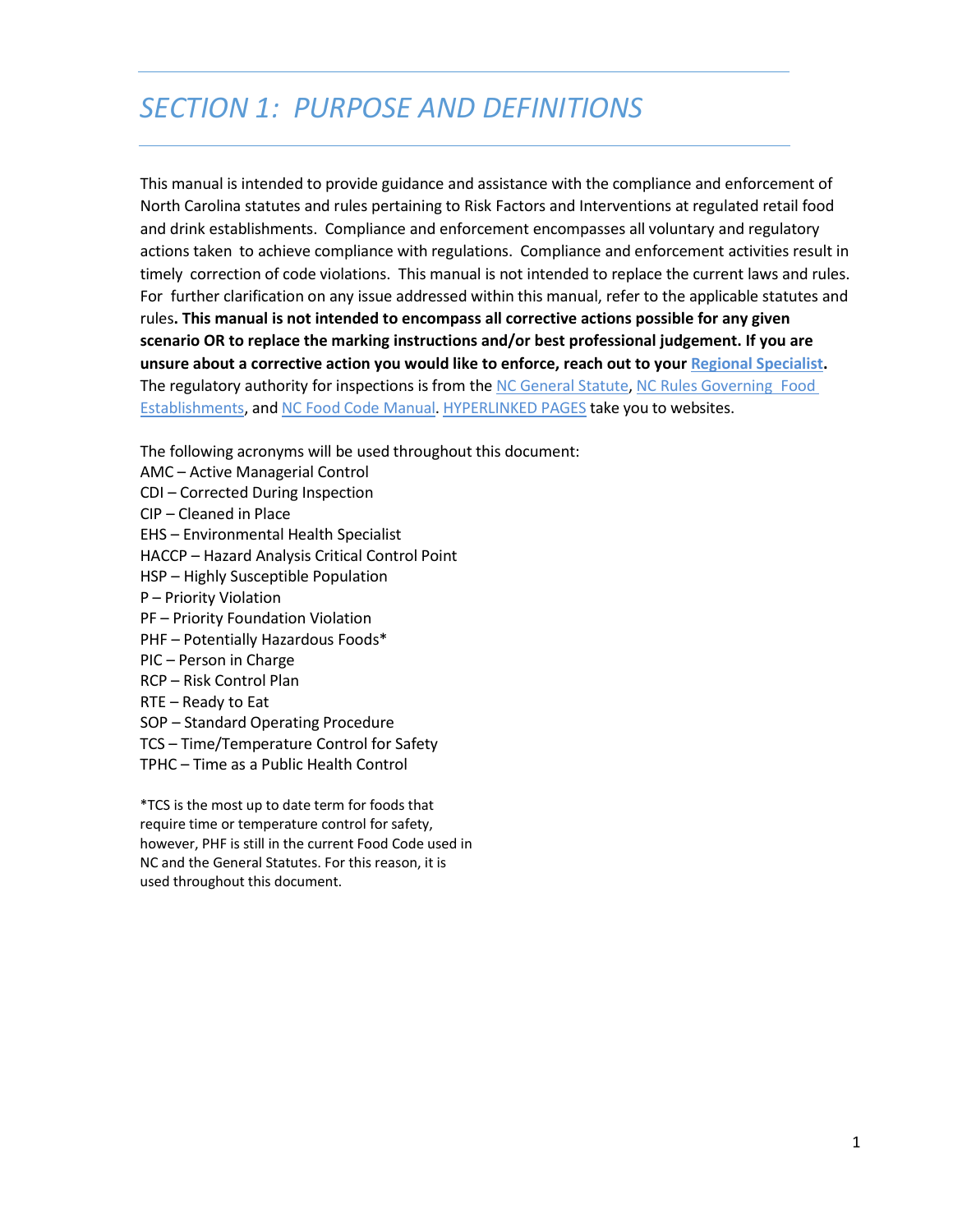# <span id="page-3-0"></span>*SECTION 2: FDA RISK FACTORS AND INTERVENTIONS*

Epidemiological outbreak data repeatedly identifies five major risk factors related to employee behaviors and preparation practices in retail and food service establishments as contributing to foodborne illness.

#### **Risk Factors**

- Food from Unsafe Source
- Poor Personal Hygiene
- Inadequate Cooking
- Improper Holding/Time and Temperature
- Contaminated Equipment/Protection from Contamination

The Food Code addresses controls for risk factors and further establishes five key public health interventions to protect consumer health. Specifically, these interventions are:

#### **Interventions**

- Demonstration of Knowledge by Person in Charge (PIC)
- Implementation of Employee Health Policies
- Bare Hand Contact
- Time/Temperature Relationships
- Consumer Advisory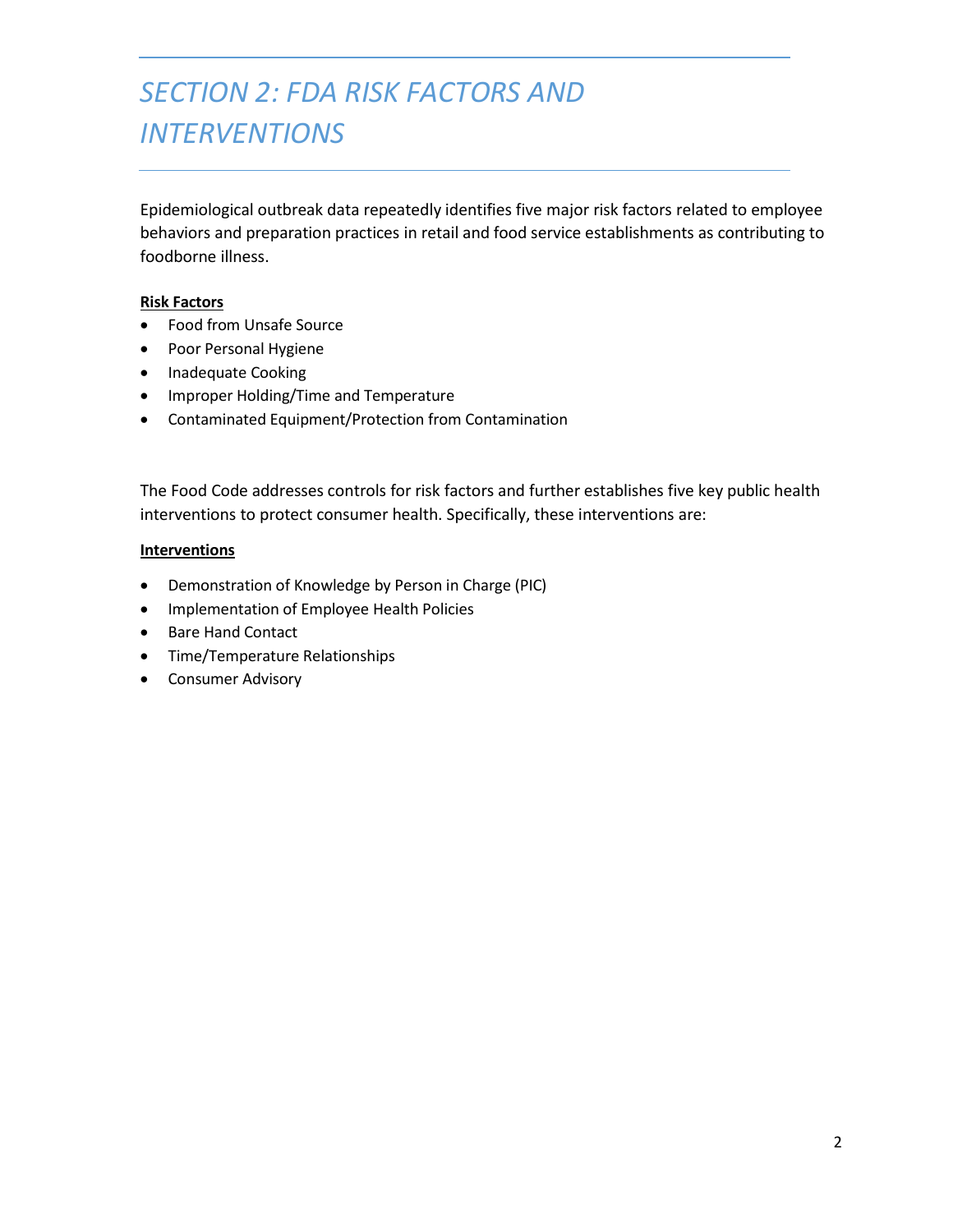### <span id="page-4-0"></span>*SECTION 3: KEY OF NC VIOLATION CODES FOR FDA RISK FACTORS AND INTERVENTIONS*

The followin[g key](http://www.wakegov.com/food/healthinspections/rules/Documents/Enforcement%20manual/Violation%20Codes%20for%20Standard%206%20-%202009.pdf) shows each Risk Factor and Intervention with the item number on the inspection sheet and each relevant violation code. Colors are coordinated with the number of the grade sheet.

|       | <u> 2009</u>                                                                 |       |                             |                     |                          |       |                                                                                |       |                                                                |
|-------|------------------------------------------------------------------------------|-------|-----------------------------|---------------------|--------------------------|-------|--------------------------------------------------------------------------------|-------|----------------------------------------------------------------|
|       |                                                                              |       |                             | <b>RISK FACTORS</b> |                          |       |                                                                                |       |                                                                |
| Item# | <b>Unsafe Source</b>                                                         | Item# | Poor<br>Personal<br>Hygiene | Item#               | Inadequate<br>Cooking    | Item# | <b>Improper Holding</b><br><b>Temperatures Hot</b><br>& Cold, Rapid<br>cooling | Item# | Contaminated<br><b>Food Contact</b><br>Surfaces &<br>Equipment |
|       | 3-201.11 P,Pf                                                                |       | 2-401.11 C                  |                     | 3-401.11<br>P,Pf         | 18    | 3-501.14 P                                                                     |       | 3-302.11 P                                                     |
|       | $3 - 201.12$ P                                                               | 4     | 3-301.12 P                  | 16                  | 3-401.12 C               | 19    | $3-501.16(A)(1)$ P                                                             | 13    | 3-304.11 P                                                     |
|       | $3 - 201.13$ P                                                               | 5     | 2-401.12 C                  | 17                  | $3 - 403.11$ P           | 20    | $3-501.16(A)(2)$ and                                                           |       | $3-304.15(A)$ P                                                |
|       | 3-201.14 P                                                                   |       | $2 - 301.11$ P              |                     |                          |       | $(B)$ $P$                                                                      |       | 3-306.13(A) $P$                                                |
| 9     | $3 - 201.15$ P                                                               |       | 2-301.12 P                  |                     |                          |       |                                                                                |       | 4-501.111 P                                                    |
|       | $3 - 201.16$ P                                                               | 6     | 2-301.14 P                  |                     | $\overline{\phantom{a}}$ |       |                                                                                |       | 4-501.112 Pf                                                   |
|       | $3 - 201.17$ P                                                               |       | 2-301.15 Pf                 |                     |                          |       |                                                                                |       | 4-501.113 C                                                    |
|       | $3 - 202.13$ P                                                               |       | 2-301.16 Pf                 |                     |                          |       |                                                                                | 14    | 4-501.114 P                                                    |
|       | $3 - 202.14$ P                                                               |       | 5-202.12 Pf                 |                     |                          |       |                                                                                |       | 4-501.115 C                                                    |
|       | 3-202.110 P,Pf<br>$5-101.13$ P                                               | 8     | 5-203.11 Pf<br>5-204.11 Pf  |                     |                          |       |                                                                                |       | 4-601.11(A) $P$<br>4-602.11 P                                  |
|       |                                                                              |       |                             |                     |                          |       |                                                                                |       |                                                                |
| 10    | 3-202.11 P, Pf                                                               |       | 5-205.11 Pf                 |                     |                          |       |                                                                                |       | 4-602.12 C                                                     |
| 11    | 3-101.11 P<br>3-202.15 Pf                                                    |       | 6-301.11 Pf<br>6-301.12 Pf  |                     |                          |       |                                                                                |       | 4-702.11 P<br>4-703.11 P                                       |
|       | 3-202.18 Pf                                                                  |       | 6-301.13 C                  |                     |                          |       |                                                                                | 15    | 3-306.14 P                                                     |
| 12    | 3-203.12 Pf                                                                  |       | 6-301.14 C                  |                     |                          |       |                                                                                |       | 3-701.11 C                                                     |
|       | 3-402.11 P                                                                   |       |                             |                     |                          |       |                                                                                | 25    | 3-202.12 P                                                     |
|       | 3-402.12 Pf<br>3-801.11 (A)(2), (A)(3)(B),(C), (E) <b>P</b>                  |       |                             |                     |                          |       |                                                                                |       | 3-302.14 P<br>7-101.11 Pf                                      |
| 24    |                                                                              |       |                             |                     |                          |       |                                                                                |       | 7-102.11 Pf                                                    |
|       |                                                                              |       |                             |                     |                          |       |                                                                                |       | 7-201.11 P                                                     |
|       |                                                                              |       |                             |                     |                          |       |                                                                                |       | 7-202.11 Pf                                                    |
|       |                                                                              |       |                             |                     |                          |       |                                                                                |       | 7-202.12 P, Pf                                                 |
|       |                                                                              |       |                             |                     |                          |       |                                                                                | 26    | 7-203.11 P                                                     |
|       |                                                                              |       |                             |                     |                          |       |                                                                                |       | 7-204.11 P<br>7-204.12 (A) P                                   |
|       |                                                                              |       |                             |                     |                          |       |                                                                                |       | 7-204.13 P                                                     |
|       |                                                                              |       |                             |                     |                          |       |                                                                                |       | 7-204.14 P                                                     |
|       |                                                                              |       |                             |                     |                          |       |                                                                                |       | 7-205.11 P                                                     |
|       |                                                                              |       |                             |                     |                          |       |                                                                                |       | 7-206.11 P                                                     |
|       |                                                                              |       |                             |                     |                          |       |                                                                                |       | 7-206.12 P<br>7-206.13 (A) P                                   |
|       |                                                                              |       |                             |                     |                          |       |                                                                                |       | 7-207.12 P                                                     |
|       |                                                                              |       |                             |                     |                          |       |                                                                                |       | 7-208.11                                                       |
|       |                                                                              |       |                             |                     |                          |       |                                                                                |       | 7-209.11 C                                                     |
|       | Violation Codes (C) are "Core"<br><b>Violations. Only P and Pf items are</b> |       |                             |                     |                          |       |                                                                                |       | 7-301.11 P                                                     |
|       | considered for enforcement.                                                  |       |                             |                     |                          |       |                                                                                |       |                                                                |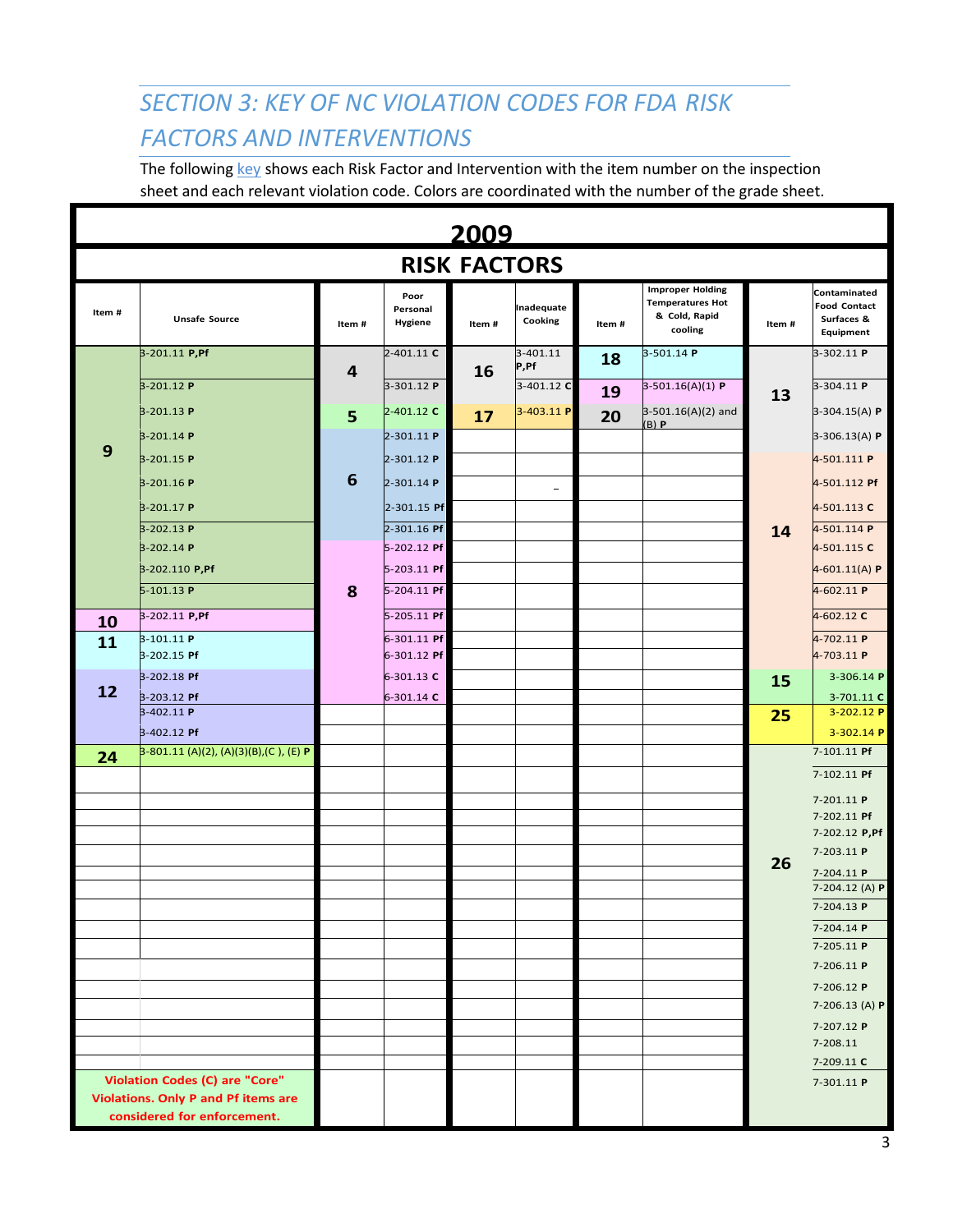# **2009**

|       | <b>INTERVENTIONS</b>                                                                                              |                |                                                                     |       |                                                   |              |                                                 |                         |                                                                   |
|-------|-------------------------------------------------------------------------------------------------------------------|----------------|---------------------------------------------------------------------|-------|---------------------------------------------------|--------------|-------------------------------------------------|-------------------------|-------------------------------------------------------------------|
| Item# | Time/<br>Temperature<br><b>Parameters</b><br>not Met<br>(Time as a<br>Control, date<br>marking)                   | Item#          | <b>Bare Hand</b><br>Contact<br>with<br>Ready-to-<br><b>Eat Food</b> | Item# | Consumer<br><b>Advisory</b><br>(when<br>required) | Item#        | <b>Demonstration</b><br>of Knowledge<br>by PIC  | Item#                   | <b>Employee Health</b><br>Control system or<br>policy implemented |
| 21    | 3-501.17 Pf<br>3-501.18 P                                                                                         | $\overline{7}$ | 3-301.11 P, Pf<br>3-801.11(D) P                                     | 23    | 3-603.11 Pf                                       | $\mathbf{1}$ | 2-101.11 Pf<br>2-102.11 Pf                      | $\overline{2}$          | $2-103.11(M)$ Pf<br>2-201.11 (A), (B), (C) & (E)                  |
| 22    | 3-501.19 P,Pf                                                                                                     |                |                                                                     |       |                                                   |              | 2-102.12 C<br>2-103.11 (A) -(L) Pf              | $\overline{\mathbf{3}}$ | 2-201.11 (D) and (F) P<br>2-201.12 P                              |
|       |                                                                                                                   |                |                                                                     |       |                                                   | 27           | 3-404.11 P, Pf<br>3-502.11 Pf<br>3-502.12 P, Pf |                         | 2-201.13 P                                                        |
|       |                                                                                                                   |                |                                                                     |       |                                                   |              | 4-204.110(B) P, Pf<br>8-103.12 P.Pf             |                         |                                                                   |
|       |                                                                                                                   |                |                                                                     |       |                                                   |              | 8-201.13 C<br>8-201.14 Pf                       |                         |                                                                   |
|       |                                                                                                                   |                |                                                                     |       |                                                   |              |                                                 |                         |                                                                   |
|       | <b>Violation Codes (C) "Core"</b><br><b>Violations. Only P and Pf</b><br>items are considered for<br>enforcement. |                |                                                                     |       |                                                   |              |                                                 |                         |                                                                   |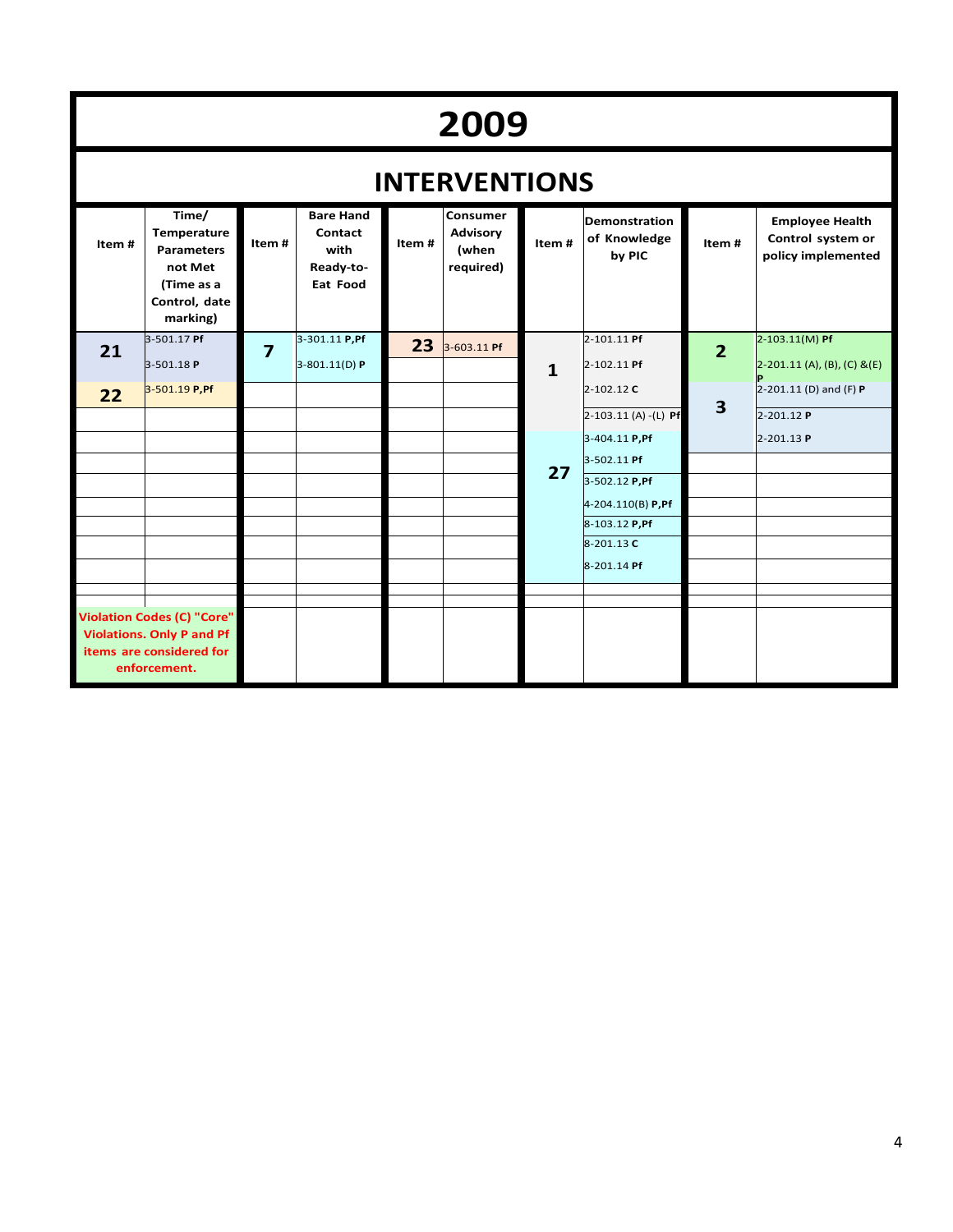# <span id="page-6-0"></span>*SECTION 4: CORRECTIVE ACTION/CORRECTED DURING INSPECTION, VERIFICATION, ENFORCEMENT ACTION P AND Pf CITATIONS*

The chart below is a guidance document that provides acceptable options of short and long-term Corrective Action-Corrected During Inspection, Verification, Enforcement Actions for non-compliant FDA Risk Factors and Interventions. This chart links the NC Food Code reference to the inspection form item number, then to the Corrective Action-Corrected During Inspection, Verification, Enforcement Action. The Corrective Action-Corrected During Inspection, Verification, Enforcement Action is chosen based on the severity and recurring nature of the violation. Long term compliance options address the continuing control of Risk Factors and Interventions.

| <b>Foodborne Illness Risk</b>                                                                                                  | <b>Corrective Action-</b>                                                                                                                                  | Intervention for Intervention                                                                                                                                                                   |
|--------------------------------------------------------------------------------------------------------------------------------|------------------------------------------------------------------------------------------------------------------------------------------------------------|-------------------------------------------------------------------------------------------------------------------------------------------------------------------------------------------------|
| <b>Factors and Public</b>                                                                                                      | <b>Corrected During</b>                                                                                                                                    | for Intervention for Long-                                                                                                                                                                      |
| <b>Health Interventions</b>                                                                                                    | Inspection, Verification,                                                                                                                                  | term Compliance                                                                                                                                                                                 |
|                                                                                                                                | <b>Enforcement Action-</b>                                                                                                                                 |                                                                                                                                                                                                 |
| <b>Intervention:</b>                                                                                                           | $2-101.11(A)(B) - PIC$ is                                                                                                                                  | 2-101.11 - Additional PIC is                                                                                                                                                                    |
| <b>Demonstration of</b>                                                                                                        | designated.                                                                                                                                                | designated and trained to fill                                                                                                                                                                  |
| <b>Knowledge by Person in</b>                                                                                                  |                                                                                                                                                            | the role when one is absent.                                                                                                                                                                    |
| Charge (PIC)<br>Supervision:<br>PIC present, Demonstration-<br>Certification by accredited<br>program, and performs<br>duties. | 2-102.11 - PIC is enrolled in<br>an ANSI-accredited course.<br>$2-103.11(A)-(L) - PIC$<br>worked with REHS to<br>regain active managerial<br>control (AMC) | 2-102.11 - PIC is re-enrolled in<br>an ANSI-accredited course as<br>needed to maintain credential.<br>$2-103.11(A)$ -(L) - PIC receives<br>additional training. A<br>replacement PIC is chosen. |
|                                                                                                                                |                                                                                                                                                            |                                                                                                                                                                                                 |

#### **RISK FACTORS AND PUBLIC HEALTH INTERVENTIONS**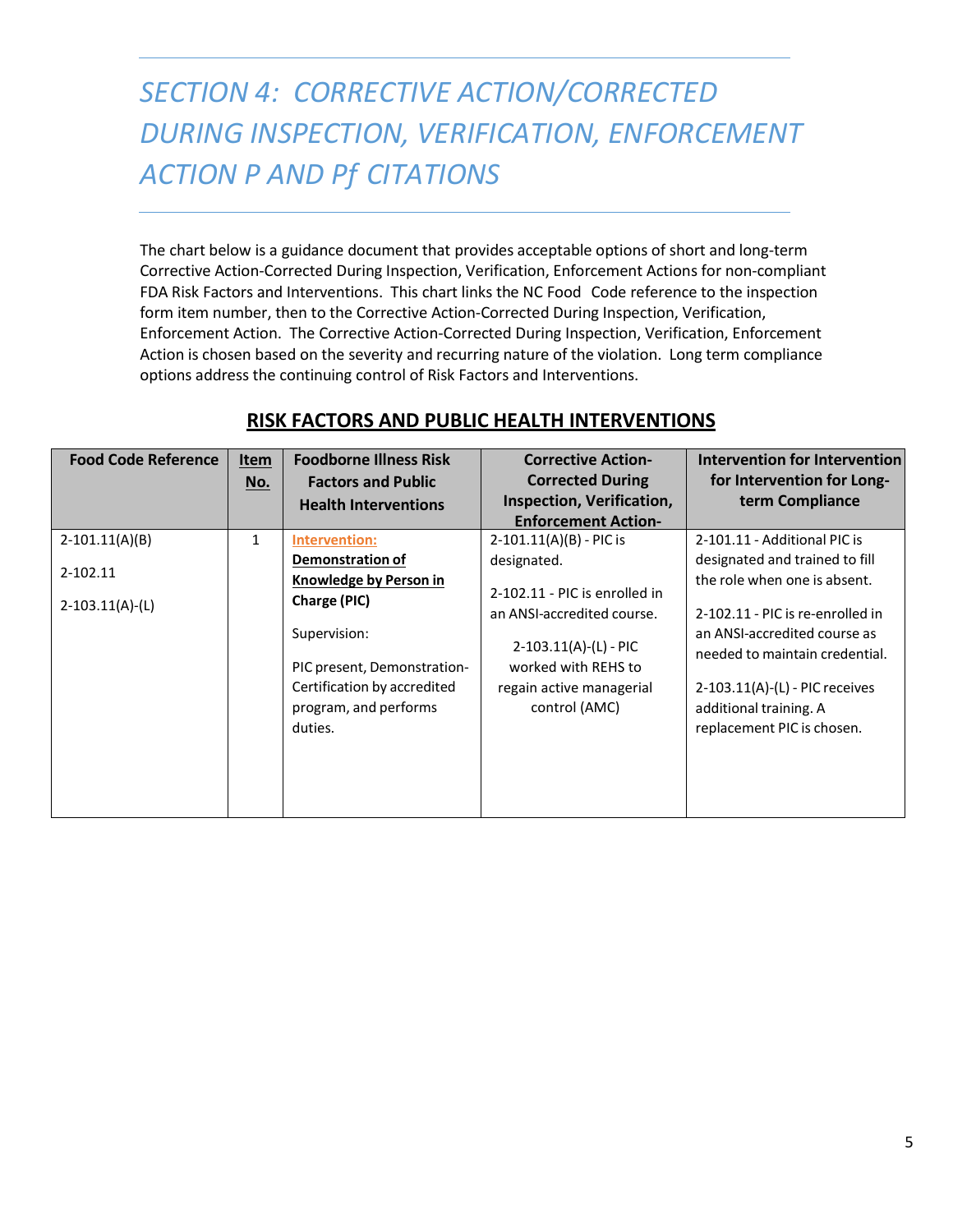| <b>Food Code Reference</b> | Item           | <b>Foodborne Illness Risk</b>                                                                                               | <b>Corrective Action-</b>                                                                                                                                                                                                                                                                                                                                                                          | <b>Intervention for Intervention</b>                                                                                                                                                                                                                                                                |
|----------------------------|----------------|-----------------------------------------------------------------------------------------------------------------------------|----------------------------------------------------------------------------------------------------------------------------------------------------------------------------------------------------------------------------------------------------------------------------------------------------------------------------------------------------------------------------------------------------|-----------------------------------------------------------------------------------------------------------------------------------------------------------------------------------------------------------------------------------------------------------------------------------------------------|
|                            | <u>No.</u>     | <b>Factors and Public</b>                                                                                                   | <b>Corrected During</b>                                                                                                                                                                                                                                                                                                                                                                            | for Intervention for Long-                                                                                                                                                                                                                                                                          |
|                            |                | <b>Health Interventions</b>                                                                                                 | Inspection, Verification,                                                                                                                                                                                                                                                                                                                                                                          | term Compliance                                                                                                                                                                                                                                                                                     |
|                            |                |                                                                                                                             | <b>Enforcement Action-</b>                                                                                                                                                                                                                                                                                                                                                                         |                                                                                                                                                                                                                                                                                                     |
| $2 - 103.11(M)$            | $\overline{2}$ | Intervention:                                                                                                               | 2-103.11(M) - Health policy                                                                                                                                                                                                                                                                                                                                                                        | 2-103.11(M) - PIC receives                                                                                                                                                                                                                                                                          |
|                            |                | Implementation of                                                                                                           | information is provided to                                                                                                                                                                                                                                                                                                                                                                         | additional training and                                                                                                                                                                                                                                                                             |
| $2-201.11(A)(B)(C)(E)$     |                | <b>Employee Health Policies</b>                                                                                             | food employees.                                                                                                                                                                                                                                                                                                                                                                                    | instruction. Approved health                                                                                                                                                                                                                                                                        |
|                            |                |                                                                                                                             | Methods include: Posting                                                                                                                                                                                                                                                                                                                                                                           | policy is made available to PIC.                                                                                                                                                                                                                                                                    |
|                            |                | Employee Health:<br>Management and food<br>employee/conditional<br>employee knowledge<br>responsibilities and<br>reporting. | policy in employee areas,<br>mailing/emailing policy to<br>employees, scheduling<br>educational meetings with<br>employees, etc. EHS provides<br>an approved health policy to<br>PIC if facility does not have<br>one.<br>$2-201.11(A)(B)(C)(E) -$<br>Employees are instructed on<br>when and how to report. EHS<br>provides an approved health<br>policy to serve until PIC<br>creates their own. | 2-201.11(A)(B)(C)(E) - Train<br>new and existing employees to<br>report. Provide health policy to<br>employees through effective<br>methods. EHS provides PIC<br>with educational material on<br>requirements to aid in<br>development/update of health<br>policy.<br><b>Employee Health Policy</b> |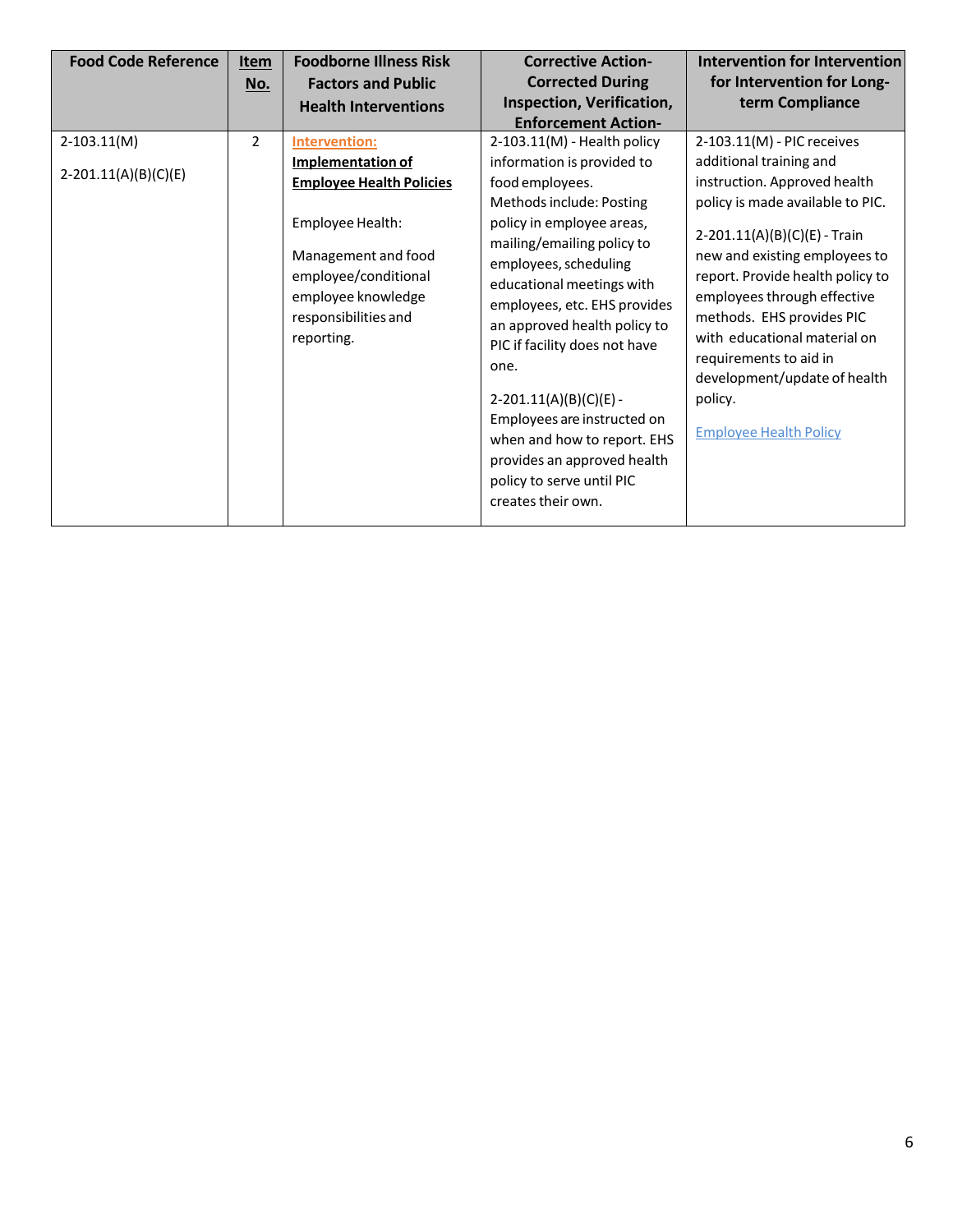| <b>Food Code Reference</b> | <u>Item</u> | <b>Foodborne Illness Risk</b>   | <b>Corrective Action-</b>      | <b>Intervention for Long-term</b>                      |
|----------------------------|-------------|---------------------------------|--------------------------------|--------------------------------------------------------|
|                            | No.         | <b>Factors and Public</b>       | <b>Corrected During</b>        | <b>Compliance</b>                                      |
|                            |             | <b>Health Interventions</b>     | Inspection, Verification,      |                                                        |
|                            |             |                                 | <b>Enforcement Action-</b>     |                                                        |
| $2-201.11(D)(F)$           | 3           | <b>Intervention:</b>            | 2-201.11(D) - Exclude or       | 2-201.11(D)(F) - PIC trained on                        |
|                            |             | <b>Implementation of</b>        | restrict employee. (F) -       | exclusion and restriction                              |
| $2-201.12(A)-(I)$          |             | <b>Employee Health Policies</b> | Comply with exclusion and      | policy.                                                |
| $2-201.13(A)-(I)$          |             |                                 | restriction specifications.    |                                                        |
|                            |             | Employee Health:                | 2-201.12(A)-(I) - Exclude or   | 2-201.12(A)-(I) - PIC trained<br>to recognize specific |
|                            |             | Proper use of reporting,        |                                |                                                        |
|                            |             |                                 | restrict employee based on     | symptoms, diagnosis, and                               |
|                            |             | restriction and exclusion.      | specific symptoms, diagnosis,  | exposures that require                                 |
|                            |             |                                 | and exposures. Exclude or      | exclusion and restriction of                           |
|                            |             |                                 | restrict employee if           | employees. PIC trained on                              |
|                            |             |                                 | reinstatement requirements     | reinstatement requirements.                            |
|                            |             |                                 | are not met.                   | 2-201.13(A)-(I) - PIC trained                          |
|                            |             |                                 | 2-201.13(A)-(I) - Comply with  | to adhere to conditions.                               |
|                            |             |                                 | conditions of removing,        |                                                        |
|                            |             |                                 | adjusting, and continuing      |                                                        |
|                            |             |                                 | exclusion.                     |                                                        |
|                            |             |                                 |                                |                                                        |
|                            |             |                                 | Job Aids to provide to PIC     |                                                        |
|                            |             |                                 | 2009 Food Code Employee        |                                                        |
|                            |             |                                 | Health policy with flow        |                                                        |
|                            |             |                                 | charts: Employee Health        |                                                        |
|                            |             |                                 | <b>Decision Flow Charts</b>    |                                                        |
|                            |             |                                 |                                |                                                        |
|                            |             |                                 | 2013 Food Code Employee        |                                                        |
|                            |             |                                 | Health policy with flow        |                                                        |
|                            |             |                                 | charts: Employee Health        |                                                        |
|                            |             |                                 | <b>Decision Flow Charts</b>    |                                                        |
| 3-301.12                   | 4           | <b>Risk Factor:</b>             | 3-301.12 - Discard utensil if  | 3-301.12 - Train employees                             |
|                            |             | <b>Poor Personal Hygiene</b>    | single-use. Clean and sanitize | on risk involved in                                    |
|                            |             |                                 | utensil if multi-use. Discard  | contaminating food that is to                          |
|                            |             | <b>Good Hygienic Practices:</b> | portion of food                | be sold or served. Train                               |
|                            |             |                                 | contaminated by food           | employees on proper method                             |
|                            |             | Proper eating, tasting,         | employee.                      | of taste testing food.                                 |
|                            |             | drinking, or tobacco use.       |                                |                                                        |
|                            |             |                                 |                                |                                                        |
|                            |             |                                 |                                |                                                        |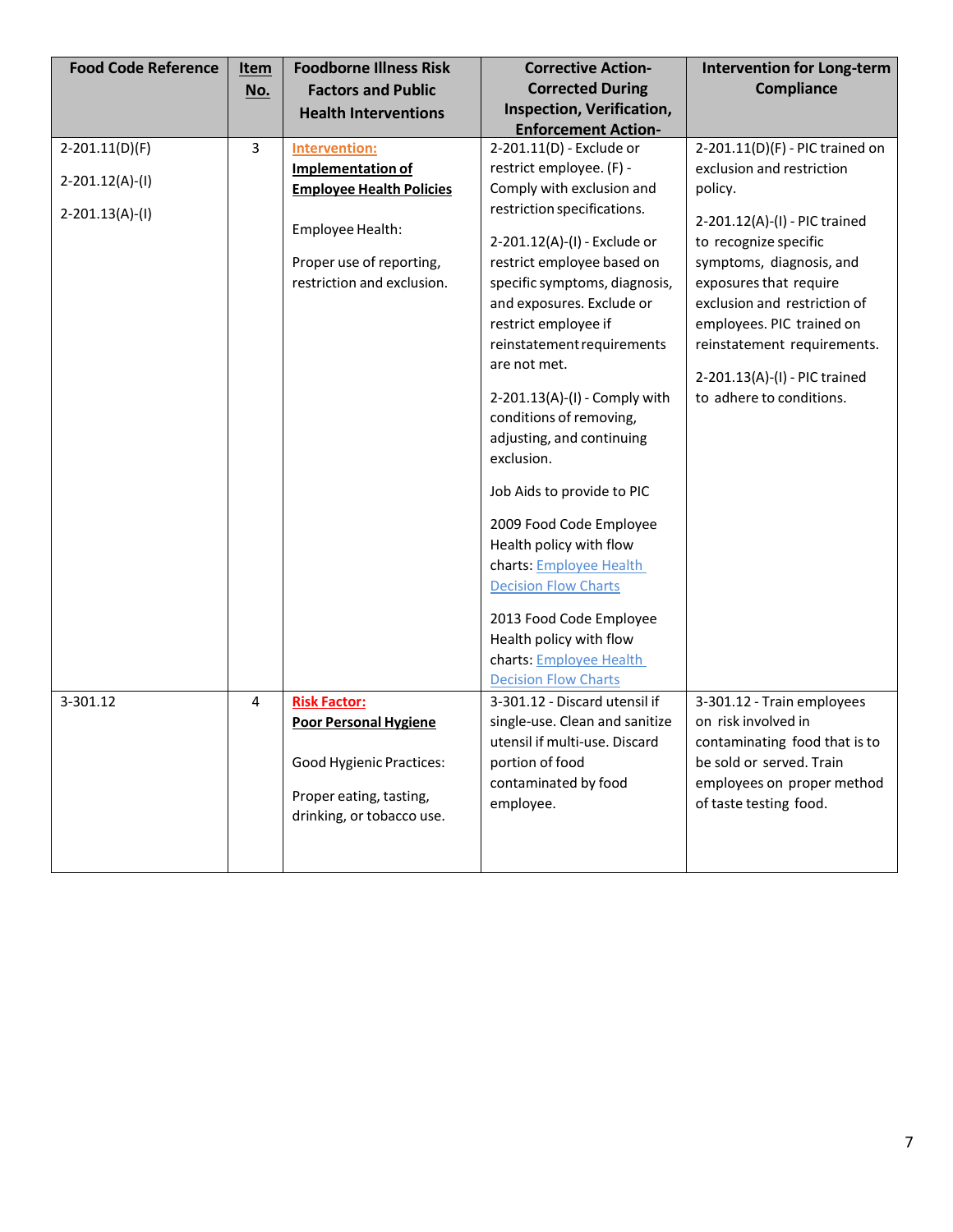| <b>Food Code Reference</b>                               | <u>Item</u><br>No. | <b>Foodborne Illness Risk</b><br><b>Factors and Public</b><br><b>Health Interventions</b> | <b>Corrective Action-</b><br><b>Corrected During</b><br>Inspection, Verification,<br><b>Enforcement Action</b>                                                                                                                                                                                                                                                                                                                                                                                                                                                                                                                                                                                                                                                                                                                                                                                                                                                    | <b>Intervention for Long-term</b><br>Compliance                                                                                                                                                                                                                                                                                                                                                                                                                                                                                                                                                                                                                                                                                                                                                                            |
|----------------------------------------------------------|--------------------|-------------------------------------------------------------------------------------------|-------------------------------------------------------------------------------------------------------------------------------------------------------------------------------------------------------------------------------------------------------------------------------------------------------------------------------------------------------------------------------------------------------------------------------------------------------------------------------------------------------------------------------------------------------------------------------------------------------------------------------------------------------------------------------------------------------------------------------------------------------------------------------------------------------------------------------------------------------------------------------------------------------------------------------------------------------------------|----------------------------------------------------------------------------------------------------------------------------------------------------------------------------------------------------------------------------------------------------------------------------------------------------------------------------------------------------------------------------------------------------------------------------------------------------------------------------------------------------------------------------------------------------------------------------------------------------------------------------------------------------------------------------------------------------------------------------------------------------------------------------------------------------------------------------|
| 2-301.11<br>$2-301.12(A)(B)$                             | 6                  | <b>Risk Factor:</b><br><b>Poor Personal Hygiene</b>                                       | 2-301.11 - Employee washes<br>hands and exposed portions<br>of arms.                                                                                                                                                                                                                                                                                                                                                                                                                                                                                                                                                                                                                                                                                                                                                                                                                                                                                              | 2-301.11 - Train employees on<br>how often to wash hands and<br>exposed portions of arms.                                                                                                                                                                                                                                                                                                                                                                                                                                                                                                                                                                                                                                                                                                                                  |
| $2 - 301.14(A) - (1)$<br>2-301.15<br>$2-301.16(A)(B)(C)$ |                    | Preventing Contamination<br>by Hands:<br>Hands clean and properly<br>washed.              | 2-301.12(A)(B) - Employee<br>cleans hands, exposed<br>portions of arms, including<br>surrogate prosthetic devices<br>for hands or arms with<br>cleaning compound, for at<br>least 20 seconds at properly<br>installed and equipped<br>handwashing sink.<br>2-301.14 (A)-(I) - Employee<br>washes hands and exposed<br>portions of arms.<br>2-301.15 - Employee washes<br>hands and exposed portions<br>of arms in a handwashing<br>sink. If hands were washed in<br>food preparation or<br>warewashing sink, that sink is<br>cleaned and sanitized prior to<br>use.<br>2-301.16(A)(B)(C) - If hand<br>antiseptic used was not<br>compliant for use in the<br>facility, employee rinses<br>hands to remove the<br>unapproved hand antiseptic<br>and removes non-compliant<br>hand antiseptic from facility.<br>If hand antiseptic used was<br>not compliant for hands that<br>directly contact food,<br>employee rinses hands in<br>clean water or limits activity | 2-301.12(A)(B) - Train<br>employees on how to clean<br>hands. Post instructional<br>handwashing material at<br>handwashing sinks.<br>2-301.14(A)-(I) - Train<br>employees on when to wash<br>hands and exposed portions of<br>arms. Post instructional hand<br>contamination material in<br>employee areas.<br>2-301.15 - Train employees on<br>where to wash hands. Post<br>signs that designate<br>handwashing sinks.<br>2-301.16(A)(B)(C) - Review<br>specifications on hand<br>antiseptics used in the facility.<br>Remove unapproved hand<br>antiseptics from facility.<br>Change to different type of<br>hand antiseptic. Train<br>employees on how to use hand<br>antiseptics. Post instructional<br>hand antiseptic use material at<br>handwashing sinks.<br><b>Handwashing Procedures</b><br><b>Handwash Sign</b> |
|                                                          |                    |                                                                                           | to no direct bare hand<br>contact with food. If hand dip<br>solution is not clean or too<br>weak, it is discarded.                                                                                                                                                                                                                                                                                                                                                                                                                                                                                                                                                                                                                                                                                                                                                                                                                                                |                                                                                                                                                                                                                                                                                                                                                                                                                                                                                                                                                                                                                                                                                                                                                                                                                            |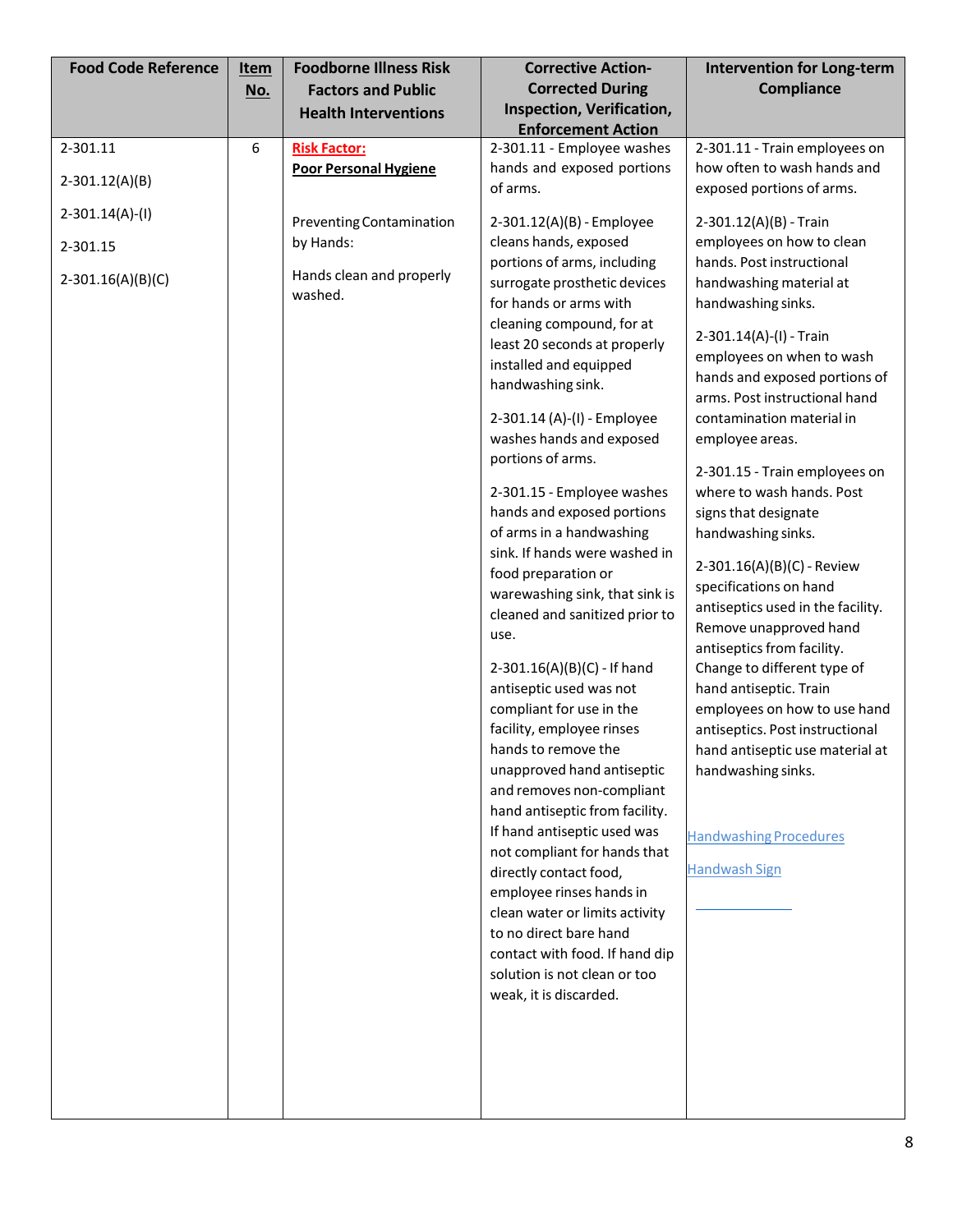| <b>Food Code Reference</b><br>$3-301.11(B)(C)$<br>$3-801.11(D)$ | <b>Item</b><br>No.<br>7 | <b>Foodborne Illness Risk</b><br><b>Factors and Public</b><br><b>Health Interventions</b><br><b>Intervention:</b><br><b>Bare Hand Contact</b><br>Preventing Contamination<br>by Hands:<br>No bare hand contact with<br>RTE foods or a pre-<br>approved alternate properly<br>followed. | <b>Corrective Action-</b><br><b>Corrected During</b><br>Inspection, Verification,<br><b>Enforcement Action</b><br>3-301.11(B) - Remove risk of<br>food contamination by<br>discarding food, cooking food<br>to at least 165°F, etc. (C) -<br>Change food contact method.<br>3-801.11(D) - If facility serves<br>an HSP, and food is<br>contacted with bare hands<br>the food must be discarded.                                                                                                                                                                                                                                    | <b>Intervention for Long-term</b><br><b>Compliance</b><br>3-301.11(B) - Train employees<br>on how to prevent bare hand<br>contact with exposed RTE food.<br>Provide suitable utensils. (C) -<br>Train employees on methods to<br>minimize bare hand and arm<br>contact with non-RTE foods.<br>Provide suitable utensils.<br>3-801.11 - Train employees on |
|-----------------------------------------------------------------|-------------------------|----------------------------------------------------------------------------------------------------------------------------------------------------------------------------------------------------------------------------------------------------------------------------------------|------------------------------------------------------------------------------------------------------------------------------------------------------------------------------------------------------------------------------------------------------------------------------------------------------------------------------------------------------------------------------------------------------------------------------------------------------------------------------------------------------------------------------------------------------------------------------------------------------------------------------------|-----------------------------------------------------------------------------------------------------------------------------------------------------------------------------------------------------------------------------------------------------------------------------------------------------------------------------------------------------------|
| $5-202.12(A)$<br>$5-203.11(A)$<br>$5-204.11(A)(B)$              | 8                       | <b>Risk Factor:</b><br><b>Poor Personal Hygiene</b><br>Preventing Contamination                                                                                                                                                                                                        | This includes fruits and<br>vegetables that were bare<br>hand contacted during<br>washing procedure.<br>5-202.12(A) - Adjust water<br>heater. Verify temperature<br>rise to at least 100°F.                                                                                                                                                                                                                                                                                                                                                                                                                                        | preventing all bare hand<br>contact with foods in a facility<br>that serves an HSP. Provide<br>suitable utensils.<br>5-202.12(A) - Repair/Replace<br>plumbing system components.<br>Consult licensed plumber.                                                                                                                                             |
| 5-205.11<br>6-301.11<br>6-301.12(A)(B)(C)(D)                    |                         | by Hands:<br>Handwashing sinks,<br>supplied and accessible.                                                                                                                                                                                                                            | 5-203.11(A) - Require<br>installation of additional<br>handwash sinks. Cease<br>operation or install<br>temporary handwash<br>stations if there are no<br>useable handwash sinks.<br>Consider writing SOPs.<br>5-204.11(A)(B) - Require<br>relocation or installation of<br>handwash sinks. Install<br>temporary handwash<br>stations if there are no<br>handwash sinks in required<br>locations. Consider writing<br>SOPs.<br>5-205.11(A) - Make<br>accessible. (B) - Discontinue<br>unapproved use.<br>6-301.11 - Supply the sink<br>with hand cleanser.<br>6-301.12(A)(B)(C)(D) - Supply<br>sink with hand drying<br>provision. | 5-203.11(A) - Install handwash<br>sinks. Consult licensed<br>plumber.<br>5-204.11(A)(B) - Relocate or<br>install handwash sinks. Consult<br>licensed plumber.<br>5-205.11(A)(B) - Train<br>employees.<br>6-301.11 - Train employees.<br>Use a checklist.<br>6-301.12(A)(B)(C)(D) - Train<br>employees. Use a checklist.                                   |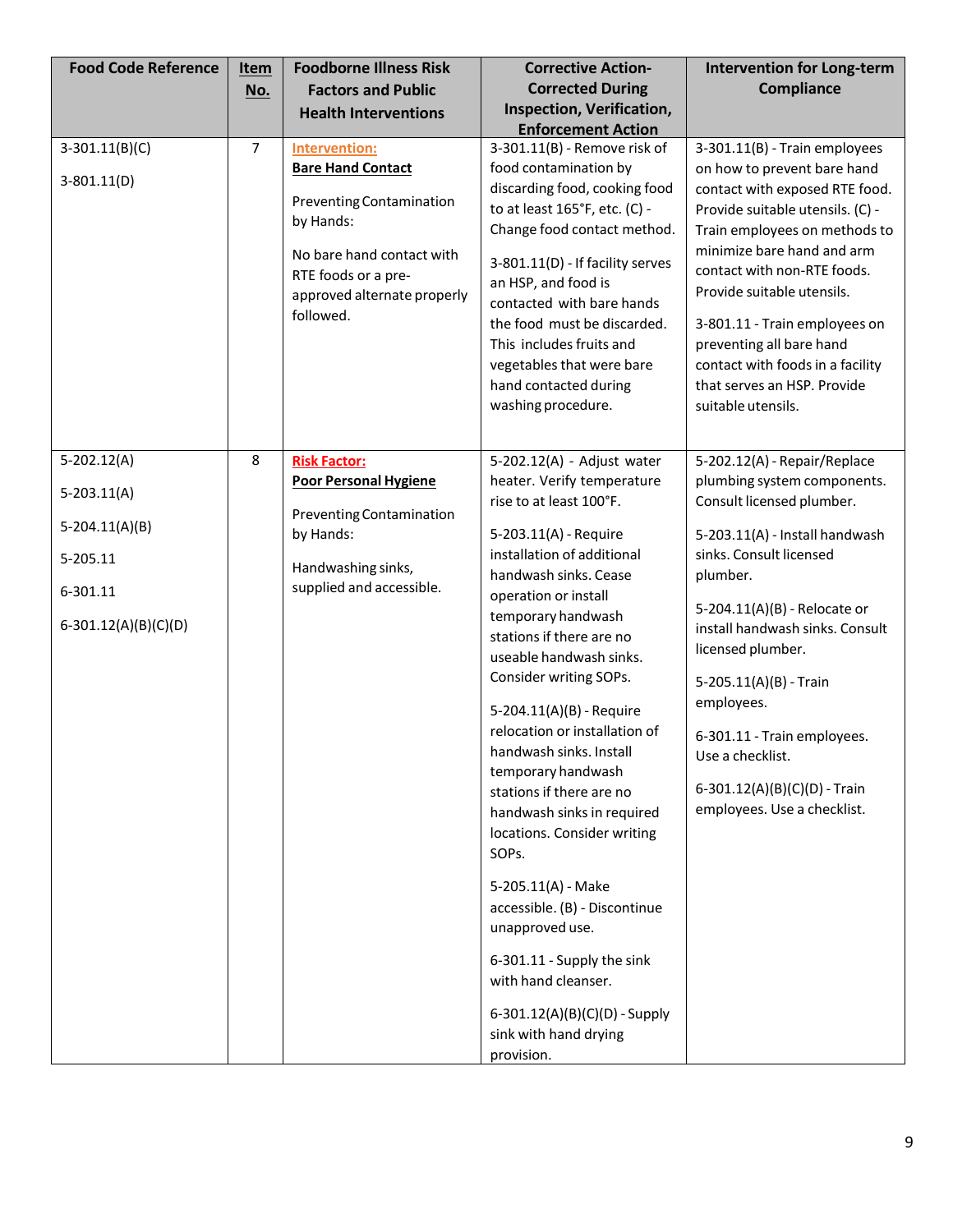| <b>Food Code Reference</b> | <b>Item</b><br>No. | <b>Foodborne Illness Risk</b><br><b>Factors and Public</b><br><b>Health Interventions</b>                                       | <b>Corrective Action-</b><br><b>Corrected During</b><br>Inspection, Verification, | <b>Intervention for Long-term</b><br><b>Compliance</b>                                                                |
|----------------------------|--------------------|---------------------------------------------------------------------------------------------------------------------------------|-----------------------------------------------------------------------------------|-----------------------------------------------------------------------------------------------------------------------|
| 3-201.11                   | 9                  | <b>Risk Factor:</b>                                                                                                             | <b>Enforcement Action</b><br>$3-201.11 -$                                         | 3-201.11 - Train employees.                                                                                           |
| 3-201.12                   |                    | <b>Food from Unsafe Source</b>                                                                                                  | Discard/reject/return.<br>Voluntary Disposal/Embargo.                             | Change supplier to an<br>approved vendor that provides                                                                |
| 3-201.13                   |                    | Approved Source:                                                                                                                | 3-201.11(E)(3)(c) - Assess risk                                                   | supporting documents.                                                                                                 |
| 3-201.14                   |                    | Food obtained from<br>approved source.                                                                                          | and consider allowing PIC to<br>add label. Discard. Voluntary                     | $3-201.11(E)(3)(c)$ - Train<br>employees.                                                                             |
| 3-201.15                   |                    | Reciprocity of Food                                                                                                             | Disposal/Embargo                                                                  | 3-201.12, 3-201.13, 3-201.14,                                                                                         |
| 3-201.16                   |                    | Sources from out-                                                                                                               | 3-201.12, 3-201.13, 3-201.14,                                                     | 3-201.15, 3-201.16, 3-201.17,                                                                                         |
| 3-201.17                   |                    | of-state TFEs-<br><b>Questionnaire</b>                                                                                          | 3-201.15, 3-201.16, 3-201.17,<br>3-202.13, 3-202.14,                              | 3-202.13, 3-202.14, 3-202.110,<br>5-101.13 - Train employees.                                                         |
| 3-202.13                   |                    |                                                                                                                                 | 3-202.110, 5-101.13 -<br>Discard/reject/return.                                   | Change supplier to an<br>approved vendor that provides                                                                |
| 3-202.14                   |                    |                                                                                                                                 | Voluntary Disposal/Embargo.                                                       | supporting documents.                                                                                                 |
| 3-202.110                  |                    |                                                                                                                                 |                                                                                   |                                                                                                                       |
| 5-101.13                   |                    |                                                                                                                                 |                                                                                   |                                                                                                                       |
|                            |                    |                                                                                                                                 |                                                                                   |                                                                                                                       |
| 3-202.11                   | 10                 | <b>Risk Factor:</b><br><b>Food from Unsafe Source</b><br>Approved Source:<br>Food received at proper<br>temperature.            | $3 - 202.11 -$<br>Discard/reject/return.<br>Voluntary Disposal/Embargo.           | 3-202.11 - Train employees.<br>Change supplier. Verify<br>supplier is an approved vendor<br>and has proper equipment. |
| 3-101.11<br>3-202.15       | 11                 | <b>Risk Factor:</b><br><b>Food from Unsafe Source</b><br>Approved Source:<br>Food in good condition, safe<br>and unadulterated. | 3-101.11, 3-202.15 -<br>Discard/reject/return.<br>Voluntary Disposal/Embargo.     | 3-101.11, 3-202.15 - Train<br>employees. Change supplier.                                                             |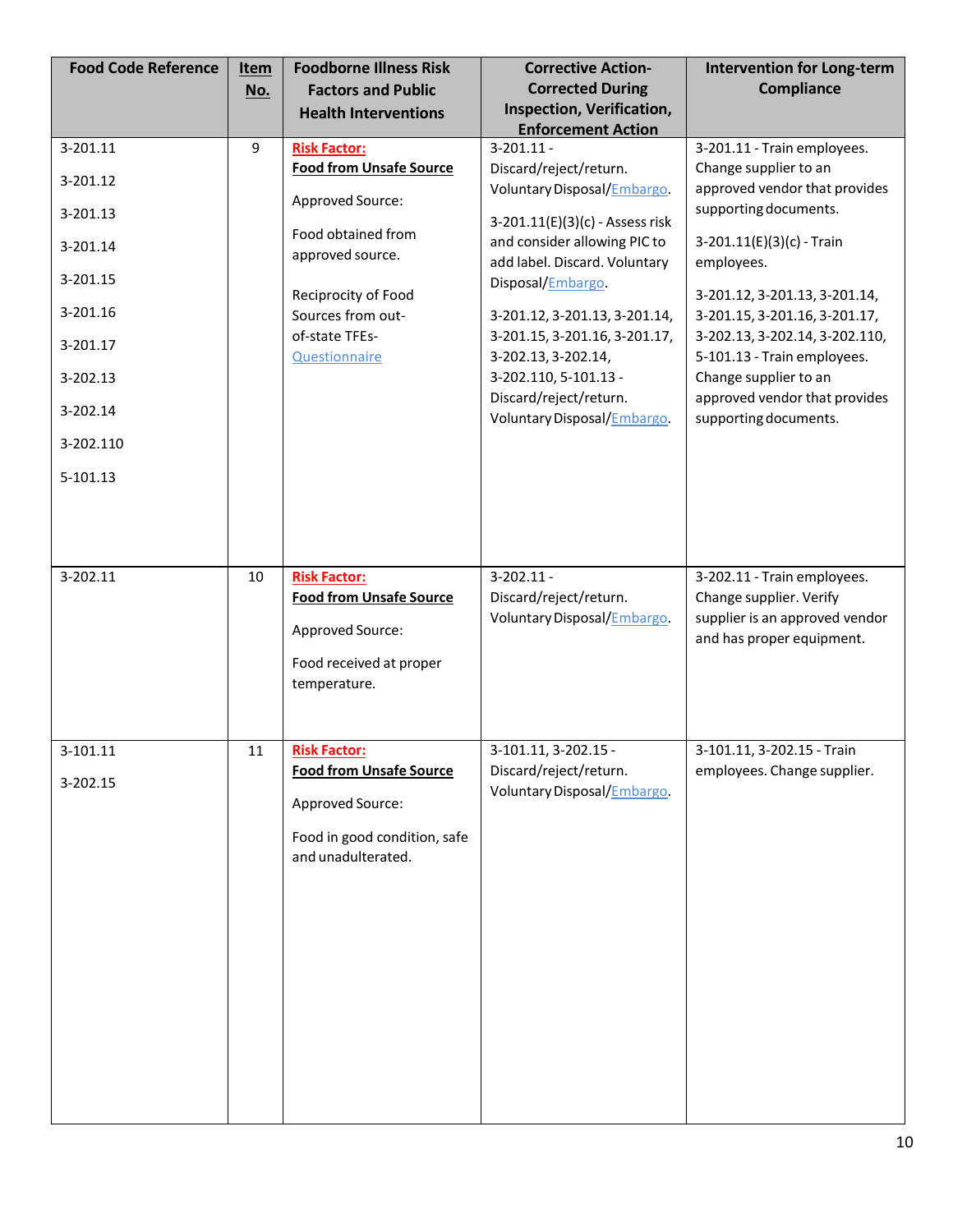| <b>Food Code Reference</b>                             | <u>Item</u><br>No. | <b>Foodborne Illness Risk</b><br><b>Factors and Public</b>                                                                                                                                                                    | <b>Corrective Action-</b><br><b>Corrected During</b>                                                                                                                                                                                                                                                                                                                                                                                                                                                                                                                                                                              | <b>Intervention for Long-term</b><br><b>Compliance</b>                                                                                                                                                                                                                                                                                            |
|--------------------------------------------------------|--------------------|-------------------------------------------------------------------------------------------------------------------------------------------------------------------------------------------------------------------------------|-----------------------------------------------------------------------------------------------------------------------------------------------------------------------------------------------------------------------------------------------------------------------------------------------------------------------------------------------------------------------------------------------------------------------------------------------------------------------------------------------------------------------------------------------------------------------------------------------------------------------------------|---------------------------------------------------------------------------------------------------------------------------------------------------------------------------------------------------------------------------------------------------------------------------------------------------------------------------------------------------|
|                                                        |                    | <b>Health Interventions</b>                                                                                                                                                                                                   | <b>Inspection, Verification,</b><br><b>Enforcement Action</b>                                                                                                                                                                                                                                                                                                                                                                                                                                                                                                                                                                     |                                                                                                                                                                                                                                                                                                                                                   |
| 3-202.18<br>3-203.12<br>3-402.11<br>3-402.12           | 12                 | <b>Risk Factor:</b><br><b>Food from Unsafe Source</b><br>Approved Source:<br>Required records available:<br>shellstock tags, parasite<br>destruction.<br><b>USDA Inspected Facilities</b><br><b>Approved USDA Packer List</b> | 3-202.18, 3-203.12 -<br>Discard/reject/return.<br>Voluntary Disposal/Embargo.<br>$3-402.11 -$<br>Discard/reject/return.<br>Voluntary Disposal/Embargo.<br>Cook food to proper<br>temperature.<br>$3-402.12 -$<br>Discard/reject/return.<br>Voluntary Disposal/Embargo.                                                                                                                                                                                                                                                                                                                                                            | 3-202.18, 3-203.12 - Train<br>employees. Change suppliers.<br>Create a checklist to verify<br>certifications and shellstock<br>tags upon receiving. Develop<br>RCP with log for receiving<br>stock.<br>3-402.11 - Train employees.<br>Change suppliers. Modify menu<br>to exclude these items.<br>3-402.12 - Change record<br>keeping procedures. |
| 3-302.11<br>3-304.11<br>$3-304.15(A)$<br>$3-306.13(A)$ | 13                 | <b>Risk Factor:</b><br>Contaminated<br><b>Equipment/Protection</b><br>from Contamination<br>Protection from<br>Contamination:<br>Food separated and<br>protected.                                                             | 3-302.11, 3-304.11 - PIC must<br>relocate food items to<br>minimize contamination.<br>Rearrange storage of foods.<br>Discard RTE foods<br>contaminated from raw<br>species foods. Discard the<br>food if determined to be<br>adulterated from the<br>contamination. Assess risk<br>and consider option of<br>cooking the food to 165°F.<br>3-304.15(A) - Discard gloves<br>and wash hands. Discard<br>contaminated food. Assess<br>risk and consider cooking<br>contaminated food to<br>165°F. Clean and sanitize<br>equipment/utensils<br>determined to be<br>contaminated.<br>3-306.13(A) Remove from<br>consumer self-service. | 3-302.11, 3-304.11 - Train<br>employees. Acquire additional<br>storage equipment. Label<br>shelving and storage areas.<br>Alter storage procedures.<br>3-304.15(A) - Train employees.<br>3-306.13(A) - Alter menu<br>and/or presentation methods.<br>Food Storage Order in<br><b>Refrigerators and Freezers</b>                                   |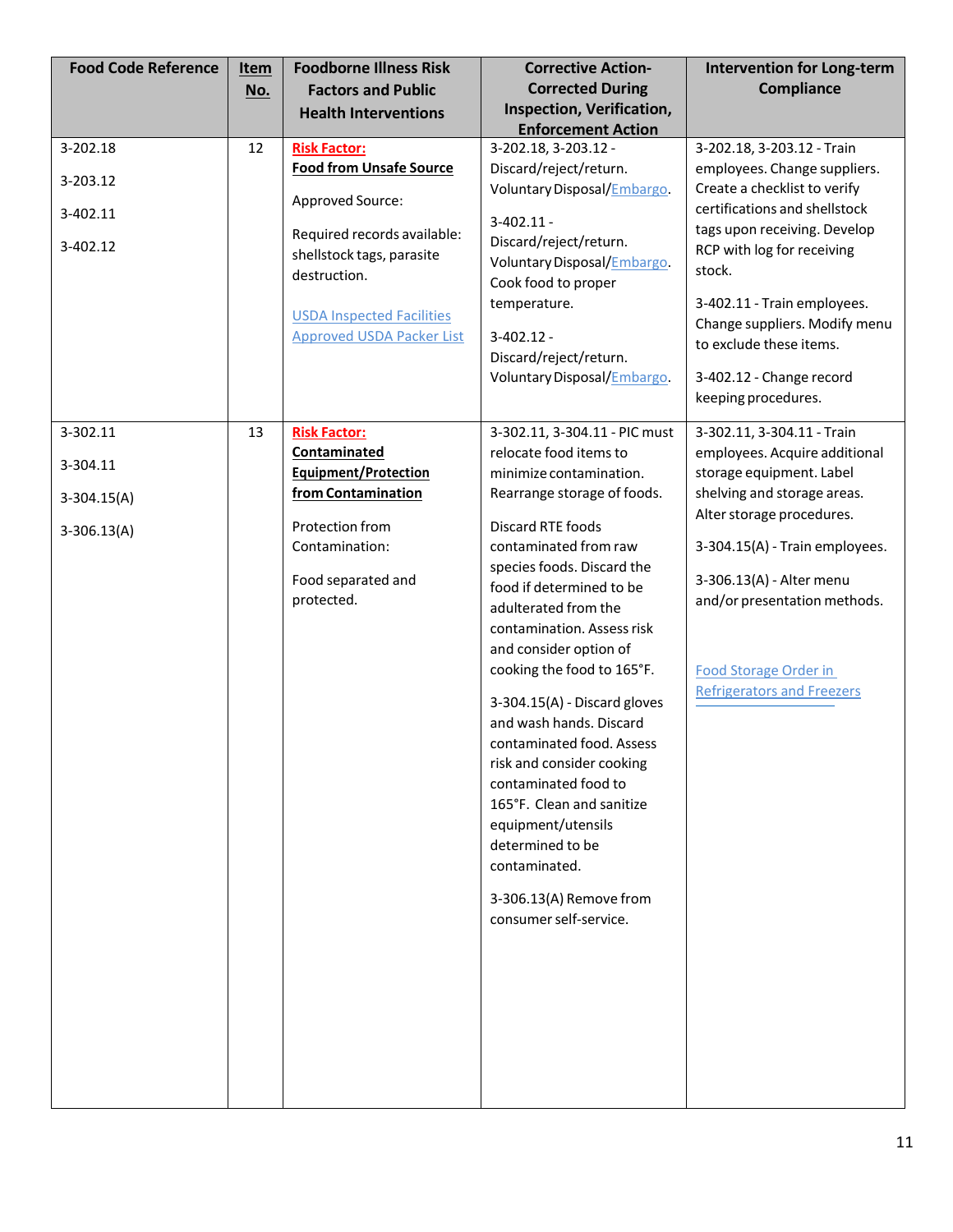| <b>Food Code Reference</b>                                                                                           | <u>Item</u> | <b>Foodborne Illness Risk</b>                                                                                                                                                                                                | <b>Corrective Action-</b>                                                                                                                                                                                                                                                                                                                                                                                                                                                                                                                                                                                                                                                                                                                                                                                                                                                  | <b>Intervention for Long-term</b>                                                                                                                                                                                                                                                                                                                                                                                                                                                                                                                                                                                                                                                |
|----------------------------------------------------------------------------------------------------------------------|-------------|------------------------------------------------------------------------------------------------------------------------------------------------------------------------------------------------------------------------------|----------------------------------------------------------------------------------------------------------------------------------------------------------------------------------------------------------------------------------------------------------------------------------------------------------------------------------------------------------------------------------------------------------------------------------------------------------------------------------------------------------------------------------------------------------------------------------------------------------------------------------------------------------------------------------------------------------------------------------------------------------------------------------------------------------------------------------------------------------------------------|----------------------------------------------------------------------------------------------------------------------------------------------------------------------------------------------------------------------------------------------------------------------------------------------------------------------------------------------------------------------------------------------------------------------------------------------------------------------------------------------------------------------------------------------------------------------------------------------------------------------------------------------------------------------------------|
|                                                                                                                      | No.         | <b>Factors and Public</b>                                                                                                                                                                                                    | <b>Corrected During</b>                                                                                                                                                                                                                                                                                                                                                                                                                                                                                                                                                                                                                                                                                                                                                                                                                                                    | <b>Compliance</b>                                                                                                                                                                                                                                                                                                                                                                                                                                                                                                                                                                                                                                                                |
|                                                                                                                      |             | <b>Health Interventions</b>                                                                                                                                                                                                  | Inspection, Verification,                                                                                                                                                                                                                                                                                                                                                                                                                                                                                                                                                                                                                                                                                                                                                                                                                                                  |                                                                                                                                                                                                                                                                                                                                                                                                                                                                                                                                                                                                                                                                                  |
| 4-501.111<br>4-501.112<br>4-501.113<br>4-501.114<br>4-501.115<br>$4 - 601.11(A)$<br>4-602.11<br>4-702.11<br>4-703.11 | 14          | <b>Risk Factor:</b><br>Contaminated<br><b>Equipment/Protection</b><br>from Contamination<br>Protection from<br>Contamination:<br>Food-contact surfaces:<br>cleaned and sanitized.                                            | <b>Enforcement Action</b><br>4-501.111, 4-501.112,<br>4-501.113, 4-501.114,<br>4-501.115 - Repair of<br>equipment and repeat of<br>sanitization step during<br>inspection. Switch to manual<br>washing if capacity allows;<br>rewash/sanitize utensils.<br>Switch to single use utensils.<br>Begin using approved<br>emergency SOPs. Contact<br>vendor contractor for<br>emergency repair of<br>equipment. Assess risk and<br>consider closure if violation<br>cannot be corrected during<br>inspection (Correction<br>includes effective sanitization<br>method and sanitization of all<br>utensils/equipment that<br>were not subjected to<br>effective/approved<br>sanitization method.)<br>4-601.11(A) - Repeat cleaning<br>procedure.<br>4-602.11 - Clean the utensil<br>or equipment.<br>4-702.11 - Sanitize the<br>utensil or equipment.<br>4-703.11 - Sanitize the | 4-501.111, 4-501.112,<br>4-501.113, 4-501.114,<br>4-501.115 - Repair/Replace<br>equipment. Re-supply chemical<br>stock.<br>Develop log to verify<br>cleaning/sanitizing equipment<br>is working properly (test strips<br>or thermo-labels). Develop<br>an RCP with logs to ensure CIP<br>equipment is cleaned and<br>sanitized per required<br>frequency. Create approved<br>SOPs for emergencies.<br>sanitizing chemical.<br>4-601.11(A) - Train employees.<br>4-602.11 - Train employees.<br>4-702.11 - Train employees.<br>4-703.11 - Train employees.<br>Repair/replace equipment.<br>Change sanitization methods<br>used in facility.<br><b>Prevent Cross-Contamination</b> |
|                                                                                                                      |             |                                                                                                                                                                                                                              | utensil or equipment by<br>approved method.                                                                                                                                                                                                                                                                                                                                                                                                                                                                                                                                                                                                                                                                                                                                                                                                                                |                                                                                                                                                                                                                                                                                                                                                                                                                                                                                                                                                                                                                                                                                  |
| $3-306.14(A)$<br>$3-701.11(A)(B)(C)(D)$                                                                              | 15          | <b>Risk Factor:</b><br><b>Contaminated</b><br>Equipment/Protection<br>from Contamination<br>Protection from<br>Contamination:<br>Proper disposition of<br>returned, previously served,<br>reconditioned, and unsafe<br>food. | 3-306.14(A) - Discard the<br>food.<br>$3-701.11(A)(B)(C)(D) -$<br>Discard the food.                                                                                                                                                                                                                                                                                                                                                                                                                                                                                                                                                                                                                                                                                                                                                                                        | 3-306.14(A) - Train employees.<br>3-701.11 (A)(C)(D) - Train<br>employees.<br>3-701.11(B) - Train employees.<br>Change source.                                                                                                                                                                                                                                                                                                                                                                                                                                                                                                                                                   |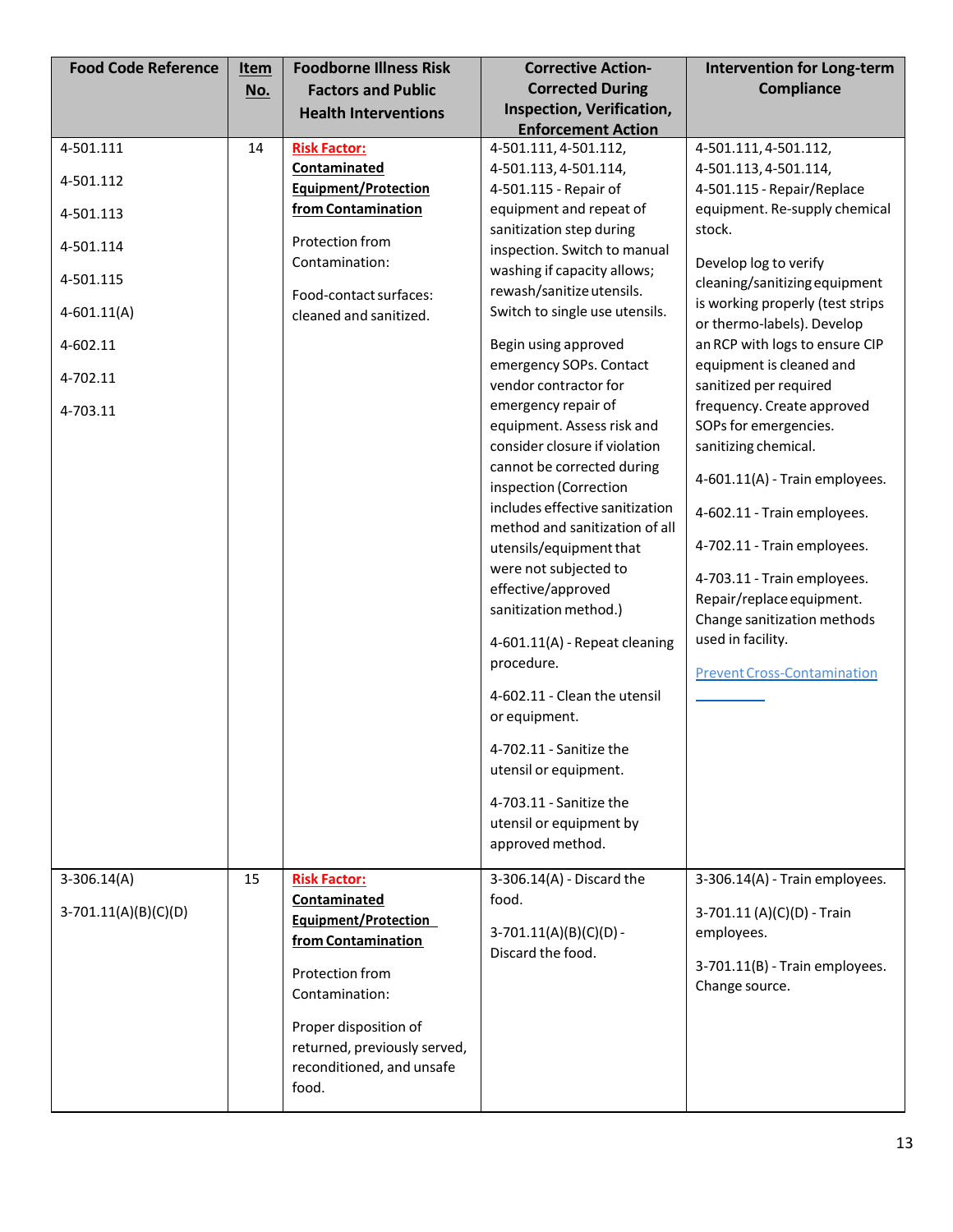| <b>Food Code Reference</b> | <b>Item</b> | <b>Foodborne Illness Risk</b> | <b>Corrective Action-</b>       | <b>Intervention for Long-term</b> |
|----------------------------|-------------|-------------------------------|---------------------------------|-----------------------------------|
|                            | No.         | <b>Factors and Public</b>     | <b>Corrected During</b>         | <b>Compliance</b>                 |
|                            |             | <b>Health Interventions</b>   | Inspection, Verification,       |                                   |
|                            |             |                               | <b>Enforcement Action</b>       |                                   |
| 3-401.11                   | 16          | <b>Risk Factor:</b>           | 3-401.11, 3-401.12(C),          | 3-401.11, 3-401.12(C), 3-         |
|                            |             | <b>Inadequate Cooking</b>     | 3-401.13(D) - Continue          | 401.13(D) - Train employees.      |
| $3-401.12(C)$              |             |                               | cooking to proper               | Repair/Replace/Acquire food       |
| $3-401.14(D)$              |             | Potentially Hazardous Food    | temperature. If the food is     | temperature measurement           |
|                            |             | (PHF/TCS)                     | intended to be undercooked,     | device. Create and adhere to      |
|                            |             | Time/Temperature:             | provide a Consumer              | RCP. Provide a Consumer           |
|                            |             | Proper cooking time and       | Advisory. Discard the food.     | Advisory.                         |
|                            |             | temperatures.                 |                                 |                                   |
|                            |             |                               |                                 |                                   |
|                            |             |                               |                                 |                                   |
| $3-403.11(A)(B)(C)(D)$     | 17          | <b>Risk Factor:</b>           | $3-403.11(A)(B)(C)(D) -$ If the | 3-403.11(A)(B)(C)(D) - Train      |
|                            |             | <b>Inadequate Cooking</b>     | reheating procedure did not     | employees.                        |
|                            |             |                               | exceed 2 hours, continue the    | Repair/Replace/Acquire            |
|                            |             | Time/Temperature Control      | reheating procedure within      | reheating equipment. Create       |
|                            |             | for Safety (PHF/TCS):         | the remaining time period       | and adhere to RCP.                |
|                            |             | Proper reheating procedure    | without exceeding 2 hours.      |                                   |
|                            |             | for hot holding.              | Discard the food.               | <b>Reheating Label</b>            |
|                            |             |                               |                                 |                                   |
|                            |             |                               |                                 |                                   |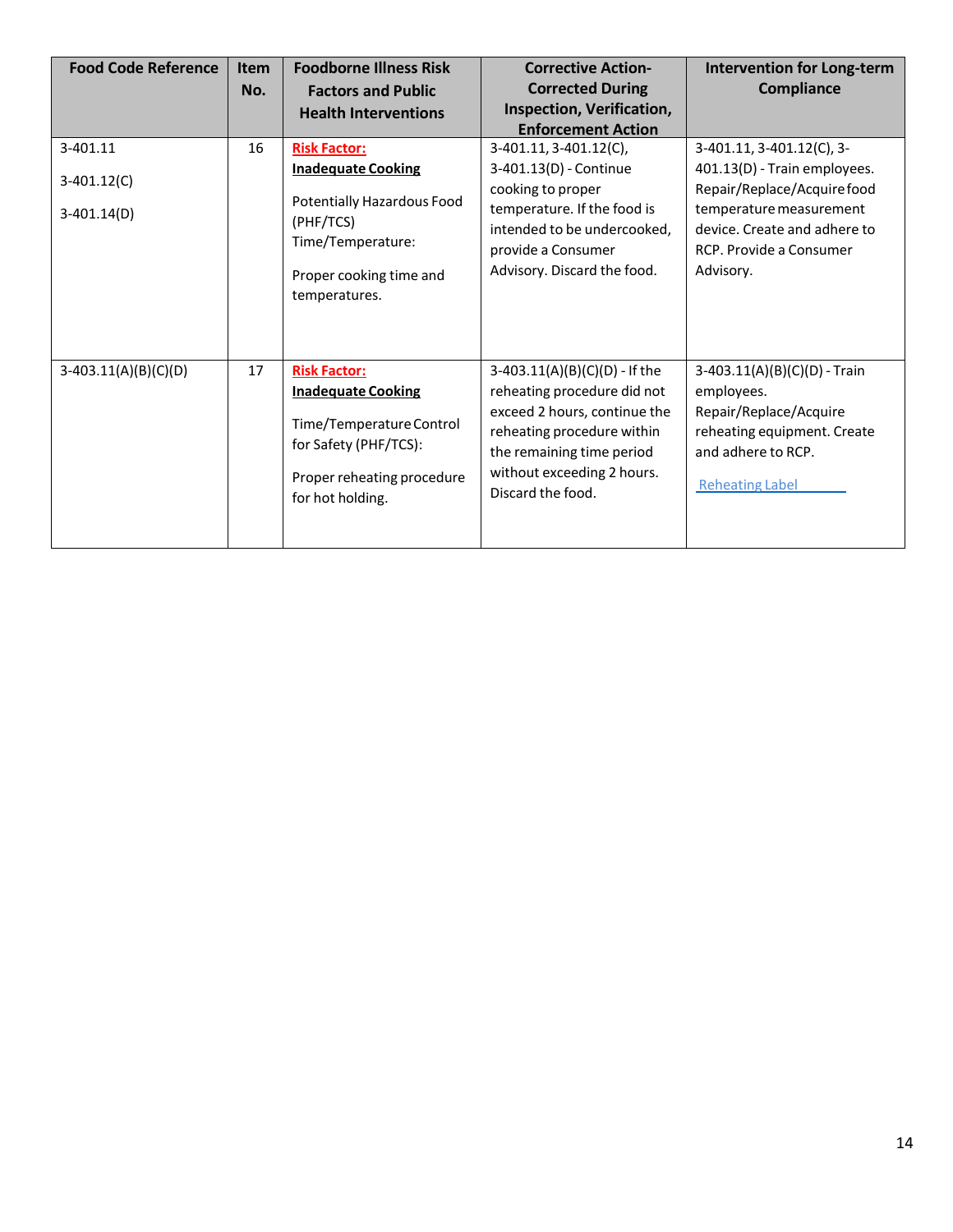| <b>Food Code Reference</b> | Item<br>No. | <b>Foodborne Illness Risk</b><br><b>Factors and Public Health</b><br><b>Interventions</b>                                                                                                                                                                                              | <b>Corrective Action-</b><br><b>Corrected During</b><br>Inspection, Verification,<br><b>Enforcement Action</b>                                                                                                                                                                                                                                                                                                                                                                                                                                                                                                                                                                                                                                                                                                                                                                                                                                                                                                                                                                                                                                                          | <b>Intervention for Long-term</b><br>Compliance                                                                                                                                                  |
|----------------------------|-------------|----------------------------------------------------------------------------------------------------------------------------------------------------------------------------------------------------------------------------------------------------------------------------------------|-------------------------------------------------------------------------------------------------------------------------------------------------------------------------------------------------------------------------------------------------------------------------------------------------------------------------------------------------------------------------------------------------------------------------------------------------------------------------------------------------------------------------------------------------------------------------------------------------------------------------------------------------------------------------------------------------------------------------------------------------------------------------------------------------------------------------------------------------------------------------------------------------------------------------------------------------------------------------------------------------------------------------------------------------------------------------------------------------------------------------------------------------------------------------|--------------------------------------------------------------------------------------------------------------------------------------------------------------------------------------------------|
| 3-501.14                   | 18          | <b>Risk Factor:</b><br><b>Improper Holding/Time</b><br>and Temperature<br>Time/Temperature Control<br>for Safety (PHF/TCS):<br>Proper cooling time and<br>temperature.<br><b>Cooling Parameter</b><br>Calculator<br><b>Cold Holding</b><br>Equipment<br>Assessment<br><b>Checklist</b> | $3 - 501.14 -$<br>Entire cooling process:<br>If more than 6 hours from 135°F<br>to 41°F or less, discard if above<br>45°F. If more than 6 hours at<br>42-45°F food can be kept and<br>used for up to 4 days (including<br>prep date). When possible,<br>relocate food to cold holding<br>equipment holding at 41°F or<br>below and cool food the<br>remaining 1-4 degrees.<br>First cooling parameter:<br>If more than 2 hours from 135°F<br>to 70°F, discard or assess the<br>risk of option to reheat to 165°F<br>and use more effective cooling<br>method.<br>Second cooling parameter:<br>Typically, you have 4 hours to<br>cool from 70°F to 41°F.<br>However, if food is cooled from<br>135°F to 70°F in less than 2<br>hours, that remaining time is<br>added to the second phase of<br>cooling, not to exceed 6 hours<br>total. Use cooling calculator to<br>establish cooling rate for<br>second parameter prior to<br>discard. If cooling rate is too<br>slow, first parameter cooling<br>temps are unknown, and/or<br>over 4 hours have passed,<br>discard or assess the risk of<br>option to reheat to 165°F and<br>use a more effective cooling<br>method. | 3-501.14 - Train employees.<br>Repair/Replace/Acquire rapid<br>cooling equipment. Begin or<br>change a cooling monitoring<br>procedure. Create and adhere<br>to RCP.<br><b>Cooling Procedure</b> |
|                            |             |                                                                                                                                                                                                                                                                                        |                                                                                                                                                                                                                                                                                                                                                                                                                                                                                                                                                                                                                                                                                                                                                                                                                                                                                                                                                                                                                                                                                                                                                                         |                                                                                                                                                                                                  |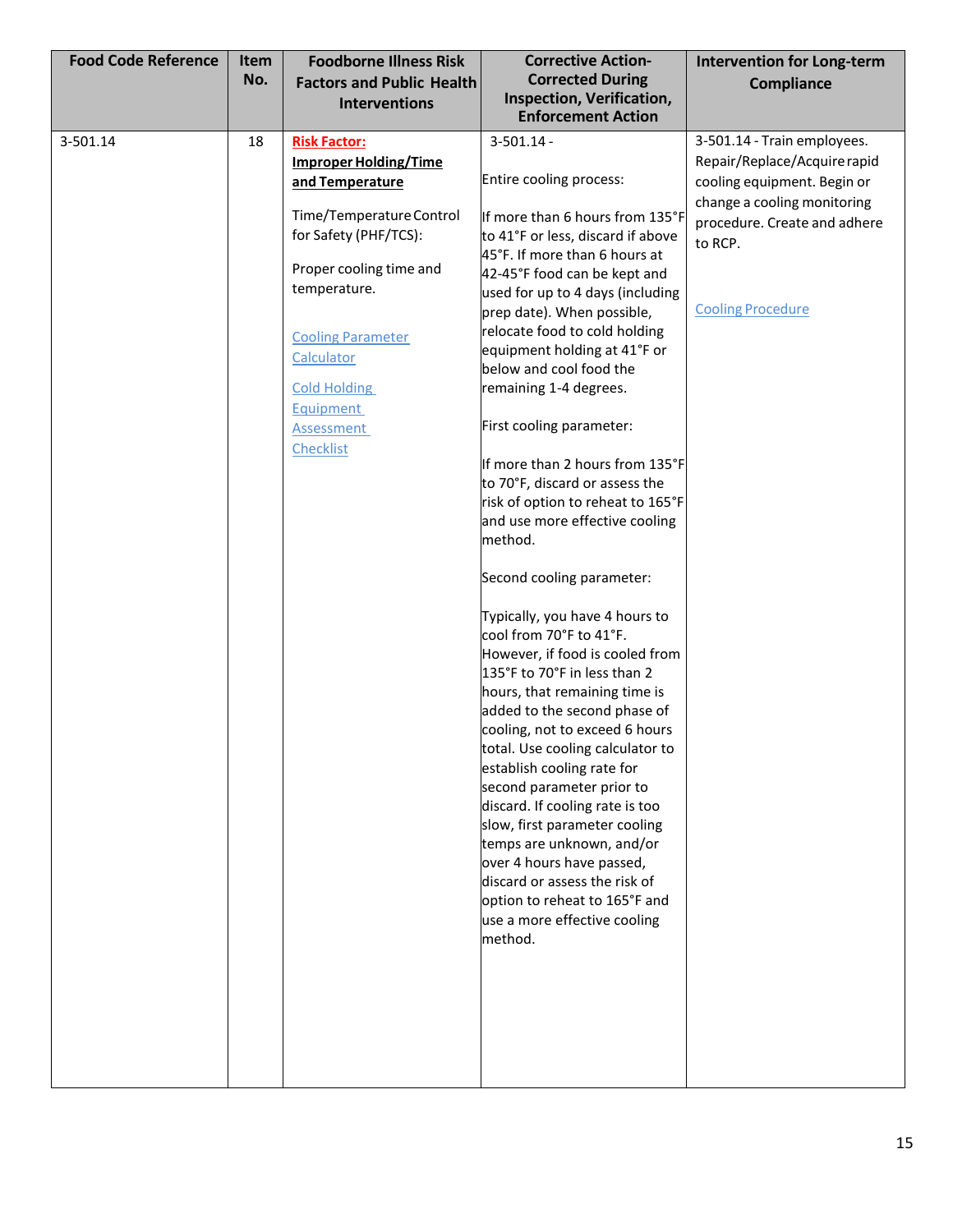| <b>Food Code Reference</b> | Item<br>No. | <b>Foodborne Illness Risk</b><br><b>Factors and Public</b><br><b>Health Interventions</b>                                                  | <b>Corrective Action-Corrected During</b><br>Inspection, Verification,<br><b>Enforcement Action</b>                                                                                                                                                                                                                                                                                                                                                                                                       | Intervention for Long-<br>term Compliance                                                                                                                                                                                                                  |
|----------------------------|-------------|--------------------------------------------------------------------------------------------------------------------------------------------|-----------------------------------------------------------------------------------------------------------------------------------------------------------------------------------------------------------------------------------------------------------------------------------------------------------------------------------------------------------------------------------------------------------------------------------------------------------------------------------------------------------|------------------------------------------------------------------------------------------------------------------------------------------------------------------------------------------------------------------------------------------------------------|
| $3-501.16(A)(1)$           | 19          | <b>Risk Factor:</b><br><b>Improper Holding/Time</b><br>and Temperature<br>PHF/TCS-Time/Temperature:<br>Proper hot holding<br>temperatures. | $3-501.16(A)(1)$ - Discard the food if<br>temperature abused more than 4<br>hours. Discard the food if it is unknown<br>how long the food was temperature<br>abused.<br>If EHS can verify the food was<br>temperature abused less than 4 hours<br>and consider the following options:<br>Serve immediately.<br>Rapidly reheat to 165°F and hot hold<br>or immediately serve.<br>Cool and cold hold.<br>Verification if violation was due to<br>equipment failure - Education is not<br>sufficient for CDI | $3-501.16(A)(1)$ - Train<br>employees.<br>Repair/Replace/Acq<br>uire hot hold<br>equipment.<br>Begin or change<br>existing temperature<br>monitoring procedure.<br>Change hot holding to<br>TPHC. Create and<br>adhere to RCP.<br><b>Hot Holding Label</b> |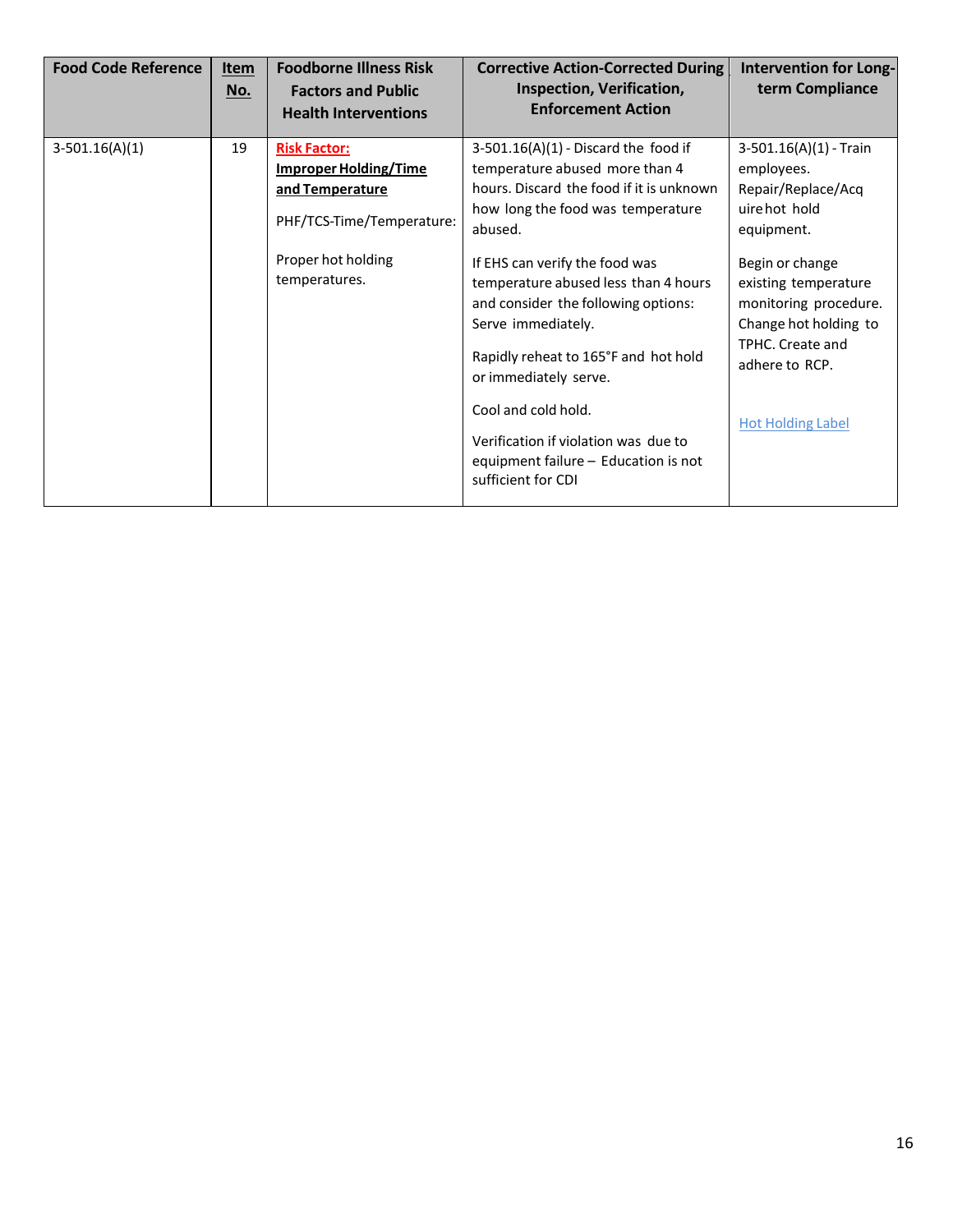| <b>Food Code</b> | Item | <b>Foodborne Illness Risk</b> | <b>Corrective Action-Corrected</b> | Intervention for  |
|------------------|------|-------------------------------|------------------------------------|-------------------|
| Reference        | No.  | <b>Factors and Public</b>     | During Inspection, Verification,   | Long-term         |
|                  |      | <b>Health Interventions</b>   | <b>Enforcement Action</b>          | <b>Compliance</b> |

| $3-501.16(A)(2)$ and (B) | 20 | <b>Risk Factor:</b>          | $3-501.16(A)(2)$ and(B) -                | $3-501.16(A)(2)$ and(B) - |
|--------------------------|----|------------------------------|------------------------------------------|---------------------------|
|                          |    | <b>Improper Holding/Time</b> |                                          | Train                     |
|                          |    | and Temperature              | Discard food if temp. abused more        | employees.                |
|                          |    |                              | than 4 hours. Discard food if it is      | Repair/Replace/Acq        |
|                          |    | Potentially Hazardous Food   | unknown how long the food was            | uire cold hold            |
|                          |    | (PHF/TCS)                    | temperature abused.                      | equipment.                |
|                          |    | Time/Temperature:            |                                          |                           |
|                          |    | Proper cold holding          | If EHS can verify food was temp.         | Begin or change           |
|                          |    | temperatures.                | abused less than 4 hours consider the    | existing                  |
|                          |    |                              | following options: Serve immediately.    | temperature               |
|                          |    | <b>Cold Holding</b>          |                                          | monitoring                |
|                          |    | Equipment                    | Rapidly reheat to 165°F and hot hold     | procedure. Change         |
|                          |    | Assessment                   | or immediately serve.                    | cold holding to           |
|                          |    | Checklist                    |                                          | TPHC. Create and          |
|                          |    |                              | Cool and cold hold.                      | adhere to RCP.            |
|                          |    |                              | If EHS can verify product did not        |                           |
|                          |    |                              | exceed 70°F within 6 hours, consider     |                           |
|                          |    |                              | the following options: Serve or cook     | <b>Cold Holding</b>       |
|                          |    |                              | immediately.                             | Label                     |
|                          |    |                              |                                          |                           |
|                          |    |                              | Verification if violation was due to     |                           |
|                          |    |                              | equipment failure - Education is not     |                           |
|                          |    |                              | sufficient for CDI.                      |                           |
|                          |    |                              | Ensure that cooling methods are not the  |                           |
|                          |    |                              | contributing factor to the cold hold     |                           |
|                          |    |                              | violations. Provide clear details of     |                           |
|                          |    |                              | observations when the citation is noted. |                           |
|                          |    |                              |                                          |                           |
|                          |    |                              |                                          |                           |
|                          |    |                              |                                          |                           |
|                          |    |                              |                                          |                           |
|                          |    |                              |                                          |                           |
|                          |    |                              |                                          |                           |
|                          |    |                              |                                          |                           |
|                          |    |                              |                                          |                           |
|                          |    |                              |                                          |                           |
|                          |    |                              |                                          |                           |
|                          |    |                              |                                          |                           |
|                          |    |                              |                                          |                           |
|                          |    |                              |                                          |                           |
|                          |    |                              |                                          |                           |
|                          |    |                              |                                          |                           |
|                          |    |                              |                                          |                           |
|                          |    |                              |                                          |                           |
|                          |    |                              |                                          |                           |
|                          |    |                              |                                          |                           |
|                          |    |                              |                                          |                           |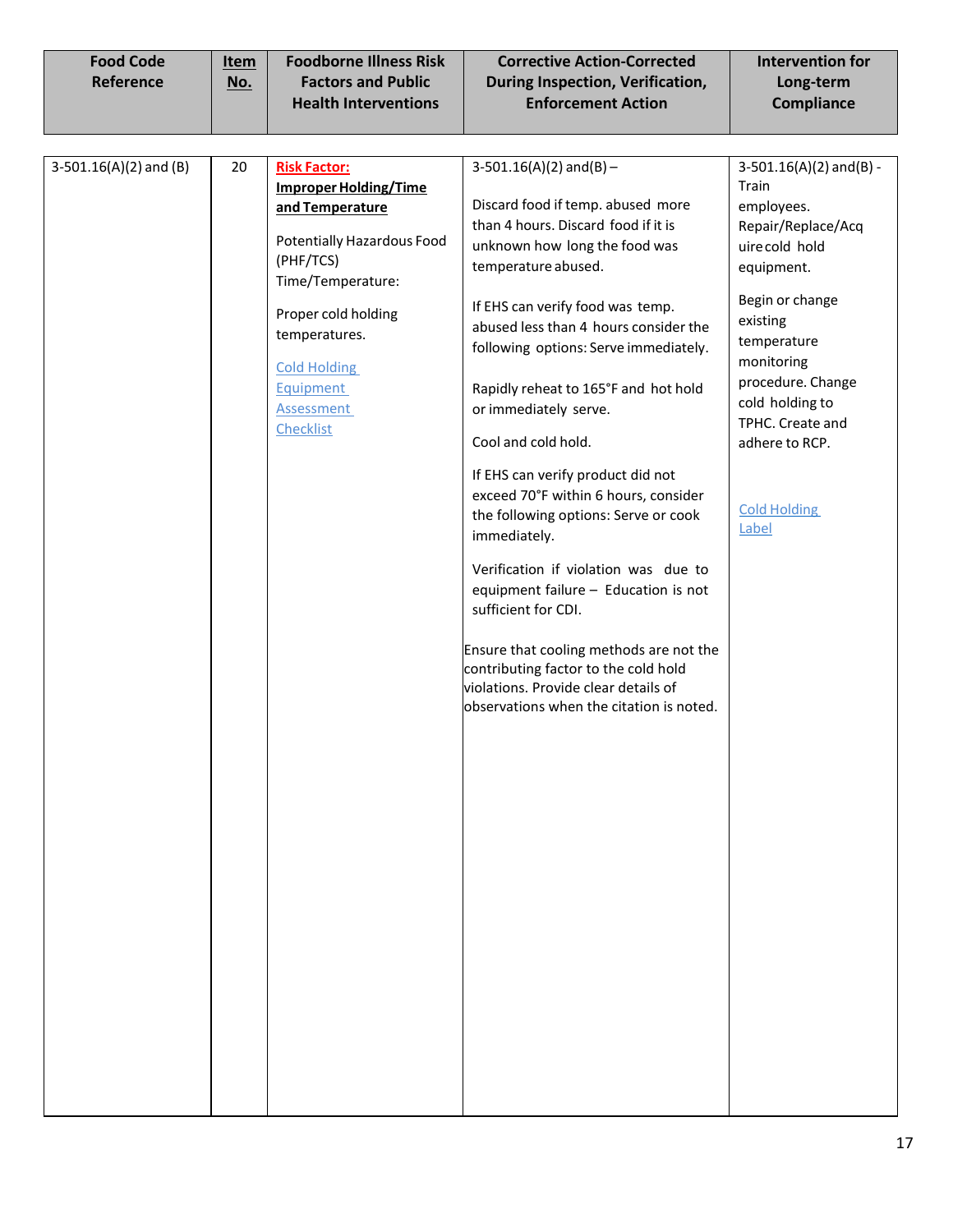| <b>Food Code Reference</b> | <u>Item</u> | <b>Foodborne Illness Risk</b> | <b>Corrective Action-</b>         | <b>Intervention for Long-term</b> |
|----------------------------|-------------|-------------------------------|-----------------------------------|-----------------------------------|
|                            | <u>No.</u>  | <b>Factors and Public</b>     | <b>Corrected During</b>           | Compliance                        |
|                            |             | <b>Health Interventions</b>   | Inspection, Verification,         |                                   |
|                            |             |                               | <b>Enforcement Action</b>         |                                   |
| 3-501.17                   | 21          | <b>Intervention:</b>          | 3-501.17 - Discard the food if    | 3-501.17 - Train employees.       |
| 3-501.18                   |             | Time/Temperature              | it exceeds 4 or 7-day time        | Change ineffective date           |
|                            |             | Relationships                 | requirement. If food is not       | marking procedures. Create        |
|                            |             | Potentially Hazardous Food    | labelled, consider options to     | and adhere to RCP.                |
|                            |             | (PHF/TCS)                     | add labels or discard.            | 3-501.18 - Train employees.       |
|                            |             | Time/Temperature:             | 3-501.18 - Discard the food.      | Change ineffective disposition    |
|                            |             |                               |                                   | date monitoring procedure.        |
|                            |             | Proper date marking and       | 3-501.17 - Discard the food if it | Create and adhere to RCP.         |
|                            |             | disposition.                  | exceeds 7-day time                |                                   |
|                            |             | <b>Cold Holding Equipment</b> | requirement. If food is not       | <b>Date Marking</b>               |
|                            |             | <b>Assessment Checklist</b>   | labelled, consider options to     |                                   |
|                            |             |                               | add labels or discard.            |                                   |
|                            |             | <b>Date Marking Exempt</b>    | 3-501.18 - Discard the food.      |                                   |
|                            |             | <b>Cheeses</b>                | <b>FDA Date Marking Position</b>  |                                   |
|                            |             |                               | Statement                         |                                   |
|                            |             |                               |                                   |                                   |
|                            |             |                               |                                   |                                   |
|                            |             |                               |                                   |                                   |
|                            |             |                               |                                   |                                   |
|                            |             |                               |                                   |                                   |
|                            |             |                               |                                   |                                   |
|                            |             |                               |                                   |                                   |
|                            |             |                               |                                   |                                   |
|                            |             |                               |                                   |                                   |
|                            |             |                               |                                   |                                   |
|                            |             |                               |                                   |                                   |
|                            |             |                               |                                   |                                   |
|                            |             |                               |                                   |                                   |
|                            |             |                               |                                   |                                   |
|                            |             |                               |                                   |                                   |
| 3-501.19                   | 22          | <b>Intervention:</b>          | 3-501.19 - Discard the food.      | 3-501.19 - Create approved        |
|                            |             | Time/Temperature              |                                   | written TPHC procedures. Use      |
|                            |             | Relationships                 |                                   | a system for tracking time.       |
|                            |             | Potentially Hazardous Food    |                                   | Discontinue TPHC and use          |
|                            |             | (PHF/TCS)                     |                                   | temperature control. Install      |
|                            |             | Time/Temperature:             |                                   | cold hold or hot hold             |
|                            |             |                               |                                   | equipment. Create and adhere      |
|                            |             | Time as a Public Health       |                                   | to RCP.                           |
|                            |             | Control.                      |                                   |                                   |
|                            |             |                               |                                   |                                   |
|                            |             | <b>Cold Holding Equipment</b> |                                   |                                   |
|                            |             | Assessment Checklist          |                                   |                                   |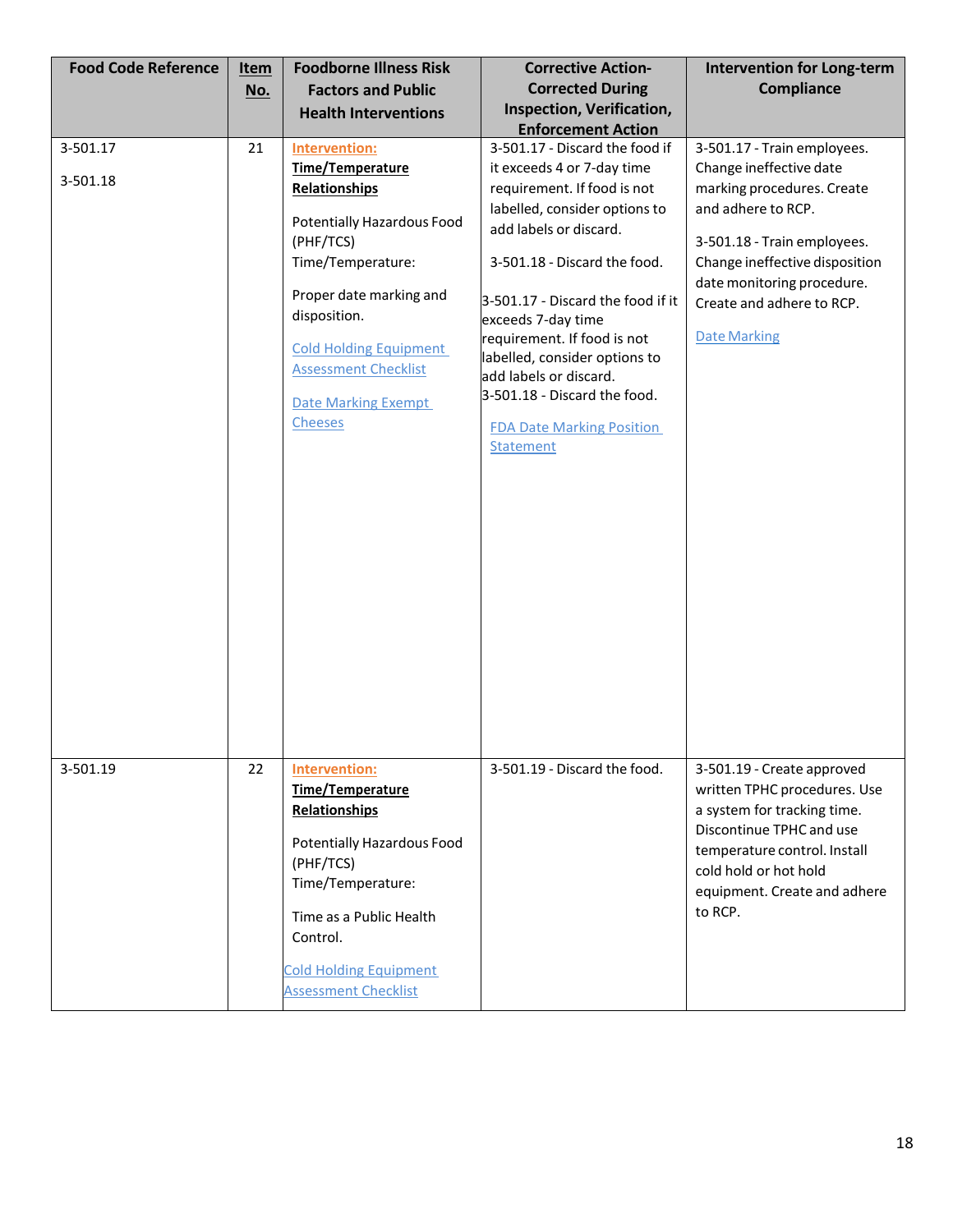| <b>Food Code Reference</b> | Item<br>No. | <b>Foodborne Illness Risk</b><br><b>Factors and Public</b>                                                                                                        | <b>Corrective Action-</b><br><b>Corrected During</b>                                                                                                                                                                                                                                                                                                                                                                                                             | <b>Intervention for Long-term</b><br><b>Compliance</b>                                                                                                                                                                                                                                                                                                                                                                             |
|----------------------------|-------------|-------------------------------------------------------------------------------------------------------------------------------------------------------------------|------------------------------------------------------------------------------------------------------------------------------------------------------------------------------------------------------------------------------------------------------------------------------------------------------------------------------------------------------------------------------------------------------------------------------------------------------------------|------------------------------------------------------------------------------------------------------------------------------------------------------------------------------------------------------------------------------------------------------------------------------------------------------------------------------------------------------------------------------------------------------------------------------------|
|                            |             | <b>Health Interventions</b>                                                                                                                                       | Inspection, Verification,<br><b>Enforcement Action</b>                                                                                                                                                                                                                                                                                                                                                                                                           |                                                                                                                                                                                                                                                                                                                                                                                                                                    |
| 3-603.11                   | 23          | Intervention:<br><b>Consumer Advisory</b><br>Consumer Advisory:<br>Consumer advisory<br>provided for raw or<br>undercooked foods.                                 | 3-603.11 - Provide Consumer<br>Advisory. Cook to final<br>temperature. Required.<br>Verification Follow up                                                                                                                                                                                                                                                                                                                                                       | 3-603.11 - Train employees.<br>Modify menu. Modify recipes.<br><b>FDA Consumer Advisory</b><br>Guidance<br><b>Consumer Advisory - Shellfish</b>                                                                                                                                                                                                                                                                                    |
| 3-801.11(A)(B)(C)(E)(G)    | 24          | <b>Risk Factor:</b><br><b>Food from Unsafe Source</b><br><b>Highly Susceptible</b><br>Populations:<br>Pasteurized foods used;<br>prohibited foods not<br>offered. | 3-801.11(A) - Discard or<br>otherwise remove prohibited<br>juice from the HSP facility.<br>$3-801.11(B)$ - Discard the<br>food or use the food in a<br>recipe that cooks the eggs to<br>at least 155F for at least 15<br>seconds.<br>3-801.11(C) - Cease service of<br>these foods to HSP or fully<br>cook the food to the proper<br>temperature.<br>$3-801.11(E)$ - Discard the<br>eggs being held under time.<br>3-801.11(G) - Discard the re-<br>served food. | $3-801.11(A)(1)(2)$ - Remove<br>prohibited juice from menu.<br>Change supplier to one that<br>provides non-prohibited juices.<br>(A)(3) Create and abide by<br>approved HACCP plan.<br>3-801.11(B) - Change<br>ingredients to substitute<br>pasteurized eggs for raw eggs.<br>3-801.11(C) - Remove<br>undercooked items from the<br>menu.<br>$3-801.11(E)$ - Store raw eggs at<br>45F or colder.<br>3-801.11(G) - Train employees. |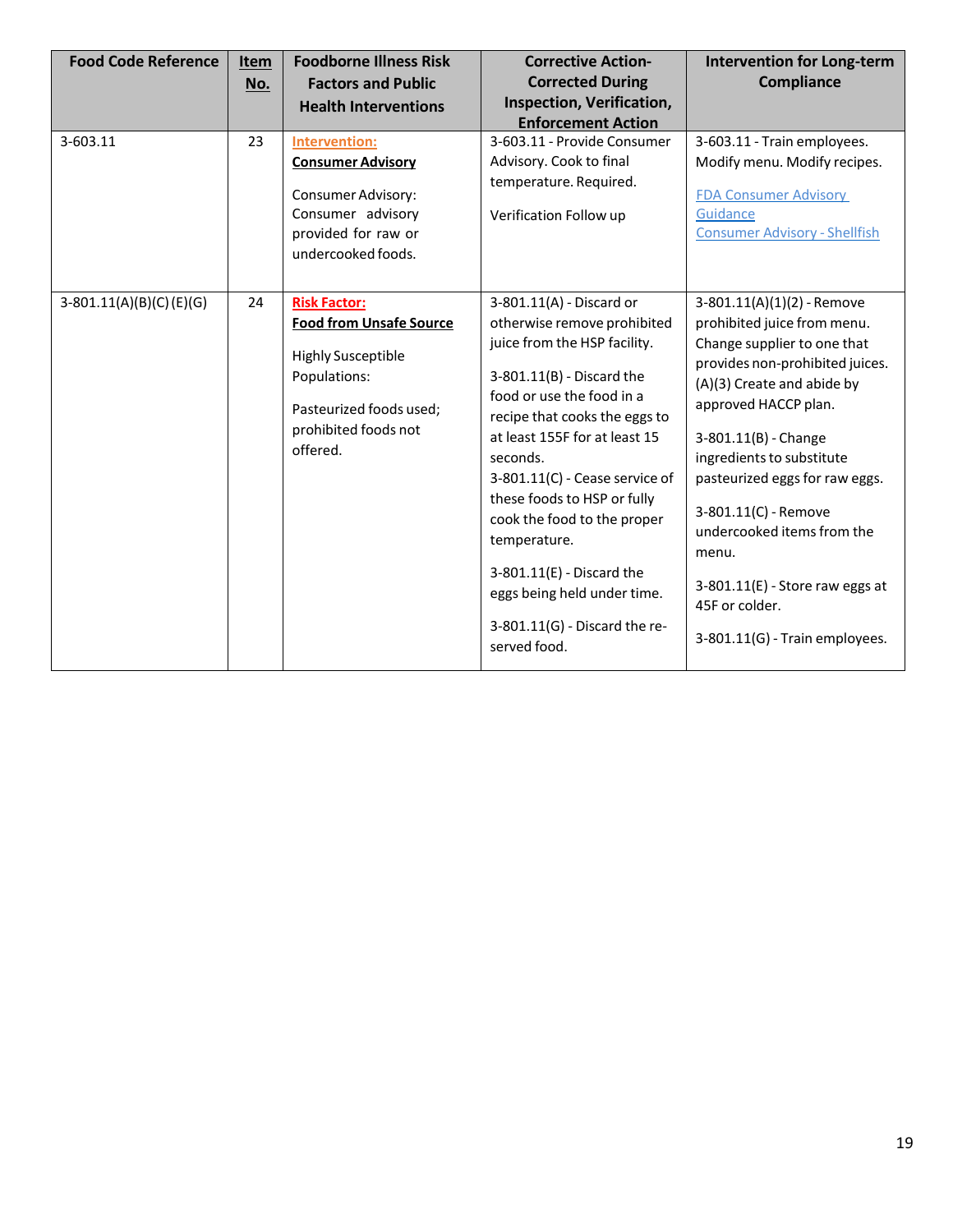| <b>Food Code Reference</b> | <u>Item</u> | <b>Foodborne Illness Risk</b>                     | <b>Corrective Action-</b>                                | <b>Intervention for Long-term</b>                              |
|----------------------------|-------------|---------------------------------------------------|----------------------------------------------------------|----------------------------------------------------------------|
|                            | No.         | <b>Factors and Public</b>                         | <b>Corrected During</b>                                  | Compliance                                                     |
|                            |             | <b>Health Interventions</b>                       | Inspection, Verification,<br><b>Enforcement Action</b>   |                                                                |
| 3-202.12                   | 25          | <b>Risk Factor:</b>                               | 3-202.12 - Remove                                        | 3-302.12 - Train employees.                                    |
| $3-302.14(A)(B)$           |             | Contaminated                                      | unapproved additives from                                | Change food suppliers.                                         |
|                            |             | <b>Equipment/Protection</b><br>from Contamination | premises.                                                | 3-302.14(A)(B) - Train                                         |
|                            |             |                                                   | 3-302.14 - Discard food                                  | employees. Re-evaluate                                         |
|                            |             | Chemical:                                         | containing unapproved                                    | storage procedures.                                            |
|                            |             | Food additive: approved                           | additives or restricted levels<br>of approved additives. | Modify menu                                                    |
|                            |             | and properly used.                                |                                                          |                                                                |
| 7-101.11                   | 26          | <b>Risk Factor:</b>                               | 7-101.11 - Discard or remove                             | 7-101.11 - Change product or                                   |
| 7-102.11                   |             | Contaminated                                      | product from facility.                                   | source.                                                        |
|                            |             | <b>Equipment/Protection</b>                       | 7-102.11 - Label the                                     | 7-102.11 - Train employees.                                    |
| $7-201.11(A)(B)$           |             | from Contamination                                | container or discard the                                 |                                                                |
| $7-202.11(A)$              |             | Chemical:                                         | product if identity is                                   | 7-201.11(A)(B) - Alter storage<br>locations and methods. Train |
| 7-202.12                   |             | Toxic substances properly                         | unknown.                                                 | employees.                                                     |
|                            |             | identified, stored, and used.                     | 7-201.11 - Move material to                              |                                                                |
| (A)(B)(C)                  |             |                                                   | approved location.                                       | 7-202.11(A) - Train employees.                                 |
| 7-203.11                   |             |                                                   | 7-202.11 - Remove material                               | 7-202.12(A)(B) - Train                                         |
| 7-204.11                   |             |                                                   | from facility.                                           | employees. (C) Use Certified<br>Pesticide Applicator.          |
|                            |             |                                                   | 7-202.12 - Decontaminate                                 |                                                                |
| 7-204.12(A)                |             |                                                   | surfaces, discard food,                                  | 7-203.11 - Train employees.                                    |
| 7-204.13                   |             |                                                   | discard single-service and                               | 7-204.11 - Train employees.                                    |
| 7-205.11                   |             |                                                   | single-use articles that<br>contacted unapproved or      | Change product. Follow                                         |
| 7-206.11                   |             |                                                   | improperly used poisonous                                | Manufacturer's<br>specifications.                              |
|                            |             |                                                   | or toxic material.                                       |                                                                |
| 7-206.12                   |             |                                                   | 7-203.11 - Discard the                                   | 7-204.12(A) - Train employees.                                 |
| $7-206.13(A)$              |             |                                                   | container                                                | Change product.                                                |
| $7-207.11(A)(B)$           |             |                                                   | 7-204.11 - Decontaminate or                              | 7-204.13- Train employees.                                     |
|                            |             |                                                   | discard the contaminated                                 | Change product.                                                |
| 7-207.12(A)(B)             |             |                                                   | food-contact-surface.                                    | 7-205.11 - Train employees.                                    |
| $7-208.11(A)(B)$           |             |                                                   | 7-204.12 - Provide                                       | Change product.                                                |
| $7-301.11(A)(B)$           |             |                                                   | documentation. Discard the                               |                                                                |
|                            |             |                                                   | food.                                                    |                                                                |
|                            |             |                                                   | 7-204.13 - Discard the food.                             |                                                                |
|                            |             |                                                   | 7-205.11 - Decontaminate                                 |                                                                |
|                            |             |                                                   | the surfaces that contacted                              |                                                                |
|                            |             |                                                   | unapproved lubricant.                                    |                                                                |
|                            |             |                                                   |                                                          |                                                                |
|                            |             |                                                   |                                                          |                                                                |
|                            |             |                                                   |                                                          |                                                                |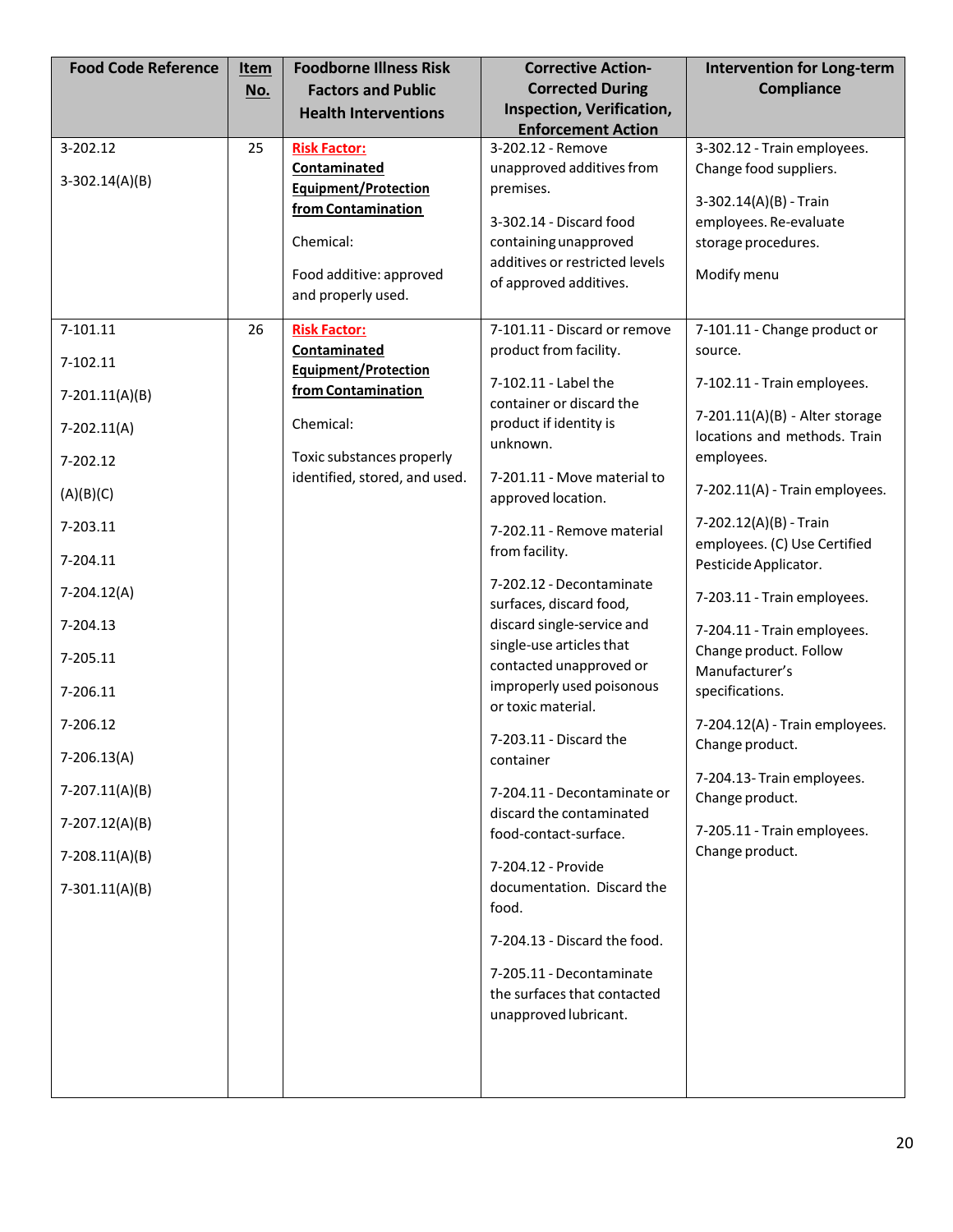| <b>Food Code Reference</b> | <u>Item</u> | <b>Foodborne Illness Risk</b> | <b>Corrective Action-</b>                                    | <b>Intervention for Long-term</b>                               |
|----------------------------|-------------|-------------------------------|--------------------------------------------------------------|-----------------------------------------------------------------|
|                            | No.         | <b>Factors and Public</b>     | <b>Corrected During</b>                                      | Compliance                                                      |
|                            |             | <b>Health Interventions</b>   | Inspection, Verification,                                    |                                                                 |
|                            | 26          | <b>Risk Factor:</b>           | <b>Enforcement Action</b><br>7-206.11 - Provide              | 7-206.11 - Change product.                                      |
|                            | cont'd      | Contaminated                  | documentation. Remove                                        |                                                                 |
|                            |             | <b>Equipment/Protection</b>   | pesticide from facility.                                     | 7-206.12 - Train employees.                                     |
|                            |             | from Contamination            | Decontaminate surfaces                                       | Inform Pest Control Operator.                                   |
|                            |             | Chemical:                     | exposed to improperly used<br>pesticide.                     | 7-206.13(A) - Train employees.<br>Inform Pest Control Operator. |
|                            |             | Toxic substances properly     | 7-206.12 - Move it to an                                     | 7-207.11(A)(B) - Train                                          |
|                            |             | identified, stored, and used. | approved bait station.                                       | employees. Alter storage                                        |
|                            |             |                               | 7-206.13 - Decontaminate                                     | locations and methods.                                          |
|                            |             |                               | surfaces exposed to tracking                                 | 7-207.12(A)(B) - Alter storage                                  |
|                            |             |                               | powder pesticide.                                            | locations and methods. Train                                    |
|                            |             |                               | 7-207.11 (A) - Remove from                                   | employees.                                                      |
|                            |             |                               | facility. (B) Label and locate                               | $7-208.11(A)(B)$ - Alter storage                                |
|                            |             |                               | properly.                                                    | locations and methods. Train                                    |
|                            |             |                               | 7-207.12 (A) - Place into                                    | employees.                                                      |
|                            |             |                               | approved labelled container.                                 | 7-301.11(A)(B) - Alter storage                                  |
|                            |             |                               | (B)Relocate container.                                       | locations and methods. Train                                    |
|                            |             |                               | 7-208.11 (A) - Properly label.                               | employees.                                                      |
|                            |             |                               | (B) Place into approved                                      |                                                                 |
|                            |             |                               | container                                                    |                                                                 |
|                            |             |                               |                                                              |                                                                 |
|                            |             |                               | $7-301.11$ (A) - Separate the<br>poisonous or toxic material |                                                                 |
|                            |             |                               | by spacing or portioning. (B)                                |                                                                 |
|                            |             |                               | Relocate the poisonous or                                    |                                                                 |
|                            |             |                               | toxic material                                               |                                                                 |
|                            |             |                               |                                                              |                                                                 |
|                            |             |                               |                                                              |                                                                 |
|                            |             |                               |                                                              |                                                                 |
|                            |             |                               |                                                              |                                                                 |
|                            |             |                               |                                                              |                                                                 |
|                            |             |                               |                                                              |                                                                 |
|                            |             |                               |                                                              |                                                                 |
|                            |             |                               |                                                              |                                                                 |
|                            |             |                               |                                                              |                                                                 |
|                            |             |                               |                                                              |                                                                 |
|                            |             |                               |                                                              |                                                                 |
|                            |             |                               |                                                              |                                                                 |
|                            |             |                               |                                                              |                                                                 |
|                            |             |                               |                                                              |                                                                 |
|                            |             |                               |                                                              |                                                                 |
|                            |             |                               |                                                              |                                                                 |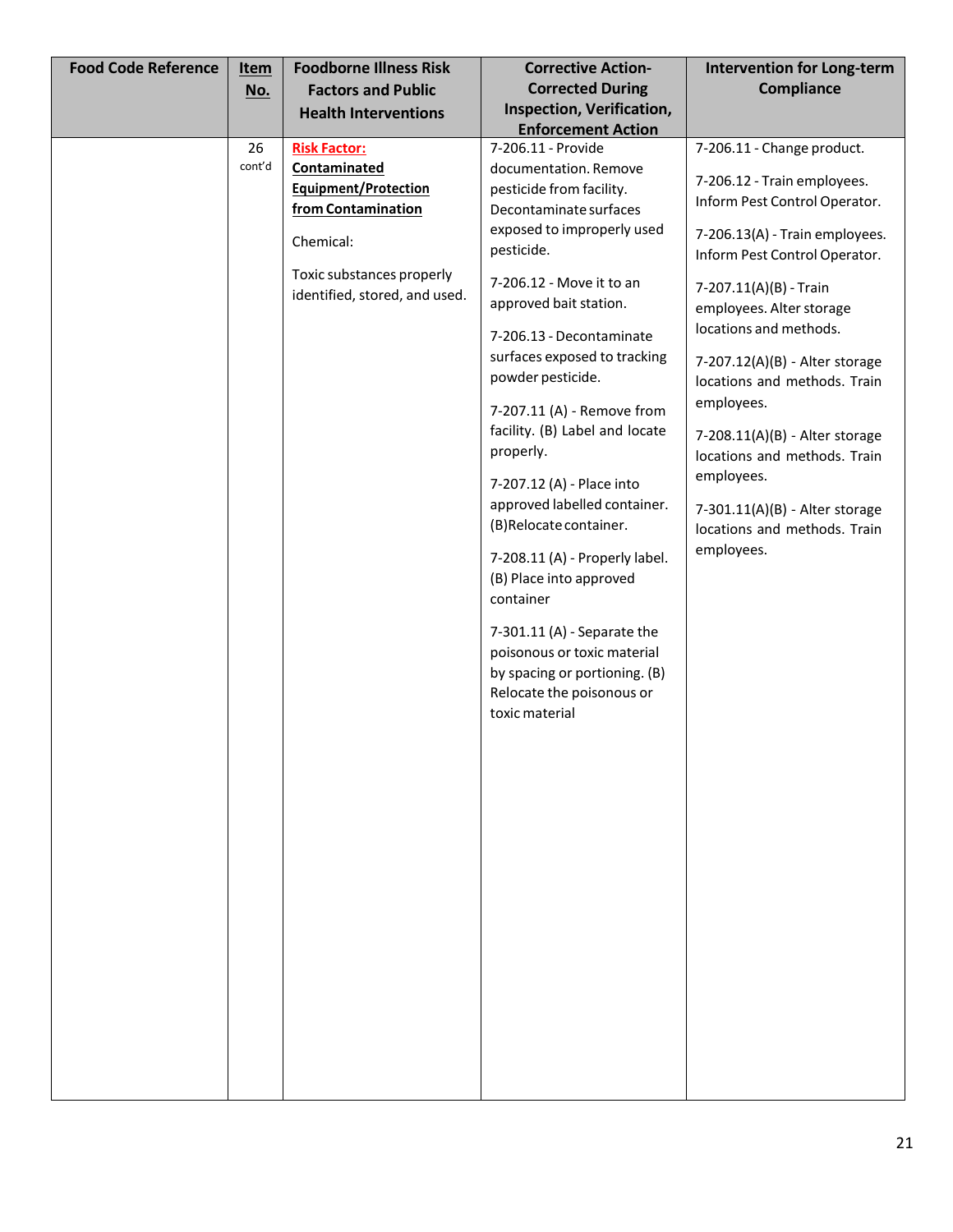### **RISK FACTORS AND PUBLIC HEALTH INTERVENTIONS** /**GOOD RETAIL PRACTICES**

| <b>Food Code Reference</b> | <u>Item</u> | <b>Foodborne Illness Risk</b> | <b>Corrective Action-</b>                               | <b>Intervention for Long-term</b>                      |
|----------------------------|-------------|-------------------------------|---------------------------------------------------------|--------------------------------------------------------|
|                            | <u>No.</u>  | <b>Factors and Public</b>     | <b>Corrected During</b>                                 | <b>Compliance</b>                                      |
|                            |             | <b>Health Interventions</b>   | Inspection, Verification,                               |                                                        |
|                            |             |                               | <b>Enforcement Action</b>                               |                                                        |
| $3-404.11(A)(B)$           | 27          | Conformance with              | 3-404.11 (A) - PIC must                                 | 3-404.11(A) - Contact local                            |
| 3-502.11                   |             | <b>Approved Procedures:</b>   | provide documentation or<br>discard the food.           | Environmental Health agency                            |
| (A)(B)(C)(D)(E)(F)(G)(H)   |             | Compliance with variance,     |                                                         | for guidance. Obtain approved<br>HACCP plan.           |
|                            |             | specialized process, reduced  | (B) - Properly label or discard                         |                                                        |
| $3-502.12(A)(B)(C)(D)(E)$  |             | oxygen packaging criteria or  | the food.                                               | (B) - Train employees to label                         |
| 4-204.110(A)(B)            |             | HACCP plan.                   | $3 - 502.11 -$                                          | properly.                                              |
| $8-103.12(A)(B)$           |             | Violation of #27 results in   | $(A)(B)(C)(D)(E)(F)(G)(H) -$                            | 3-                                                     |
|                            |             | violation on this item and    | Discard the food                                        | 502.11(A)(B)(C)(D)(E)(F)(G)(H)                         |
| 8-201.14(A)(B)(C)(D)(E)    |             | the HACCP process that is     |                                                         |                                                        |
|                            |             | being violated.               | $3-502.12(A)(B)(C)(D)(E) -$<br>Provide documentation or | Contact local Environmental                            |
|                            |             |                               | discard the food.                                       | Health agency for guidance.<br>Obtain variance.        |
|                            |             |                               |                                                         |                                                        |
|                            |             |                               | 4-204.110 (A) - Discontinue                             | 3-502.12(A) - Lab tests. Obtain                        |
|                            |             |                               | service of the food. Label                              | documentation. (B) - Obtain                            |
|                            |             |                               | tank properly.                                          | approved HACCP plan. Obtain                            |
|                            |             |                               | (B) - Discard the food                                  | required documentation.                                |
|                            |             |                               |                                                         | (C) - Train employees. (D) -                           |
|                            |             |                               | 8-103.12 (A) - Discard the                              | Obtain approved HACCP plan.                            |
|                            |             |                               | food (B) - PIC must provide                             | Train employees. (E) - Change                          |
|                            |             |                               | documentation or discard<br>the food                    | source. Obtain approved                                |
|                            |             |                               |                                                         | HACCP plan. Train employees                            |
|                            |             |                               | 8-201.14 (A)(B)(C)(D)(E) - PIC                          | to properly label and discard.                         |
|                            |             |                               | must provide documentation                              | 4-204.110(A)(B) - Contact local                        |
|                            |             |                               | or discard the food.                                    | <b>Environmental Health Agency</b>                     |
|                            |             |                               |                                                         | for guidance. Obtain approved                          |
|                            |             |                               |                                                         | HACCP plan.                                            |
|                            |             |                               |                                                         | 8-103.12(A) - Train employees.                         |
|                            |             |                               |                                                         | (B) Make records available.                            |
|                            |             |                               |                                                         | Obtain additional copies of                            |
|                            |             |                               |                                                         | records.                                               |
|                            |             |                               |                                                         |                                                        |
|                            |             |                               |                                                         | 8-201.14(A)(B)(C)(D)(E)-<br>Obtain a HACCP plan. Alter |
|                            |             |                               |                                                         | existing HACCP plan.                                   |
|                            |             |                               |                                                         |                                                        |
| $3-302.13(A)(B)$           | 28          | Safe Food and Water:          | 3-302.13 (A) - Continue                                 | 3-302.13(A)(B) - Train                                 |
|                            |             | Pasteurized eggs used         | cooking or discard the food.                            | employees.                                             |
|                            |             | where required.               | (B) Restrict the offering of                            |                                                        |
|                            |             |                               | the food to meet 3-401.11(D)                            |                                                        |
|                            |             |                               |                                                         |                                                        |
|                            |             |                               |                                                         |                                                        |
|                            |             |                               |                                                         |                                                        |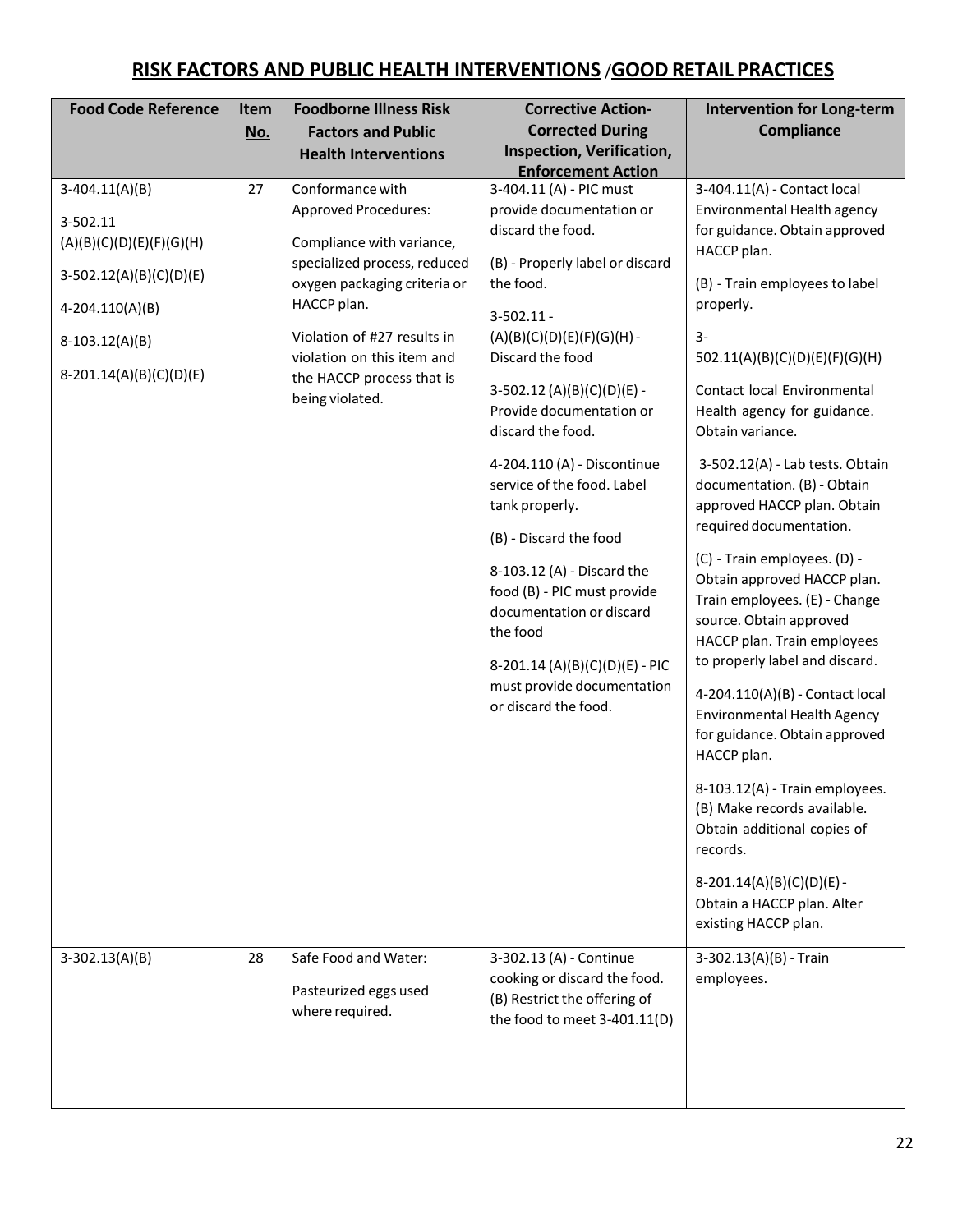| <b>Food Code Reference</b>           | <b>Item</b><br>No. | <b>Foodborne Illness Risk</b><br><b>Factors and Public</b><br><b>Health Interventions</b>                   | <b>Corrective Action-</b><br><b>Corrected During</b><br>Inspection, Verification,<br><b>Enforcement Action</b>                                    | <b>Intervention for Long-term</b><br>Compliance                                                                                          |
|--------------------------------------|--------------------|-------------------------------------------------------------------------------------------------------------|---------------------------------------------------------------------------------------------------------------------------------------------------|------------------------------------------------------------------------------------------------------------------------------------------|
| 3-202.16                             | 29                 | Safe Food and Water:                                                                                        | 3-202.16 - Discard the ice                                                                                                                        | 3-202.16 - Change water<br>source.                                                                                                       |
| $5-101.11(A)(B)$<br>$5-102.11(A)(B)$ |                    | Water and ice from<br>approved source.                                                                      | $5-101.11, 5-102.11(A)(B) -$<br>Change system or<br>discontinue use.                                                                              | 5-101.11(A)(B) - Change or<br>alter water source.                                                                                        |
| $5-102.12(A)(B)$<br>5-102.13         |                    |                                                                                                             | 5-102.12 (A)(B) - Discontinue<br>use.                                                                                                             | 5-102.11(A)(B) - Change water<br>source.                                                                                                 |
| $5-104.12(A)(B)(C)(D)(E)$            |                    |                                                                                                             | 5-102.13 - Immediately<br>sample.                                                                                                                 | 5-102.12(A)(B) - Change water<br>source.                                                                                                 |
|                                      |                    |                                                                                                             | $5-104.12(A)(B)(C)(D)(E) -$<br>Begin using one of the<br>approved alternative water<br>supply methods.                                            | 5-102.13 - Request sample.<br>Change water source.<br>$5-104.12(A)(B)(C)(D)(E) -$<br>Change water source. Change<br>water supply method. |
| $8-103.11A)(B)(C)$                   | 30                 | Safe Food and Water:<br>Variance obtained for<br>specialized processing<br>methods.                         | 8-103.11 (A)(B)(C) - Supply<br>required information.                                                                                              | 8-103.11(A)(B)(C) - Contact<br>local Environmental Health<br>agency.                                                                     |
| $3-501.15(A)$<br>4-301.11            | 31                 | Food Temperature Control:<br>Proper cooling methods<br>used; adequate equipment<br>for temperature control. | 3-501.15(A) - Change to<br>other approved effective<br>method.<br>4-301.11 - Provide sufficient<br>equipment. Change food<br>preparation methods. | 3-501.15(A) - Train employees.<br>Acquire equipment/utensils for<br>cooling food.<br>4-301.11 - Acquire equipment<br>for cooling food.   |
| 3-401.13                             | 32                 | Food Temperature Control:<br>Plant food properly cooked<br>for hot holding.                                 | 3-401.13 - Continue cooking<br>process.                                                                                                           | 3-401.13 - Train employees.                                                                                                              |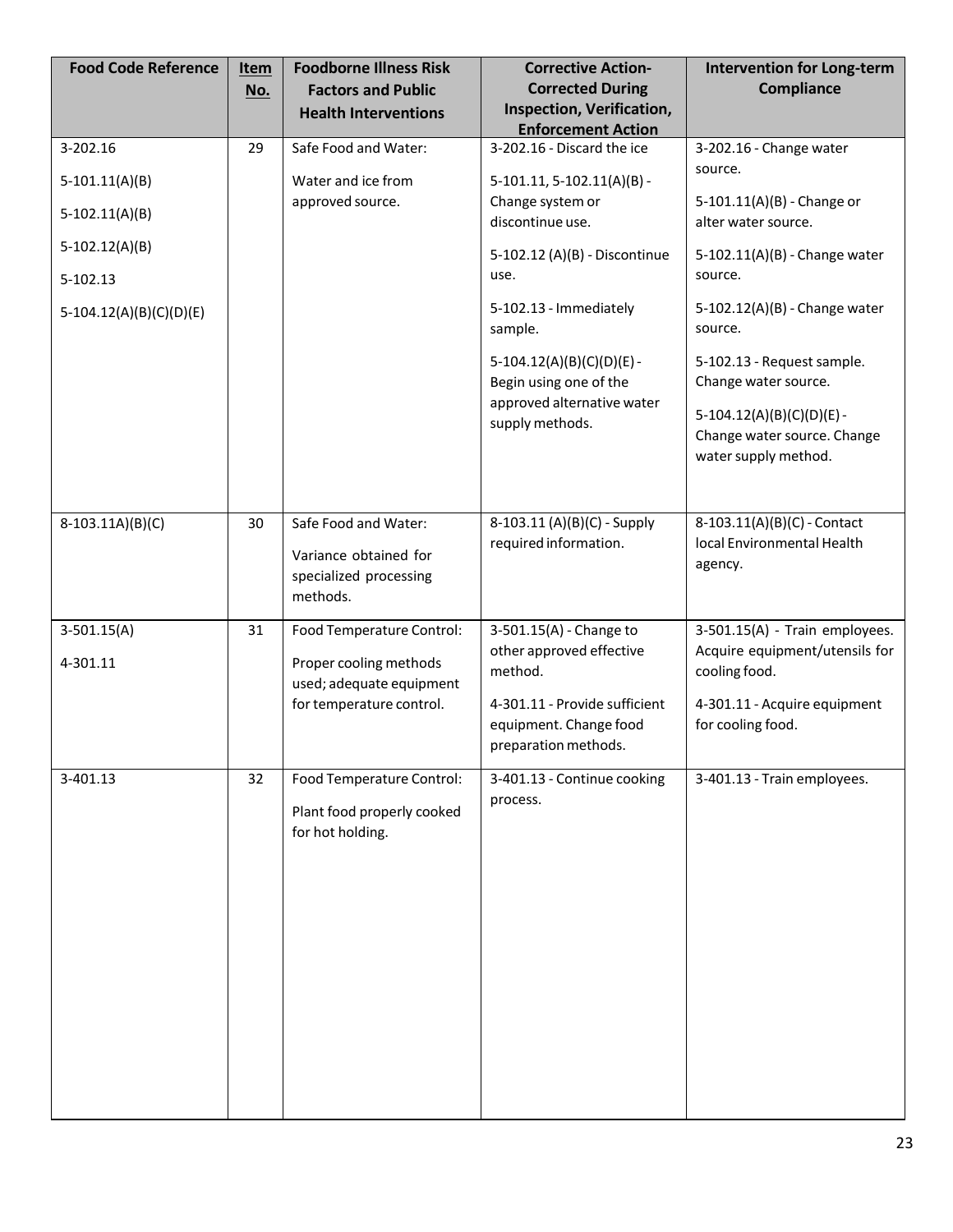| <b>Food Code Reference</b>                            | <u>Item</u><br>No. | <b>Foodborne Illness Risk</b><br><b>Factors and Public</b><br><b>Health Interventions</b>                           | <b>Corrective Action-</b><br><b>Corrected During</b><br>Inspection, Verification,<br><b>Enforcement Action</b>                                                                                                                                                                                                 | <b>Intervention for Long-term</b><br><b>Compliance</b>                                                                                                                                                                                                                         |
|-------------------------------------------------------|--------------------|---------------------------------------------------------------------------------------------------------------------|----------------------------------------------------------------------------------------------------------------------------------------------------------------------------------------------------------------------------------------------------------------------------------------------------------------|--------------------------------------------------------------------------------------------------------------------------------------------------------------------------------------------------------------------------------------------------------------------------------|
| $4-203.11(A)(B)$<br>$4-203.12(A)(B)$                  | 34                 | Food Temperature Control:<br>Thermometers provided                                                                  | 4-203.11(A)(B) - Calibrate or<br>discontinue use.                                                                                                                                                                                                                                                              | 4-203.11(A)(B) - Repair or<br>replace device.                                                                                                                                                                                                                                  |
| 4-204-112(E)                                          |                    | and accurate.                                                                                                       | 4-203.12(A)(B) - Calibrate or<br>discontinue use.                                                                                                                                                                                                                                                              | 4-203.12(A)(B) - Repair or<br>replace device.                                                                                                                                                                                                                                  |
| $4-302.12(A)(B)$                                      |                    |                                                                                                                     | 4-204-112(E) - Discontinue                                                                                                                                                                                                                                                                                     | 4-204-112(E) - Replace device.                                                                                                                                                                                                                                                 |
| $4-502.11(B)$                                         |                    |                                                                                                                     | use.<br>4-302.12(A)(B) - Provide and<br>make readily accessible.<br>4-502.11(B) - Calibrate or<br>discontinue use.                                                                                                                                                                                             | 4-302.12(A)(B) - Maintain<br>provision and accessibility of<br>devices.<br>4-502.11(B) - Maintain<br>calibration. Replace if not able<br>to calibrate.                                                                                                                         |
| $3-202.17(A)$<br>$3-602.11(B)$                        | 35                 | Food Identification:<br>Food properly labeled:<br>original container.                                               | 3-202.17(A) - Provide<br>documentation or discard.<br>3-602.11(B) - Re-label or<br>discard.                                                                                                                                                                                                                    | 3-202.17(A) - Change supplier.<br>Change procurement method.<br>3-602.11(B) - Change labelling<br>procedure.                                                                                                                                                                   |
| $2 - 403.11(A)$<br>$6 - 501.111(C)$<br>$6-501.115(A)$ | 36                 | Prevention of Food<br>Contamination:<br>Insects and rodents not<br>present; no unauthorized<br>animals.             | 2-403.11(A) - Wash hands.<br>6-501.111(C) - Begin using<br>pest control methods.<br>6-501.115(A) - Remove from<br>premises.                                                                                                                                                                                    | 2-403.11(A) - Educate food<br>employee.<br>6-501.111(C) - Begin a pest<br>control plan. Alter the existing<br>pest control plan.<br>6-501.115(A) - Educate<br>customers with signage, etc.                                                                                     |
| 3-303.11<br>3-306.11<br>$3-306.13(B)(C)$<br>6-404.11  | 37                 | Prevention of Food<br>Contamination:<br>Contamination prevented<br>during food preparation,<br>storage and display. | 3-303.11 - Discard the ice.<br>3-306.11 - Protect or discard<br>the food.<br>3-306.13(A) - Remove from<br>self-service. (B) - Remove<br>from self-service or supply<br>utensils and dispensers. (C) -<br>Remove from self-service or<br>begin monitoring.<br>6-404.11 - Segregate<br>products or discard them. | 3-303.11 - Educate food<br>employees.<br>3-306.11 - Educate food<br>employees. Acquire protective<br>equipment or utensils.<br>3-306.13(A)(B)(C) - Discontinue<br>self-service or begin using<br>protection methods.<br>6-404.11 - Create and<br>designate a segregation area. |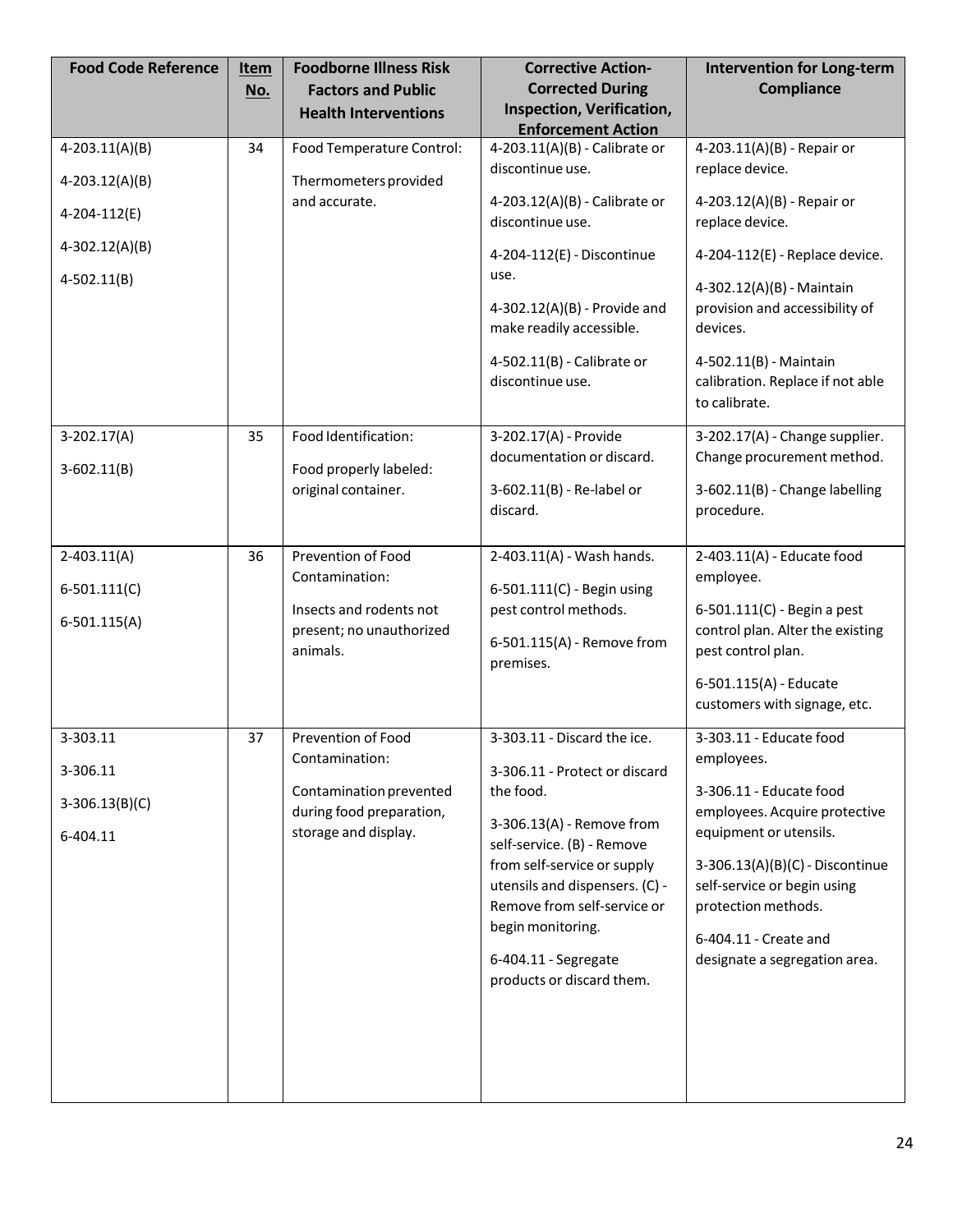| <b>Food Code Reference</b> | Item<br><u>No.</u> | <b>Foodborne Illness Risk</b><br><b>Factors and Public</b>                                         | <b>Corrective Action-</b><br><b>Corrected During</b>                                                                                                                    | <b>Intervention for Long-term</b><br><b>Compliance</b>                    |
|----------------------------|--------------------|----------------------------------------------------------------------------------------------------|-------------------------------------------------------------------------------------------------------------------------------------------------------------------------|---------------------------------------------------------------------------|
|                            |                    | <b>Health Interventions</b>                                                                        | Inspection, Verification,<br><b>Enforcement Action</b>                                                                                                                  |                                                                           |
| $2-302.11(A)(B)$           | 38                 | Prevention of Food<br>Contamination:<br>Personal cleanliness.                                      | 2-302.11(A) - Alter fingernails<br>or stop working as food<br>employee.<br>(B) - Put on gloves. Change<br>gloves. Alter fingernails. Stop<br>working with exposed food. | 2-302.11 (A)(B) - Educate food<br>employees.                              |
| $7-204.12(A)$              | 40                 | Prevention of Food<br>Contamination:<br>Washing fruits and<br>vegetables.                          | 7-204.12(A) - Discard the<br>food.                                                                                                                                      | 7-204.12(A) - Educate food<br>employees on chemical<br>labelling and use. |
| 4-502.12                   | 43                 | Proper Use of Utensils:<br>Single-use and single-<br>service articles; properly<br>stored and used | 4-502.12 - Provide approved<br>utensils. Use approved<br>utensils.                                                                                                      | 4-502.12 - Acquire approved<br>utensils. Install ware wash<br>equipment.  |
| $4-101.11(A)$              | 45                 | <b>Utensils and Equipment:</b>                                                                     | 4-101.11(A)- Provide                                                                                                                                                    | 4-101.11(A) - Maintain                                                    |
| $4-101.13(A)(B)$           |                    | Equipment, food and non-                                                                           | documentation of safety or<br>discontinue use.                                                                                                                          | documentation or replace.                                                 |
| $4 - 101.14(A)$            |                    | food contact surfaces<br>approved; cleanable,                                                      | 4-101.13(A)(B) - Provide                                                                                                                                                | 4-101.13(A)(B) - Maintain<br>documentation or replace                     |
| 4-101.15                   |                    | properly designed,<br>constructed and used.                                                        | documentation of safety or<br>discontinue use. Discard                                                                                                                  | 4-101.14(A) - Maintain                                                    |
| $4 - 102.11(A)(B)$         |                    |                                                                                                    | contaminated food                                                                                                                                                       | documentation or replace                                                  |
| 4-201.12                   |                    |                                                                                                    | products as needed.                                                                                                                                                     | 4-101.15 - Maintain<br>documentation or replace                           |
| $4 - 202.11(A)$            |                    |                                                                                                    | 4-101.14(A) - Provide                                                                                                                                                   |                                                                           |
| 4-202.12(A)                |                    |                                                                                                    | documentation of<br>compliance or discontinue                                                                                                                           | 4-102.11(A)(B) - Maintain<br>documentation or replace.                    |
| 4-204.13(E)                |                    |                                                                                                    | use.                                                                                                                                                                    | 4-201.12 - Maintain                                                       |
| 4-204.110(A)(B)            |                    |                                                                                                    | 4-101.15 - Provide<br>documentation of                                                                                                                                  | documentation or replace                                                  |
| 4-302.11                   |                    |                                                                                                    | compliance or discontinue                                                                                                                                               | 4-202.11(A) - Replace                                                     |
|                            |                    |                                                                                                    | use.                                                                                                                                                                    | 4-202.12(A) - Replace                                                     |
| $4-603.17(A)$              |                    |                                                                                                    | 4-102.11(A)(B) - Provide<br>documentation of<br>compliance or discontinue<br>use.                                                                                       | 4-204.13(E) - Replace                                                     |
|                            |                    |                                                                                                    | 4-201.12 - Provide<br>documentation of<br>compliance or discontinue<br>use.                                                                                             |                                                                           |
|                            |                    |                                                                                                    | 4-202.11(A) - Discontinue use                                                                                                                                           |                                                                           |
|                            |                    |                                                                                                    | 4-202.12(A) - Discontinue use                                                                                                                                           |                                                                           |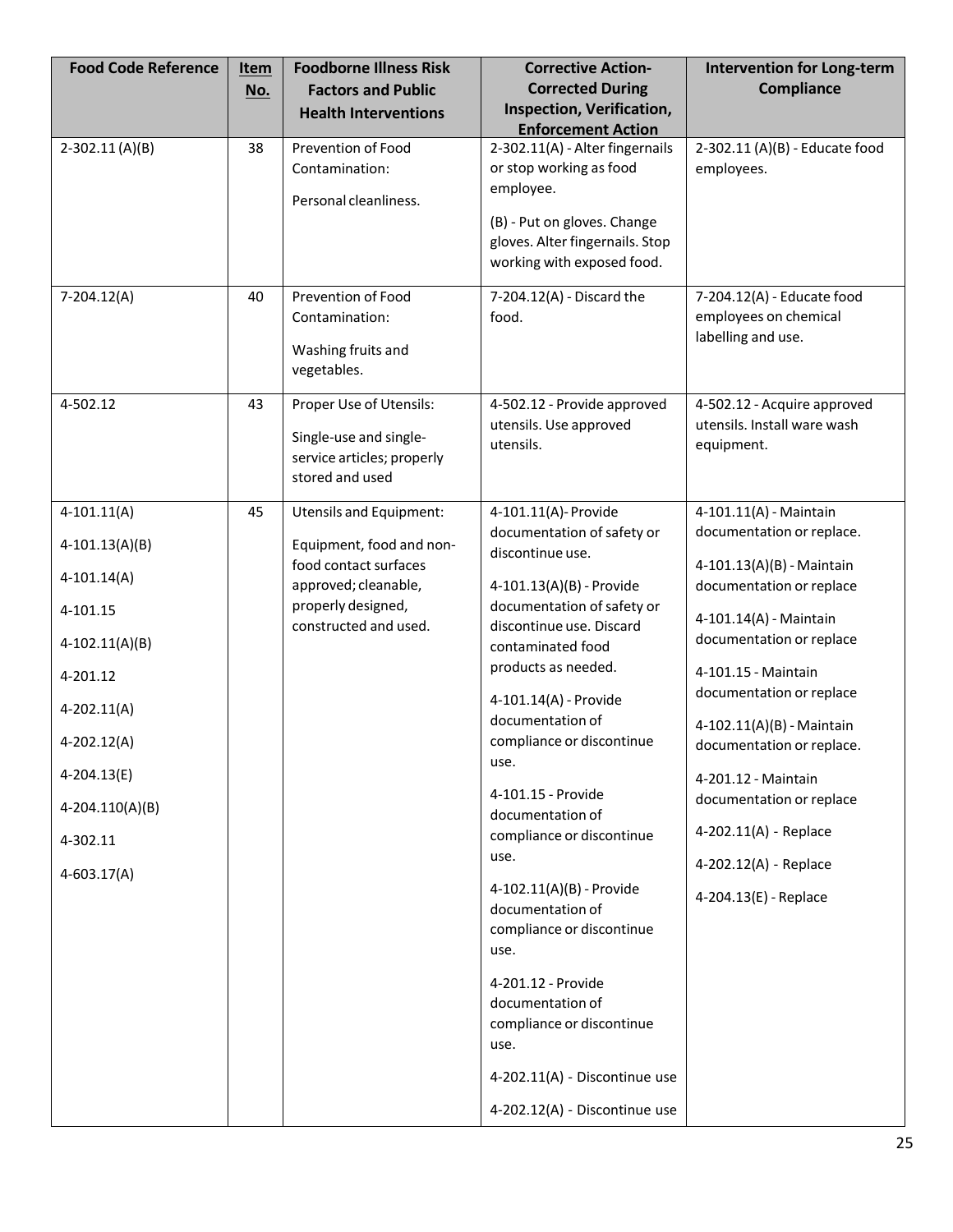| <b>Food Code Reference</b>                                       | <u>Item</u><br><u>No.</u> | <b>Foodborne Illness Risk</b><br><b>Factors and Public</b><br><b>Health Interventions</b> | <b>Corrective Action-</b><br><b>Corrected During</b><br><b>Inspection, Verification,</b>                                                                                                                                                                                                                                                                                                                                                                                                                                                                                                                                                                                             | <b>Intervention for Long-term</b><br><b>Compliance</b>                                                                                                                                                                                                                                                                                                                                                                                                  |
|------------------------------------------------------------------|---------------------------|-------------------------------------------------------------------------------------------|--------------------------------------------------------------------------------------------------------------------------------------------------------------------------------------------------------------------------------------------------------------------------------------------------------------------------------------------------------------------------------------------------------------------------------------------------------------------------------------------------------------------------------------------------------------------------------------------------------------------------------------------------------------------------------------|---------------------------------------------------------------------------------------------------------------------------------------------------------------------------------------------------------------------------------------------------------------------------------------------------------------------------------------------------------------------------------------------------------------------------------------------------------|
|                                                                  | 45<br>cont'd              |                                                                                           | <b>Enforcement Action</b><br>4-204.110(A) - Discontinue<br>use for food. (B) -<br>Discontinue use for food or<br>provide variance and HACCP<br>plan<br>4-302.11 - Provide utensil or<br>remove container of food.<br>4-603.17(A) - Discontinue<br>cleaning and refilling.                                                                                                                                                                                                                                                                                                                                                                                                            | 4-204.110(A) - Discontinue use<br>for food. (B) - Change to display<br>only. Acquire variance and<br>HACCP plan approval.<br>4-302.11 - Acquire sufficient<br>number of utensils or<br>discontinue self-service.<br>4-603.17(A) - Use an approved<br>Food Processing Plant.<br>Maintain documentation.                                                                                                                                                  |
| $4-204.115(A)(B)$                                                | 46                        | <b>Utensils and Equipment:</b>                                                            | 4-204.115(A)(B) - Repair or<br>discontinue use.                                                                                                                                                                                                                                                                                                                                                                                                                                                                                                                                                                                                                                      | 4-204.115(A)(B) - Alter or<br>replace                                                                                                                                                                                                                                                                                                                                                                                                                   |
| 4-204.116(A)(B)<br>4-204.117(A)(B)                               |                           | Warewashing facilities:<br>installed, maintained and<br>used; test strips.                | 4-204.116(A)(B) - Repair or<br>discontinue use.                                                                                                                                                                                                                                                                                                                                                                                                                                                                                                                                                                                                                                      | 4-204.116(A)(B) - Alter or<br>replace                                                                                                                                                                                                                                                                                                                                                                                                                   |
| $4-301.12(A)(B)$                                                 |                           |                                                                                           | 4-204.117(A)(B) - Repair or<br>discontinue use.                                                                                                                                                                                                                                                                                                                                                                                                                                                                                                                                                                                                                                      | 4-204.117(A)(B) - Alter or                                                                                                                                                                                                                                                                                                                                                                                                                              |
| 4-302.14<br>4-501.17<br>4-501.19<br>4-501.110(A)(B)<br>4-501.116 |                           |                                                                                           | $4-301.12(A)$ - Use approved<br>alternative manual<br>warewashing equip. Change<br>to single-service items and<br>use a 2-comp. sink. Stop food<br>prep and service. (B) - Use<br>approved alternative manual<br>warewashing equip. Stop<br>food prep and service.<br>4-302.14 - Acquire test kit<br>prior to next testing of<br>sanitizer.<br>4-501.17 - Provide wash<br>solution. Suspend operation.<br>4-501.19 - Heat or remix the<br>wash solution.<br>4-501.110(A) - Adjust or<br>repair equip. Use approved<br>alternative manual<br>warewash equipment. (B) -<br>Adjust or repair equip. Use<br>approved alternative equip.<br>4-501.116 - Check sanitizer<br>concentration. | replace<br>4-301.12(A) - Install approved<br>sink. (B)Install approved sink.<br>4-302.14 - Stock extra test kits.<br>4-501.17 - Re-train employees.<br>Stock more wash solution.<br>4-501.19 - Re-train employees.<br>Temperature log.<br>4-501.110(A)and(B) - Increase<br>frequency of temperature<br>checks. Temperature log. Re-<br>train employees. Replace<br>equipment.<br>4-501.116 - Educate food<br>employees. Sanitizer<br>concentration log. |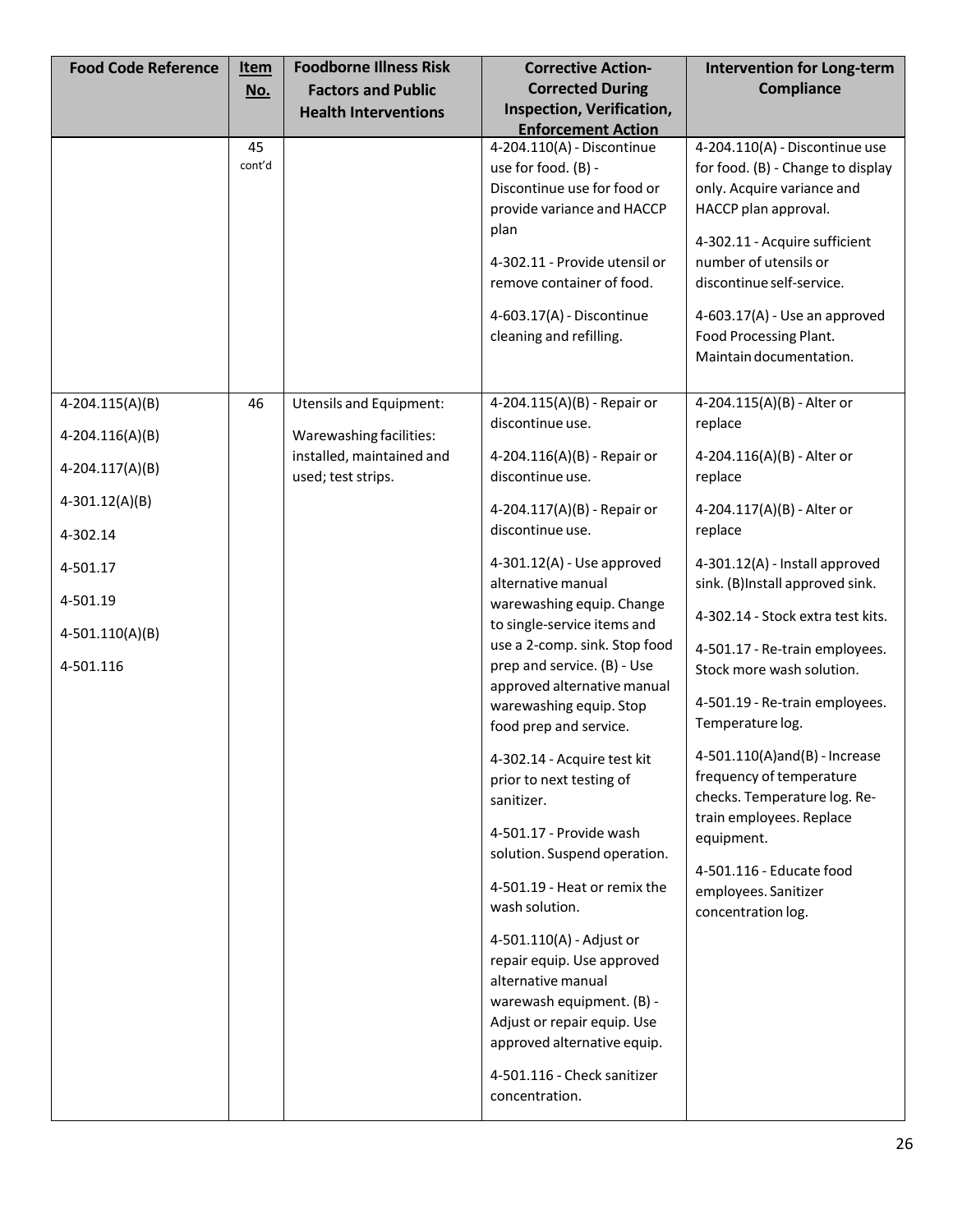| <b>Food Code Reference</b>     | Item<br>No. | <b>Foodborne Illness Risk</b><br><b>Factors and Public</b><br><b>Health Interventions</b> | <b>Corrective Action-</b><br><b>Corrected During</b><br>Inspection, Verification,           | <b>Intervention for Long-term</b><br><b>Compliance</b>     |
|--------------------------------|-------------|-------------------------------------------------------------------------------------------|---------------------------------------------------------------------------------------------|------------------------------------------------------------|
|                                |             |                                                                                           | <b>Enforcement Action</b>                                                                   |                                                            |
| $5-103.11(A)(B)$               | 48          | <b>Physical Facilities:</b>                                                               | 5-103.11 (A) - Repair, alter,                                                               | 5-103.11(A)and(B) - Consult                                |
| 5-103.12                       |             | Hot and cold water                                                                        | change water source and/or<br>system. (B) - Repair, alter,                                  | licensed plumber.                                          |
| $5-104.11(A)(B)$               |             | available; adequate<br>pressure.                                                          | replace hot water generation<br>and/or distribution system.                                 | 5-103.12 - Consult licensed<br>plumber.                    |
|                                |             |                                                                                           | 5-103.12 - Repair, alter,<br>replace.                                                       | 5-104.11(A)and(B) - Consult<br>licensed plumber. Consult   |
|                                |             |                                                                                           | 5-104.11 (A) - Change water<br>source. (B) - Provide<br>approved water supply<br>equipment. | municipality.                                              |
| 5-101.12                       | 49          | <b>Physical Facilities:</b>                                                               | 5-101.12 - Flush and disinfect                                                              | 5-101.12 - Consult licensed                                |
| $5-201.11(A)(B)$               |             | Plumbing installed; proper                                                                | or discontinue use.                                                                         | plumber, municipality, or local<br>Health Department.      |
| $5-202.11(A)$                  |             | backflow devices.                                                                         | 5-201.11 (A) and (B) - Provide<br>documentation or<br>discontinue use.                      | 5-201.11(A)and (B) - Consult<br>licensed plumber. Replace. |
| 5-202.13                       |             |                                                                                           |                                                                                             |                                                            |
| 5-202.14                       |             |                                                                                           | 5-202.11(A)-Repair, alter, or<br>discontinue use.                                           | 5-202.11(A) - Consult licensed<br>plumber.                 |
| $5 - 203.14(A)(B)$             |             |                                                                                           | 5-202.13 - Create air gap or                                                                | 5-202.13 - Consult licensed                                |
| $5-205.12(A)(B)$               |             |                                                                                           | discontinue use.                                                                            | plumber.                                                   |
| 5-205.13                       |             |                                                                                           | 5-202.14 - Replace device or<br>discontinue use.                                            | 5-202.14 - Consult licensed<br>plumber.                    |
| $5 - 205.14(A)(B)$             |             |                                                                                           | 5-203.14(A) - Create air gap                                                                | 5-203.14(A)and(B) - Consult                                |
| $5-205.15(A)$                  |             |                                                                                           | or discontinue use. (B) Install<br>device or discontinue use.                               | licensed plumber.                                          |
| $5-301.11(A)$<br>$5-302.16(A)$ |             |                                                                                           | 5-205.12(A) - Remove cross                                                                  | 5-205.12(A)and (B) - Consult<br>licensed plumber.          |
| 5-303.11                       |             |                                                                                           | connection or discontinue<br>use. (B) - Label piping or                                     | 5-205.13 - Inspection and                                  |
| 5-304.11                       |             |                                                                                           | discontinue use.                                                                            | service logs.                                              |
| 5-304.14(A)                    |             |                                                                                           | 5-205.13 - Inspect. Service.<br>Provide documentation.                                      | 5-205.14(A)(B) - Consult<br>manufacturer. Cleaning log.    |
|                                |             |                                                                                           | 5-205.14(A) - Maintain,<br>clean, or discontinue use.                                       | 5-205.15(A) - Consult licensed<br>plumber.                 |
|                                |             |                                                                                           | (B)Clean.                                                                                   | 5-301.11(A) - Replace                                      |
|                                |             |                                                                                           | 5-205.15(A) - Repair                                                                        | 5-302.16(A) - Replace                                      |
|                                |             |                                                                                           | 5-301.11(A) - Provide<br>documentation of safety,<br>alter, or discontinue use.             |                                                            |
|                                |             |                                                                                           |                                                                                             |                                                            |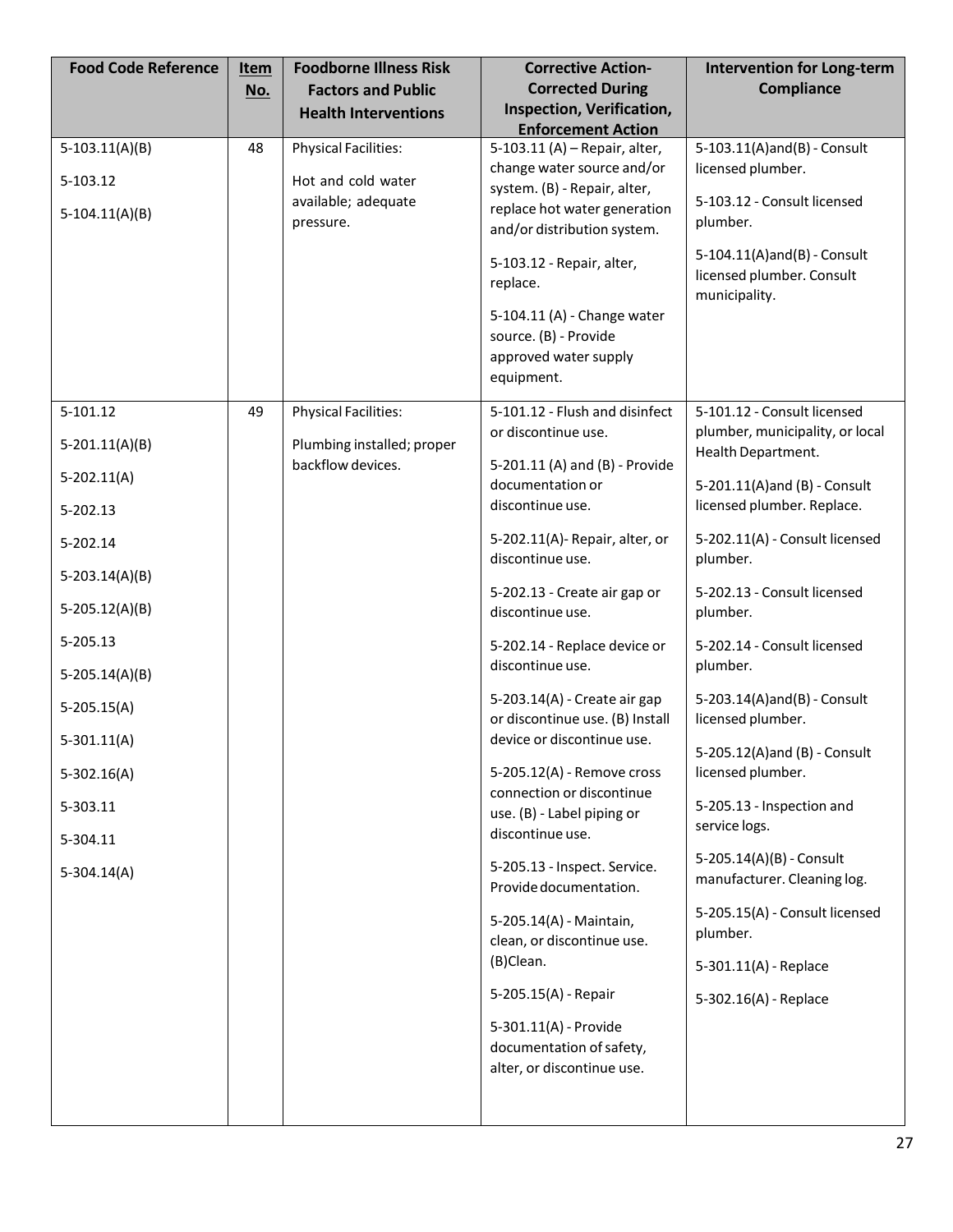| <b>Food Code Reference</b> | Item   | <b>Foodborne Illness Risk</b>  | <b>Corrective Action-</b>      | <b>Intervention for Long-term</b> |
|----------------------------|--------|--------------------------------|--------------------------------|-----------------------------------|
|                            | No.    | <b>Factors and Public</b>      | <b>Corrected During</b>        | <b>Compliance</b>                 |
|                            |        | <b>Health Interventions</b>    | Inspection, Verification,      |                                   |
|                            |        |                                | <b>Enforcement Action</b>      |                                   |
|                            | 49     | <b>Physical Facilities:</b>    | 5-302.16(A) - Provide          | 5-303.11 - Consult licensed       |
|                            | cont'd | Plumbing installed; proper     | documentation of safety or     | plumber.                          |
|                            |        | backflow devices.              | discontinue use.               | 5-304.11 - Consult licensed       |
|                            |        |                                | 5-303.11 - Install filter or   | plumber.                          |
|                            |        |                                | discontinue use.               | 5-304.14(A) - Train employees.    |
|                            |        |                                | 5-304.11 - Flush and sanitize  |                                   |
|                            |        |                                | or discontinue use.            |                                   |
|                            |        |                                | 5-304.14(A) - Stop             |                                   |
|                            |        |                                | unapproved use.                |                                   |
|                            |        |                                |                                |                                   |
| $5-402.11(A)$              | 50     | <b>Physical Facilities:</b>    | 5-402.11(A) - Alter the        | 5-402.11(A) - Consult licensed    |
| 5-402.13                   |        | Sewage and waste water         | design.                        | plumber                           |
|                            |        | properly disposed.             | 5-402.13 - Alter the design or | 5-402.13 - Consult licensed       |
| 5-402.14                   |        |                                | repair.                        | plumber                           |
| $5-403.11(A)(B)$           |        |                                | 5-402.14 - Stop unapproved     | 5-402.14 Consult municipality     |
|                            |        |                                | waste disposal.                |                                   |
|                            |        |                                |                                | 5-403.11 Consult municipality     |
|                            |        |                                | 5-403.11 - Stop unapproved     | or local Health Department.       |
|                            |        |                                | waste disposal                 |                                   |
| 6-302.11                   | 51     | <b>Physical Facilities:</b>    | 6-302.11 - Provide toilet      | 6-302.11 - Stock extra toilet     |
|                            |        | Toilet facilities: properly    | tissue.                        | tissue. Toilet room check log.    |
|                            |        | constructed, supplied and      |                                |                                   |
|                            |        | cleaned.                       |                                |                                   |
|                            |        |                                |                                |                                   |
| 6-202.111                  | 53     | <b>Physical Facilities:</b>    | 6-202.111 - Discontinue use    | 6-202.111 - Consult with Plan     |
|                            |        | Physical facilities installed, | of the unapproved room or      | Review.                           |
|                            |        | maintained and clean.          | area.                          |                                   |
|                            |        |                                |                                |                                   |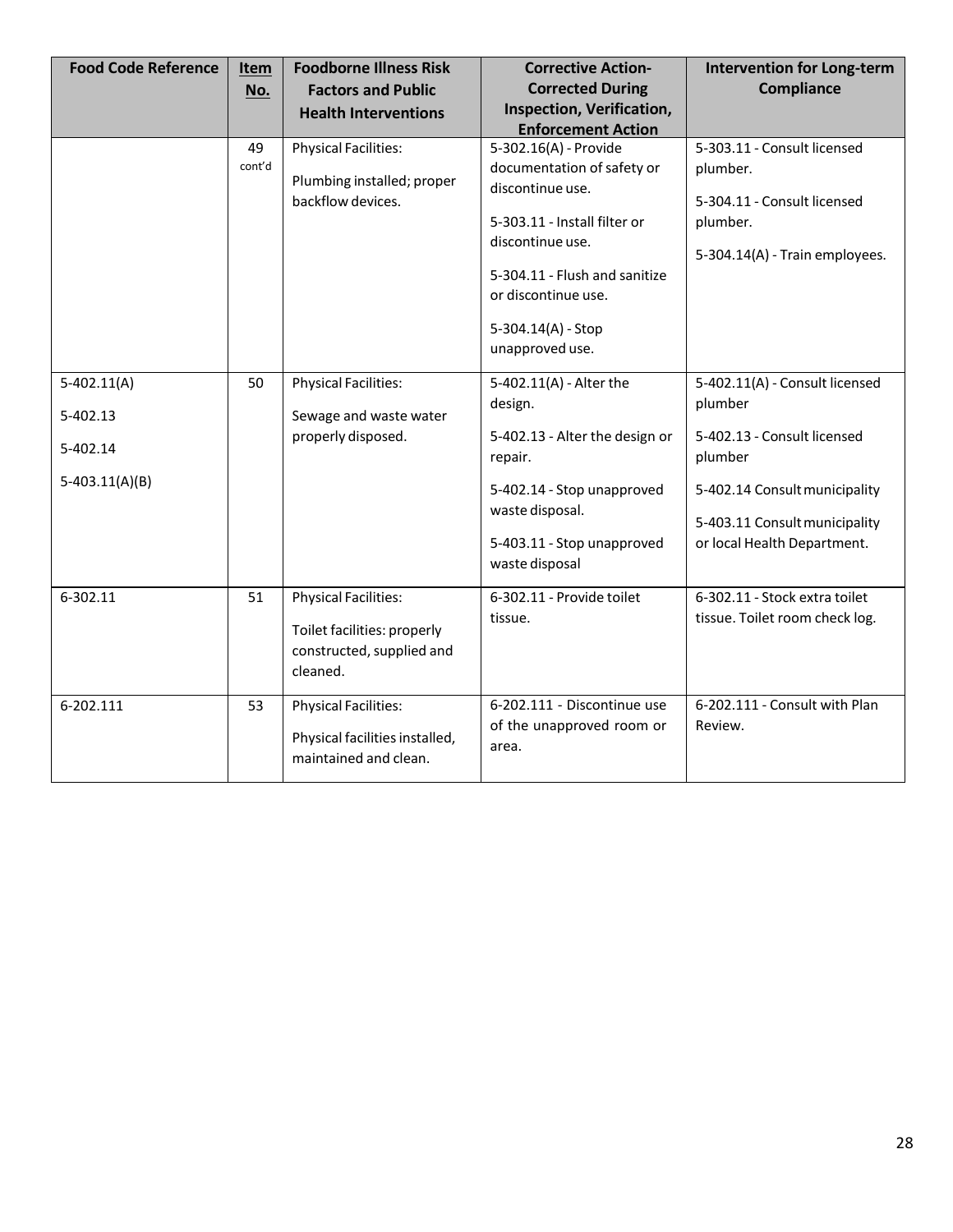# <span id="page-29-0"></span>*SECTION 5: COMPLIANCE TOOLS*

Regulatory and non-regulatory compliance tools are means to achieve the goal of reducing foodborne illness risk factors. They are reactive measures that respond to violations observed during inspections. Compliance is best achieved when operators are educated in the best practices of food safety, take ownership, and incorporate food safety concepts into their day to day operations. This concept is known as Active Managerial Control (AMC), a proactive measure, and should be assessed by EHSs during routine inspections. During routine health inspections, EHSs observe facility operations and provide feedback to operators. Education and enforcement are both tools to encourage compliance; however, compliance tools such as the ones listed, call attention to violations and highlight areas that need immediate and long-term attention. Compliance tools include:

**Grading:** NCGS [130A-248](http://www.ncga.state.nc.us/enactedlegislation/statutes/pdf/bysection/chapter_130a/gs_130a-248.pdf) requires the State to adopt rules, [15A NCAC](http://ehs.ncpublichealth.com/docs/rules/294306-26-2600.pdf) 18A .2661 (e-f), that have a system for grading such as Grade A, Grade B, and Grade C. The rules require the score to be posted at "a conspicuous place where it may be readily observed by the public upon entering the food establishment." Public notification of restaurant scores provides consumers information in making dining decisions and encourages operators to maintain a high level of performance. The state created [marking instructions](https://ehs.ncpublichealth.com/faf/food/fcannex/84markinginstructions.pdf) that provide guidance for how to mark the inspection sheet.

- **1. Verification Visits:** Verification visits are required when priority and priority foundation items are not corrected during an inspection, or when there is a deviation from a HACCP plan. (8-405.20) The EHS must assure correction of priority and priority foundation violations during the inspection or with a verification visit, which should be no more than 10 days from the observation [15A NCAC](http://ehs.ncpublichealth.com/docs/rules/294306-26-2600.pdf) 18A [.2661](http://ehs.ncpublichealth.com/docs/rules/294306-26-2600.pdf) (f)
- **2. Voluntary disposal:** When an EHS observes adulterated or misbranded foods, voluntary disposal is an option for correction. The EHS should use the Product [Disposition Form](http://ehs.ncpublichealth.com/docs/forms/ProductDispositionForm.pdf) to document voluntary disposal and note it on the inspection. Discarded foods should be destroyed or denatured to be sure they are not sold later. The Product Disposition Form should be signed and dated by both the PIC and the EHS.
- **3. Risk Control Plan:** A Risk Control Plan is a mutually agreed upon plan that is written by the management of the food establishment and approved by the EHS to address chronic problems with risk factors and interventions. The plan describes the establishment's management system f o r controlling the chance of harm to occur. Examples of appropriate RCPs are included in the appendices and the table located in Section 4: Corrective Action-Corrected During Inspection, Verification, Enforcement Action P and PF Citations of this document.
- **4. Permit Actions – [G.S. 130A-23:](https://www.ncleg.net/EnactedLegislation/Statutes/PDF/BySection/Chapter_130A/GS_130A-23.pdf)** A permit action is the process of suspending or revoking a permit. A permit may be suspended or revoked if the agency finds a violation of a provision of a state statute or rule that applies to the permit, or a condition placed on the permit; or that the permit was issued based upon incorrect or inadequate information that materially affected the decision to issue the permit. Suspension or revocation may be immediate if the violation presents an imminent hazard (as specified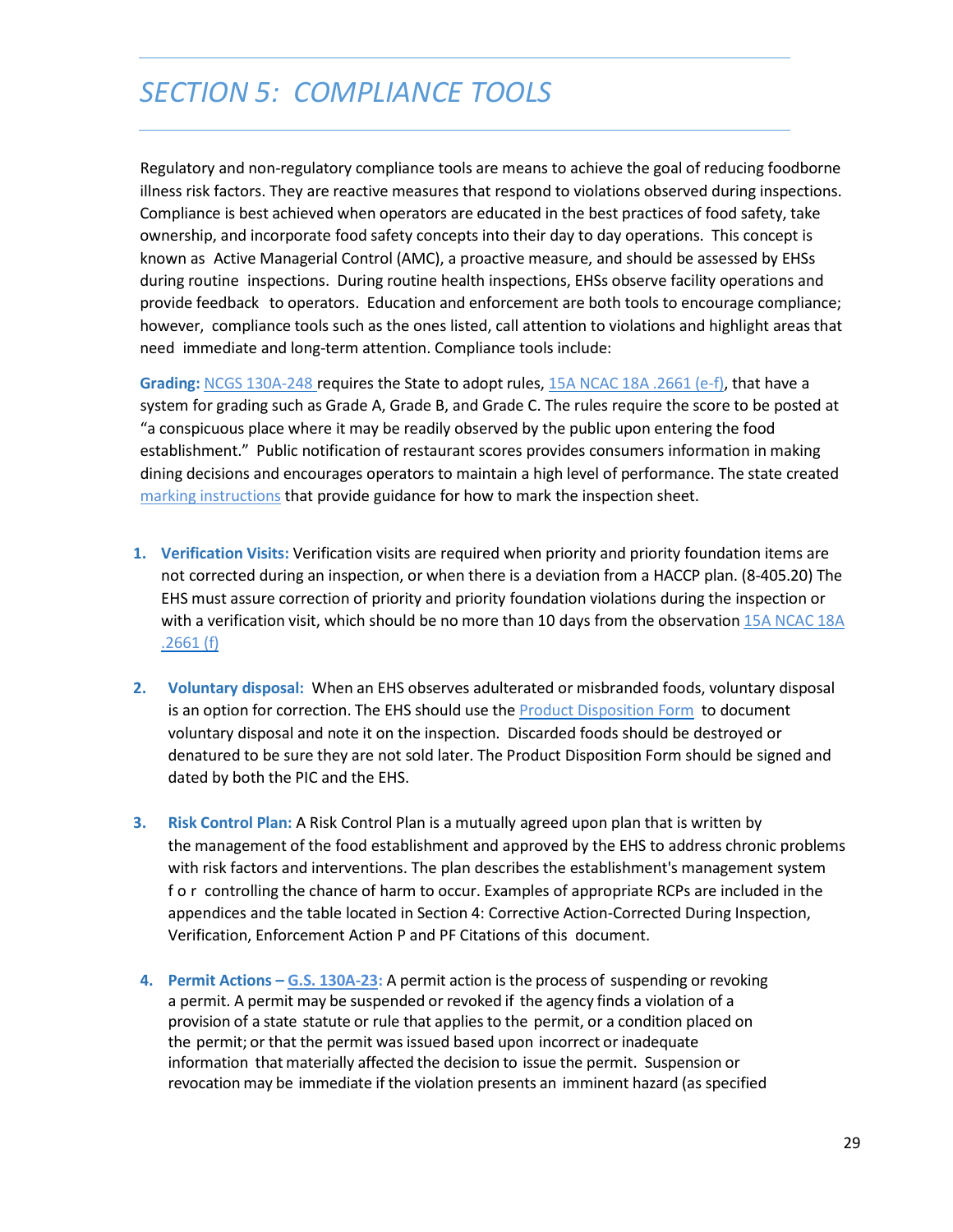in applicable law). Otherwise, suspension or revocation requires notice of intent to suspend or revoke. In most situations, it is advisable to consider *suspension* if the problem is one that can be fixed. In all cases, if the score drops below 70 an imminent hazard exists, and the permit is revoked. Examples of Scenarios Intent vs Immediate [Suspension/Revocation](https://ehs.ncpublichealth.com/faf/docs/enfmanstrat/IntentvsImmediateSuspensionsScenarios.docx)

- a. Intent to Suspend a tentative or provisional decision to cease permit operations should all identified rule violations not be corrected within 30 days. If all identified rule violations are not corrected during the prescribed time, the department must suspend the permit, as stated in the notice. Suspension disallows operations until all rule violations are corrected and verified by the EHS.
- b. Intent to Revoke a tentative or provisional decision to permanently cease permit operations should all identified rule violations not be corrected within 30 days. Once revoked, the operator must apply for a new permit. *Prior to revoking a permit it is highly advised that you contact you[r Regional EHS.](https://ehs.ncpublichealth.com/faf/docs/foodprot/RegionalFoodMapMay28-2018.pdf)*
- c. Immediate Suspension a notice to cease facility operation immediately due to an imminent hazard. Once suspended, all identified rule violations must be corrected before the notice is lifted.
- d. Immediate Revocation a notice to cease facility operation immediately due to an imminent hazard. Once revoked, the operator must apply for a new permit. Note: If a score drops below 70, the permit is immediately revoked. In other instances, a revocation is issued only when a hazard cannot be corrected and should not be taken lightly. *Prior to revoking a permit it is highly advised that you contact you[r Regional](https://ehs.ncpublichealth.com/faf/docs/foodprot/RegionalFoodMapMay28-2018.pdf)  [EHS.](https://ehs.ncpublichealth.com/faf/docs/foodprot/RegionalFoodMapMay28-2018.pdf)*
- **5. [Embargo](https://ehs.ncpublichealth.com/faf/food/fd/docs/TheEmbargoProcess-October2012.pdf)[-G.S. 130A-21:](https://ehs.ncpublichealth.com/faf/food/fd/docs/GS_130A-21-Embargo.pdf)** The purpose of embargo authority is to prevent [adulterated](https://ehs.ncpublichealth.com/faf/food/fd/docs/EmbargoAdulteratedMisbranded.pdf) or [misbranded](https://ehs.ncpublichealth.com/faf/food/fd/docs/EmbargoAdulteratedMisbranded.pdf) foods or drinks from being served to the public. Embargo means tagging the suspect food or drink and warning all persons not to remove or dispose of it. The embargoed item(s) may not be destroyed without a court order. The NC Department of Agriculture and Consumer Services (NCDA&CS) has primary embargo authority. Public health's authority extends only to establishments that are regulated by state public health laws or that are the subject of a communicable disease investigation. The only public health officials who may order embargo are state EH agency officials, regional specialists, or a local health director (who must consult with a regional specialist or other state EH agency official). Public health must notify NCDA&CS when the public health embargo authority is exercised. Link to **Embargo Flow Chart Guidance**. Link to [Embargo tags.](http://ehs.ncpublichealth.com/docs/forms/221552-28-6001-NC-Embargoed-SH.pdf) *See pages 32-33 for more information on Embargo and FAQs.*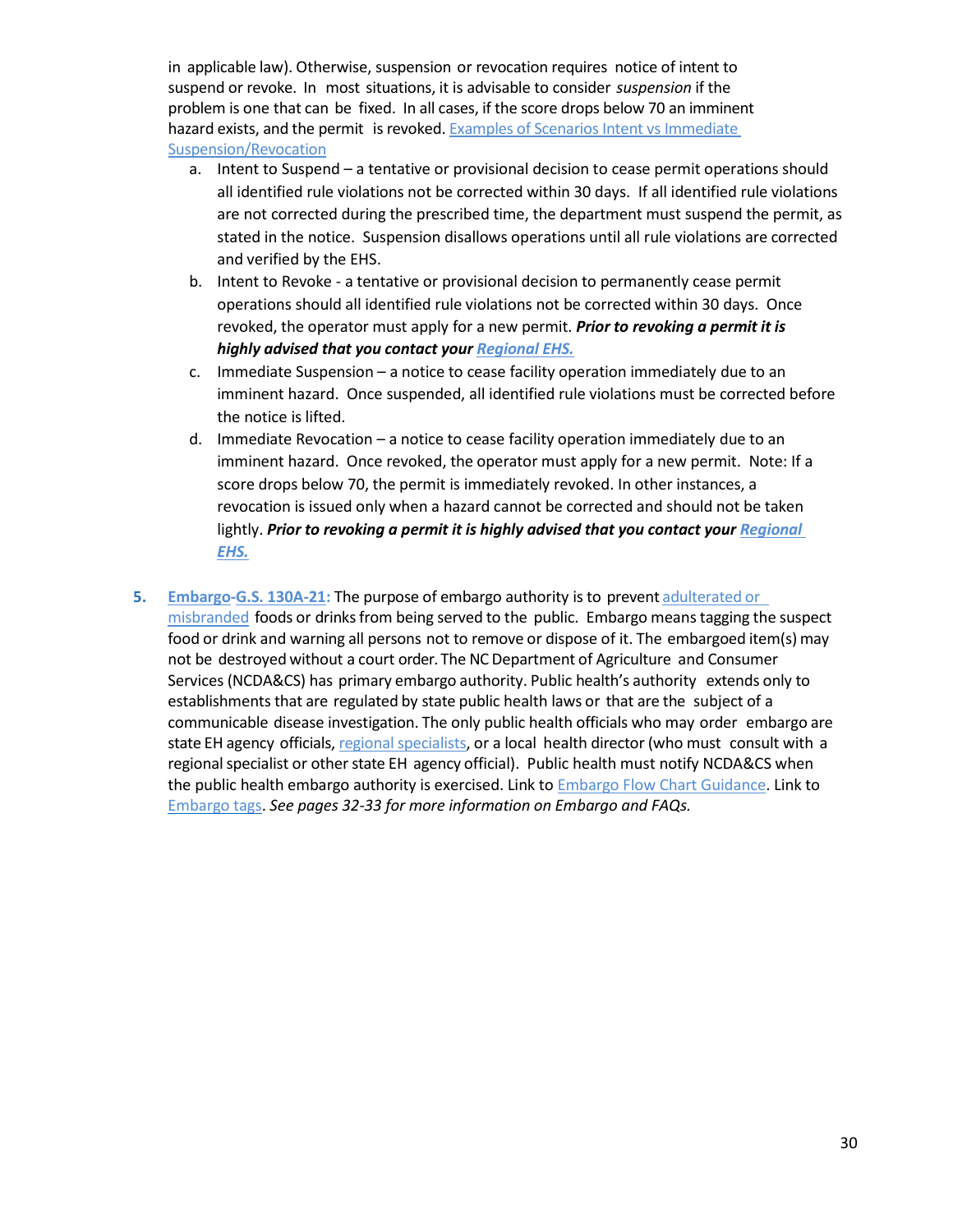### <span id="page-31-0"></span>*SECTION 6: LEGAL REMEDIES*

#### **1. Injunction – [G.S. 130A-18](https://www.ncleg.net/EnactedLegislation/Statutes/PDF/BySection/Chapter_130A/GS_130A-18.pdf)**

An injunction is a court order. In the public health context, an injunction orders a person to stop violating public health laws. Either the state or a local health director may seek an injunction for any violation of a public health statute or rule, or a local board of health rule. An action for injunction must be filed in the superior court of the county where the violation occurred. A person who fails to comply with an injunction may be held in contempt of court.

#### **2. Public Health Nuisance – [G.S. 130A-19](https://www.ncleg.net/EnactedLegislation/Statutes/PDF/BySection/Chapter_130A/GS_130A-19.pdf)**

A public health nuisance is a situation on property that impacts public health. Determining whether a situation is a public health nuisance that is subject to legal remedy can be difficult. There is no law that clearly explains what constitutes a public health nuisance. The state health director or a local health director may determine that a public health nuisance exists and order the person in charge of a property to abate the nuisance. If the person does not take action pursuant to the order, the state or local health director may file an action in the superior court to enforce the order.

#### **3. Abatement for Imminent Hazard – G.S. [130A-20](https://www.ncleg.net/EnactedLegislation/Statutes/HTML/BySection/Chapter_130A/GS_130A-20.html)**

An imminent hazard is a situation that, if no immediate action is taken, is likely to cause an immediate threat to human life, or an immediate threat of serious physical injury or serious adverse health effects, or a serious risk of irreparable damage to the environment. After determining that an imminent hazard exists, a health director may either issue an abatement order, or take direct action to abate the hazard. If the director elects to abate rather than order abatement, the health department will incur the costs. Ordinarily the department will have a lien on the property for the costs, but the lien may be defeated in some circumstances.

#### **4. Administrative Penalties – [G.S. 130A-22](https://www.ncleg.net/EnactedLegislation/Statutes/HTML/BySection/Chapter_130A/GS_130A-22.html)**

An administrative penalty is a monetary fine. They may be imposed on a person who violates laws related to lead certification, OSWW, or smoking. The amount of the penalty is set by state laws. If a person fails to pay, the imposer of the penalty (state or local health director) may file an action in Superior Court.

#### **5. Misdemeanor – G.S. [130A-25](https://www.ncleg.net/gascripts/statutes/statutelookup.pl?statute=130A-25)**

A person may be charged with a misdemeanor for violating any public health statute or rule except those pertaining to smoking. The violation is a class 1 misdemeanor under G.S. [14-3.](https://www.ncleg.net/EnactedLegislation/Statutes/HTML/BySection/Chapter_14/GS_14-3.html) When a person is convicted of a misdemeanor for violating public health laws, he or she ordinarily is sentenced in accordance with North Carolina's Structured Sentencing laws. There is an exception: if the conviction is for a violation of the communicable disease laws, the person may be sentenced for up to two years. The case is tried in district court. If the defendant is found guilty, he or she may appeal to superior court for a new trial. More on How [to Pursue a Class I Misdemeanor](https://ehs.ncpublichealth.com/faf/docs/enfmanstrat/HowtoPursueaClassIMisdemeanor.docx)

#### **6. Right of Appeal – Informal Review Process and Appeals Procedure - 15A [NCAC](https://ehs.ncpublichealth.com/docs/rules/294306-26-2600.pdf) 18A .2676**

If a permit holder disagrees with a decision of the local health department on the interpretation, application, or enforcement of the rules, the permit holder may: (1) Request an informal review, or (2) Initiate a contested case in accordance with G.S. [150B.](https://www.ncleg.net/enactedlegislation/statutes/html/bychapter/chapter_150b.html)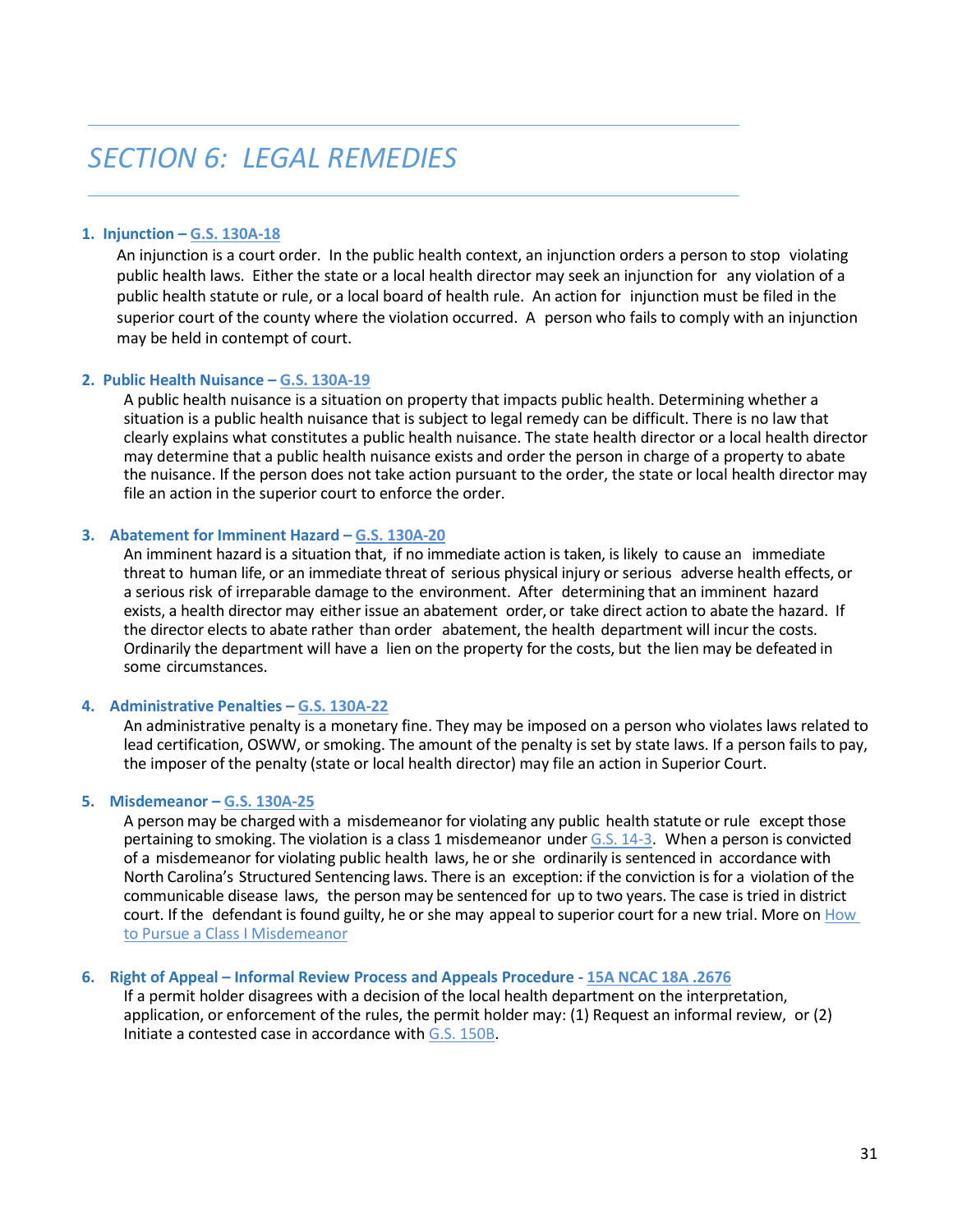#### **Regulated VS Non-Regulated Activities & Food Items**

The types of establishments which prepare and serve food and drink regulated by the State of North Carolina are determined by statutes, rules, and interagency agreements. The following chart illustratesthefoodsafetyregulatoryresponsibilitiesfortheN.C.Departmentof Health and Human Services(NCDHHS), Food Protection Branch. The appropriate statute or rule is referenced. Establishments or activities exempt from NCDHHS DEH regulation are, by statute, regulated by the N.C. Department of Agriculture and Consumer Services (NCDA&CS). This chart is not intended to be a comprehensive list of establishments or activities. [Jurisdiction Chart](https://ehs.ncpublichealth.com/docs/position/JurisdictionChart-October2017.pdf)

#### **Exempt Food Sales**

This section addresses issues involving §130A 250 (7), a statute that allows some food and drink sales to be exempt from regulation.

#### **Local health departments have experienced issues involving the abuse of the exemption. These abuses include:**

- •food sales by individuals or organizations that do not meet the legal definition of the exemption; •food sales that exceed two consecutive days once per month;
- •food sales by individuals that do not genuinely represent the organization that meets the legal definition of the exemption.

#### **The following questions have been posed by local environmental health programs regarding the interpretation and enforcement of [§130A 250 \(7\):](https://www.ncleg.net/EnactedLegislation/Statutes/PDF/BySection/Chapter_130A/GS_130A-250.pdf)**

#### **1. How can I confirm that an organization is exempt under [§130A 250 \(7\)?](https://www.ncleg.net/EnactedLegislation/Statutes/PDF/BySection/Chapter_130A/GS_130A-250.pdf)**

- •Search the database of corporations (including non-profits) on the NC Secretary of State [website.](https://www.sosnc.gov/search/index/corp) This database confirms the status of non-profit organizations, such as churches, civic groups, and relief organizations. You may also call the Secretary of State's office at (919) 807- 2000.
- •To verify that an organization is exempt from federal income tax under the Internal Revenue Code, confirm that the organization has received  $501(c)(3)$  approval or similar exemption from the Internal Revenue Service. To receive approval, the not-for- profit (i.e., nonprofit) organization must be organized and operated exclusively for one or more exempt purposes. IRS database is [here.](https://apps.irs.gov/app/eos/)
- •To verify political committees registered with the North Carolina Board of Elections, you can search the online [database.](https://www.ncsbe.gov/Campaign-Finance/report-search)
- •To verify if an establishment is exempt and has a mixed beverage or wine shop permit visit the [ABC Permits website.](https://abc.nc.gov/Permit/BusinessSearch)
- **2. Can I require information or require an information collection form regarding an exempt food sales event?**
	- •It is important for local environmental health programs to collect information on an exempt event for trace back and investigative purposes. If a foodborne illness outbreak is linked to the event, the type of information that will be needed for the investigation includes:
		- The organizer name and contact information, tax-exempt organization associated with the event
		- Location(s) and date(s) of the event, the types of food served (menu)
		- The local environmental health program should have a standard protocol for both regulated and exempt food sales event information collection forms.
		- Require advance notification. Use the same time frame you would use for regulated temporary events.
		- Use a standard information collection form.

#### **3. How can I know if the person really represents the exempt organization?**

- •To verify the validity of the requested information, the person seeking the exemption should submit:
	- official documentation of the tax-exempt status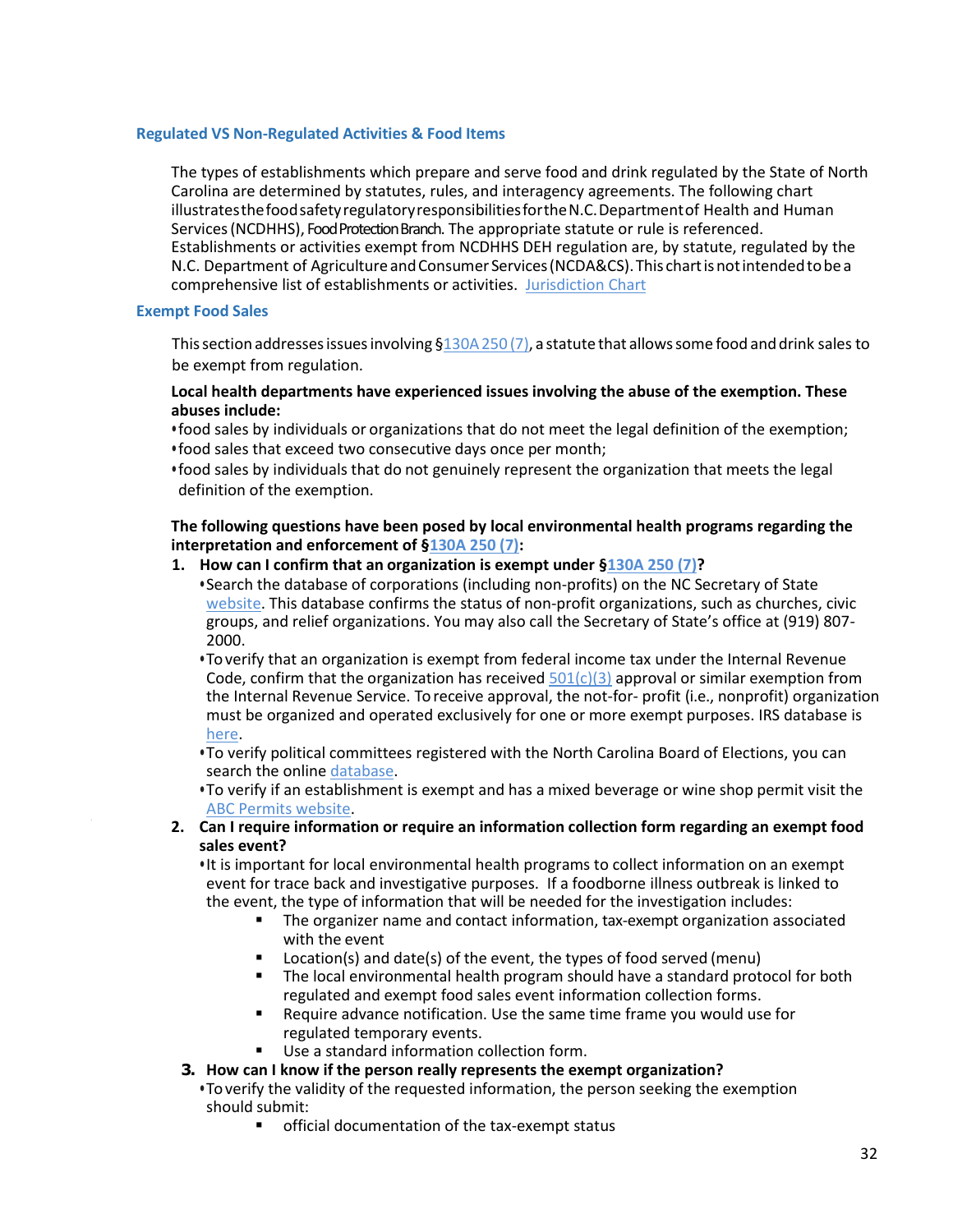- **E** letter from organization incorporator, board member or other executive stating the location, dates of the fundraiser, date of the previous fundraiser and statement to the fact that the proprietor handling the sale is acting solely as an employee and that all proceeds are collected by the organization
- a food service permit if a coventurer or caterer is used.
- **4. How can I know if the exemption has already been used for the month?** 
	- •Check with other local environmental health programs for information regarding past exemption usage. The environmental health listserv can be used for communicating information regarding specific events or organizations. In the future, there are plans to develop a statewide database that counties may research for exemption usage.

#### **Illegal Food & Drink Sales**

**1) Can embargo authority be used for non-permitted (illegal) food and drink sales?** Yes. [§130A-21](https://www.ncleg.net/EnactedLegislation/Statutes/HTML/BySection/Chapter_130A/GS_130A-21.html) allows the Secretary of the N.C. Department of Environment and Natural Resources or a local health director to exercise embargo authority concerning food or drink that is subject to regulation by the NCDHHS. [§130A-248\(b\)](https://www.ncleg.net/gascripts/statutes/statutelookup.pl?statute=130A-248) requires all establishments that serve food or drink for pay to receive a permit or transitional permit from the NCDHHS prior to operating. Exceptions are listed in [§130A-250.](https://www.ncleg.net/EnactedLegislation/Statutes/PDF/BySection/Chapter_130A/GS_130A-250.pdf) Therefore, the sale of food or drink for pay without a permit is subject to regulation by the NCDHHS and subject to embargo authority.

#### **2) What should I do if I encounter illegal food or drinksales?**

The following steps will assist you with addressing the situation:

- Verify that the food or drink is regulated under [§130A-248.](https://www.ncleg.net/gascripts/statutes/statutelookup.pl?statute=130A-248) Be sure that the food or drink does not fall under the exemptions listed under [§130A-250.](https://www.ncleg.net/EnactedLegislation/Statutes/PDF/BySection/Chapter_130A/GS_130A-250.pdf)
- Obtain identifying information, such as name, address, and telephone numbers.
- Gather documentation, such as photographs, receipts, and product temperatures.
- Contact the appropriate division of the NCDA&CS:
	- i. [Meat and Poultry Inspection Service](http://www.ncagr.gov/MeatPoultry/contact.htm)
	- ii. [Food and Drug Division](http://www.ncagr.gov/fooddrug/consumercoms.htm)
- Obtain voluntary disposal of the food and drink products if possible
	- i. Complete the [Product Disposition Form,](https://ehs.ncpublichealth.com/docs/forms/ProductDispositionForm.pdf) thoroughly noting quantities and identifying information of the discarded food or drink.
	- ii. Cite [106-129](https://ehs.ncpublichealth.com/faf/food/fd/docs/EmbargoAdulteratedMisbranded.pdf) (adulterated) or [106-130](https://mobile.ncleg.net/EnactedLegislation/Statutes/PDF/BySection/Chapter_106/GS_106-130.pdf) (misbranded); consult with your [regional](https://ehs.ncpublichealth.com/faf/docs/foodprot/RegionalFoodMapMay28-2018.pdf) EHS and/or [NCDA&CS](http://www.ncagr.gov/) to determine the appropriate status.
	- iii. Obtain signature of responsible person.
	- iv. Observe food or drink being denatured.
	- v. Issue a Violation Notice. [Example Violation Notice](https://ehs.ncpublichealth.com/faf/docs/enfmanstrat/ILLEGALFOODVENDORVIOLATIONEXAMPLE.pdf)
- If voluntary disposal cannot be obtained, proceed with [embargo](https://ehs.ncpublichealth.com/faf/food/fd/docs/EmbargoProcessFlowchartJanuary-2013.pdf)
	- i. Consult with you[r regional EHS](https://ehs.ncpublichealth.com/faf/docs/foodprot/RegionalFoodMapMay28-2018.pdf) (or their superiors) before [embargo.](https://ehs.ncpublichealth.com/faf/food/fd/docs/EmbargoProcessFlowchartJanuary-2013.pdf)
	- ii. Cite [106-129](https://ehs.ncpublichealth.com/faf/food/fd/docs/EmbargoAdulteratedMisbranded.pdf) (adulterated) or [106-130](https://mobile.ncleg.net/EnactedLegislation/Statutes/PDF/BySection/Chapter_106/GS_106-130.pdf) (misbranded); consult with your [regional](https://ehs.ncpublichealth.com/faf/docs/foodprot/RegionalFoodMapMay28-2018.pdf) EHS and/or [NCDA&CS](http://www.ncagr.gov/) to determine the appropriate status.
	- iii. Obtain signature of responsible person.
	- iv. Affix [embargo tag.](http://ehs.ncpublichealth.com/docs/forms/221552-28-6001-NC-Embargoed-SH.pdf)
	- v. Clearly segregate and label the embargoed product and store in a designated area that is accessible to the person with embargo authority upon request.
	- vi. Document identifying information of embargoed food or drink, includingphotos.
	- vii. Proceed with petition proceedings.

#### **3) Are foods and drinks prepared in facilities located in other states subject to embargo?**

Prepared foods and drinks originating in food service establishments outside of the regulatory jurisdiction of NC are from an unapproved source since access to and inspection of the food service establishment cannot be obtained. Foods prepared in out-of-state food service establishments and subsequently packaged can be considered as originating from an approved source only if prior approval has been granted through the Departments of Agriculture of both states. Foods from unapproved sources are subject to embargo action.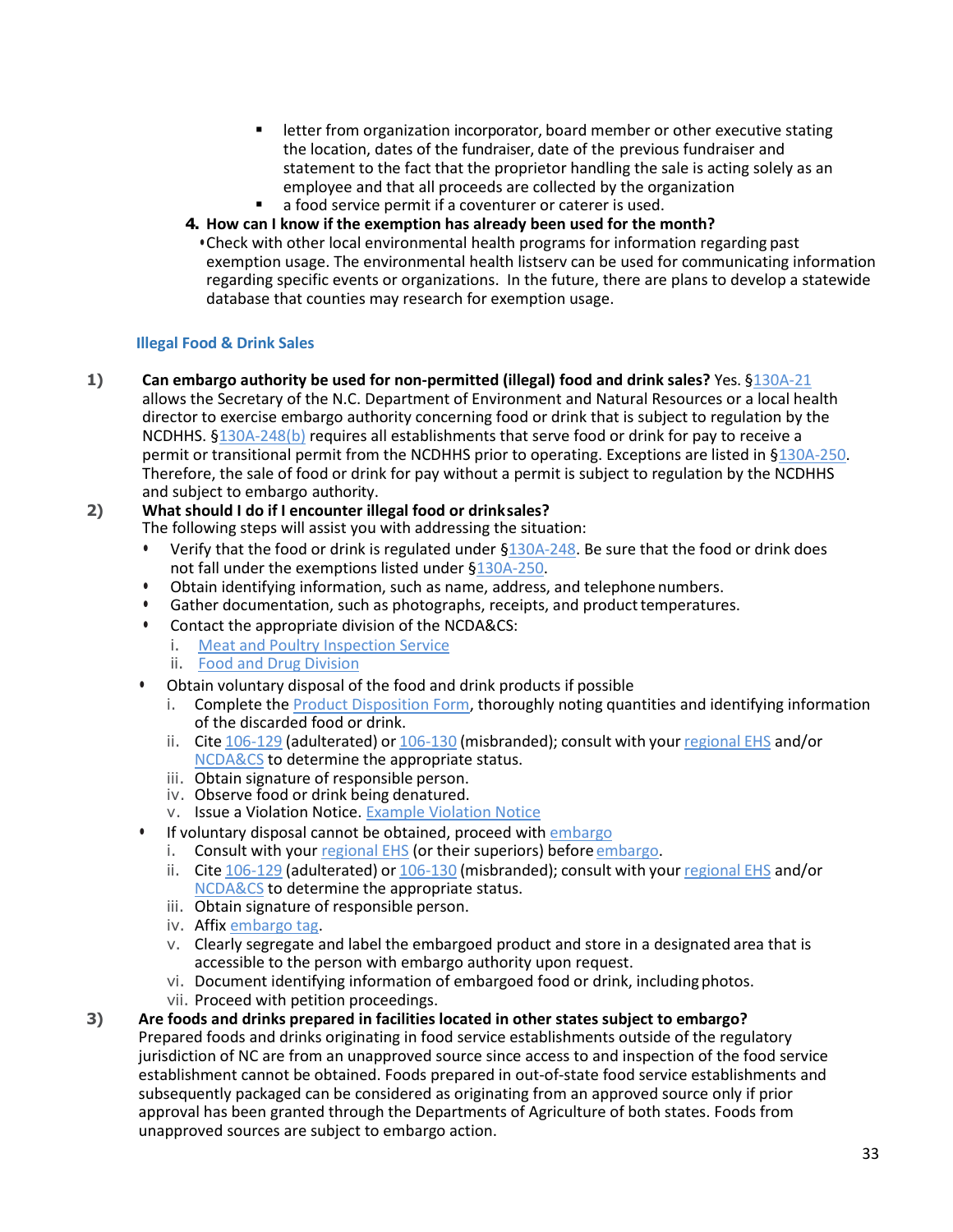#### **FAQs: Embargo of Food & Drink Products -[§130A-21\(a\)](https://www.ncleg.net/EnactedLegislation/Statutes/HTML/BySection/Chapter_130A/GS_130A-21.html)**

The following questions and answers represent common issues encountered by environmental health specialists regarding embargo of food and drink products. A helpful Embargo Flow Chart is [here.](https://ehs.ncpublichealth.com/faf/food/fd/docs/EmbargoProcessFlowchartJanuary-2013.pdf)

#### **What is the origin of our authority?**

The ability to exercise embargo authority is granted to the Secretary of the NC Department of Health and Human Services (NCDHHS) or a local health director b[y §130A-21.](https://www.ncleg.net/EnactedLegislation/Statutes/HTML/BySection/Chapter_130A/GS_130A-21.html) Embargo action can be taken by a local health director only after consultation wit[h NCDHHS regional](https://ehs.ncpublichealth.com/faf/docs/foodprot/RegionalFoodMapMay28-2018.pdf)  [environmental health specialists,](https://ehs.ncpublichealth.com/faf/docs/foodprot/RegionalFoodMapMay28-2018.pdf) or the Division of Environmental Health director or the director's designee. Embargo authority is not delegated to individual environmental health specialists in local health departments.  $§130A-21$  references  $§106-125$ , the statute that grants embargo authority to the NC Department of Agriculture and Consumer Services (NCDA&CS) and requires immediate notification to NCDA&CS when embargo action is taken by NCDHHS.

#### **What types of establishments are subject to our embargoauthority?**

- NCDHHS's embargo authority applies to an establishment:
- that is subject to regulation by NCDHHS or
- that is subject to rules adopted by the Commission for Public Health, or
- that is the subject of a communicable disease investigation under [§130A-144.](https://www.ncleg.net/EnactedLegislation/Statutes/HTML/BySection/Chapter_130A/GS_130A-144.html)

Therefore, NCDHHS is authorized to use embargo action within any establishment that is inspected by the Department. The NCDHHS's authority does not apply to an establishment regulated by NCDA&CS unless the establishment is only partially regulated by NCDA&CS and then public health's embargo authority extends to the rest of the establishment.

#### **What criteria must a food meet to be eligible for embargoaction?**

To take embargo action on a food or drink item, the food or drink must be either adulterated or misbranded. These terms are the same terms used by the NCDA&CS for embargo purposes.

**[Adulterated:](https://www.ncleg.net/EnactedLegislation/Statutes/PDF/BySection/Chapter_106/GS_106-129.pdf)** Adulterated is defined within [§106-129.](https://www.ncleg.net/EnactedLegislation/Statutes/HTML/BySection/Chapter_106/GS_106-129.html) The following are examples of issues that would deem a food or drink to be adulterated but are not intended to be a comprehensive definition:

- The food or drink contains a poisonous or deleterious substance which may render it injurious to health;
- The food or drink consists in whole or in part of a diseased, contaminated, filthy, putrid or decomposed substance, or if it is otherwise unfit for food;
- The food or drink has been produced, prepared, packed or held under insanitary conditions whereby it may have become contaminated with filth, or whereby it may have been rendered diseased, unwholesome or injurious to health;
- The food or drink is the product of a diseased animal or an animal which has died otherwise than by slaughter, or that has been fed upon the uncooked offal from a slaughterhouse.

**[Misbranded:](http://www.ncagr.gov/MeatPoultry/pdf/Foods%20Deemed%20Misbranded.pdf)** Misbranded refers to food or drink that is labeled improperly, fraudulently, or does not meet the labeling standards within [§106-139](https://www.ncleg.net/EnactedLegislation/Statutes/PDF/BySection/Chapter_106/GS_106-139.pdf) and [106-139.1.](https://www.ncleg.net/EnactedLegislation/Statutes/PDF/BySection/Chapter_106/GS_106-139.1.pdf) NCDHHS should not take embargo action on foods or drink based upon misbranding. Instead, the Food and Drug Division of the NCDA&CS should be contacted immediately [here.](http://www.ncagr.gov/fooddrug/consumercoms.htm)

#### **What examples of"adulteration?"**

For a food or drink to be adulterated, it must meet the criteria specified within [§106-129.](https://www.ncleg.net/EnactedLegislation/Statutes/HTML/BySection/Chapter_106/GS_106-129.html) The following are examples of adulteration and are not meant to be a comprehensive list.

• the food is obviously spoiled, moldy, or exhibits a foul odor associated with decomposition;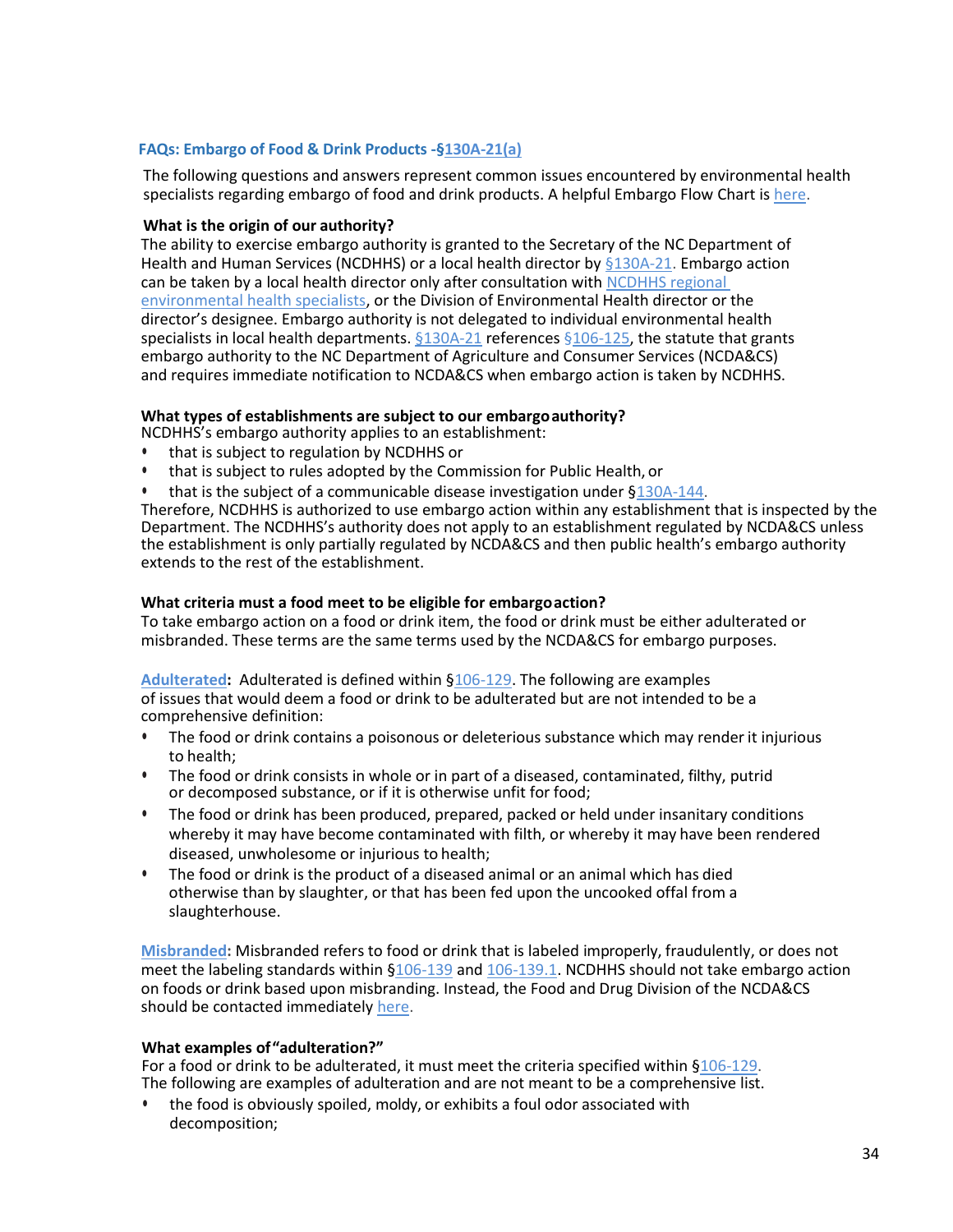- the food was prepared within areas that could be considered insanitary, such as clandestine animal slaughtering operations and food service establishments (such as home kitchens);
- the food has been contaminated with a cleaning solution, sanitizer, or other potentially harmful chemical;
- the food was prepared using meat or poultry products that did not originate in a USDA/ NCDA&CS-inspected processing facility.

#### **Time/Temperature Abuse**

Prior to taking embargo action based upon time and temperature abuse, it must be clearly established that the potentially hazardous food is adulterated. If the potentially hazardous food has been in the temperature danger zone for longer than four hours, then documentation of the time and temperature of the food both at the beginning and end of the time will help to establish adulteration. Consultation with the Food and Drug Division of NCDA&CS may also be necessary since many factors contribute to adulteration due to time/temperature abuse. In some cases, product samples may need to be analyzed to determine adulteration.

#### **When should the Product Disposition Form becompleted?**

The [Product Disposition Form](https://ehs.ncpublichealth.com/docs/forms/ProductDispositionForm.pdf) should be completed when an embargo action is taken or when an embargo action would be taken but the establishment chooses to voluntarily dispose of the potentially adulterated food. The appropriate sections of the form should be completed, including the signature of the official (embargo) or responsible person (voluntary disposal).

#### **What type of documentation should be completed when embargo action is taken?**

Whenever embargo actions are taken, an effort should be made to collect as much information regarding the event as possible. Documentation consists of:

- [Product Disposition Form\(s\):](https://ehs.ncpublichealth.com/docs/forms/ProductDispositionForm.pdf) In addition to basic demographic information, Product Disposition Forms should be used to capture identifying information regarding the food, such as the typeof food, quantity (weight, measure, or count), brand name, and lot number. The location of the embargoed food should also be recorded to ensure that the food has not been relocated in the future. It is permissible to draw a sketch of the location if needed.
- Photographs: Photographs of the food should be taken to record the conditions under which the food was deemed adulterated or misbranded. Examples of conditions that should be captured include the temperature reading on a food thermometer while in the embargoed food, product identifying information (lot number, brand), size relationships, and location of the embargoed products.
- Notes: A detailed record of the circumstances involved in the embargo event should be kept for future reference. The type of information that should be recorded includes the names of all persons involved and their role in the event, dates of all correspondence and visits, facts of the event, and any future actions that were discussed.

#### **What is a suitable area for the storage of embargoed food?**

A suitable area for the storage of embargoed food will depend upon the circumstances under which the food was embargoed. If the embargoed food is in a permitted food service establishment, then the food should be segregated from other food items and clearly tagged and labeled as embargoed food. If not, the person may know someone, such as the owner of a food service establishment or the organizer of the event at which the food was embargoed, that would agree to store the food. In any circumstance, embargoed food must be stored in an area that is readily accessible to the public health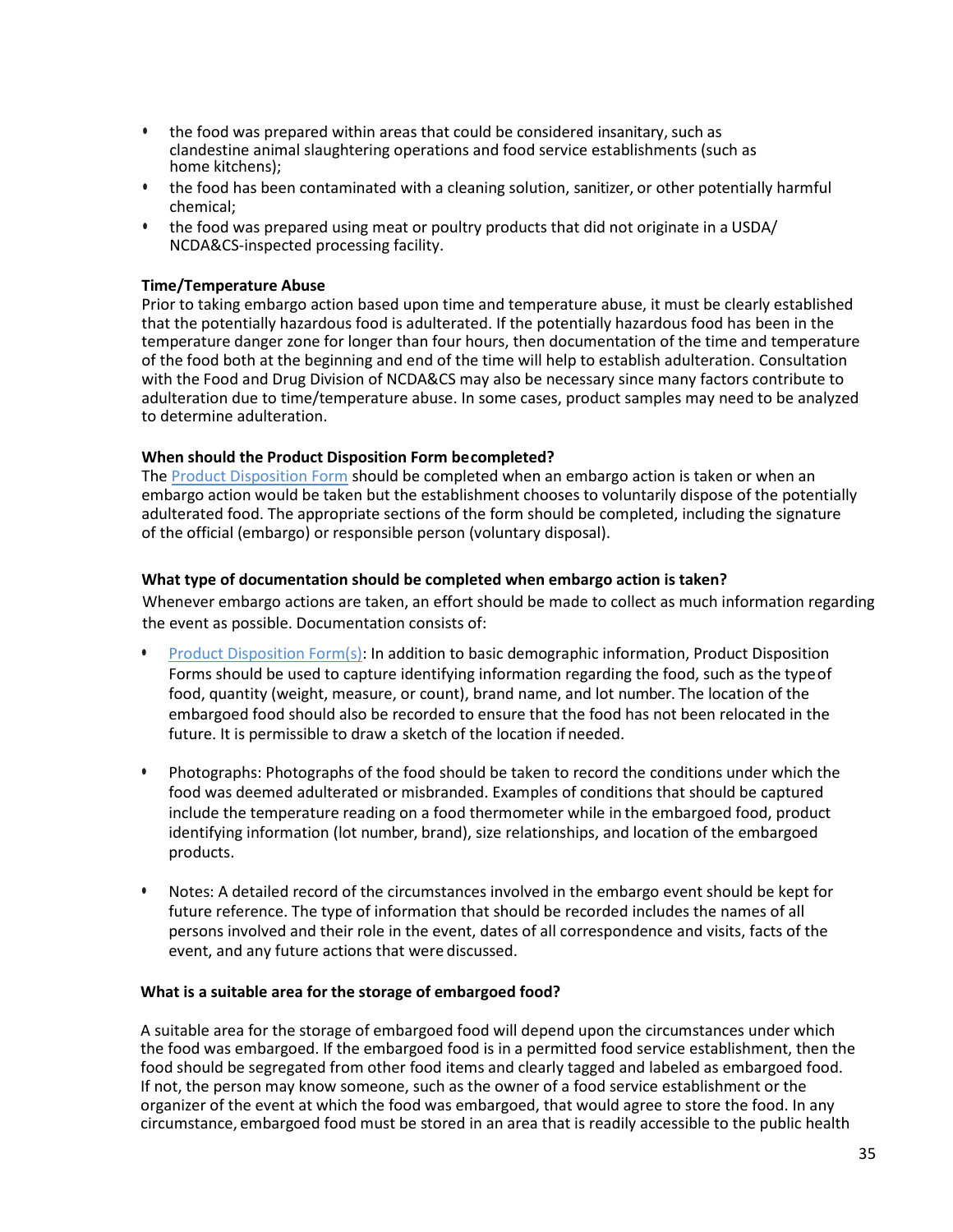official with embargo authority upon request. If the food has been disturbed or altered or if the person responsible for the food fails to produce or provide access to it, then they can be held in contempt of court. In no circumstance should the food be stored within a private residence.

#### **Embargo & Foodborne Illness Investigations**

#### **What is the appropriate course of action when investigating a foodborne illness outbreak?**

The control of the spread of the illness should be the first consideration when conducting a field investigation of a food borne illness outbreak. If the implicated food is still available for consumption, steps should be taken to prevent the food from being served. Voluntary disposal may be the appropriate action. However, consider the need for obtaining food samples before disposal. Embargo may be another option.

#### **What should be done with food involved with a foodborne illness outbreak investigation?**

Food suspected of causing a foodborne illness outbreak may be needed for pathogen analysis. Consultation should be taken with the [Communicable Disease Branch of the Division of Public](http://epi.publichealth.nc.gov/cd/contact.html)  [Health,](http://epi.publichealth.nc.gov/cd/contact.html) Department of Health and Human Services to determine if food samples are needed. If samples are needed, steps should be taken to obtain samples of the food voluntarily. However, embargo action may be warranted to ensure access to the food for sampling and that the food is not prematurely destroyed.

#### **What should be done if intentional contamination of food is suspected?**

The intentional contamination of food is a criminal act and becomes the investigative jurisdiction of law enforcement. The local law enforcement agency should be contacted immediately. In a product tampering incident, the product, packaging, storage location, and substance introduced during tampering may all be considered evidence. These items have the potential to provide significant forensic leads in the case and may be introduced into a court of law. A chain-of-custody documenting their collection, packaging, and transport is required. Anyone in contact with this evidence may be called upon to testify regarding their actions. As a result, it is important that these items are not handled or disturbed by first responders. Any responding agency should avoid contact with the evidence until law enforcement develops an evidence collection plan. If any items are handled and/or disturbed prior to being collected as evidence, every effort should be made to document all who had contact with the evidence and how the evidence was handled. Time and temperature abuse can lead to the contamination of the food, including the growth of harmful microorganisms. These microorganisms can lead to an increased risk of foodborne illnesses and long-term health effects, including death. The statutes and rules pertaining to the sale of food and drinks are designed to promote safe food preparation practices that reduce the risk of foodborne illnesses.

#### **Who has regulatory authority for the retail sale of drink?**

[§130A-248](https://www.ncleg.net/gascripts/statutes/statutelookup.pl?statute=130A-248) requires the preparation and retail sale of drink and food (including retail sales of meat and poultry products) to be regulated by the North Carolina Department of Health & Human Services (NCDHHS) using rules adopted by the Commission for Public Health [\(15A NCAC 18A .2600\)](https://ehs.ncpublichealth.com/docs/rules/294306-26-2600.pdf). The enforcement of the statutes and rules is conducted by the Department through authorized public health officials (Environmental Health Specialists) located within each local public health department. Local Environmental Health Specialists issue permits for food establishments and conduct routine inspections of their operations to help ensure that safe food is being served. Environmental health Specialists have Right of Entry ([§130A-17\)](https://www.ncleg.net/EnactedLegislation/Statutes/HTML/BySection/Chapter_130A/GS_130A-17.html). If consent for entry is not obtained, an Administrative Search and Inspection Warrant shall be obtained pursuant to [§15-27.2](https://www.ncleg.net/EnactedLegislation/Statutes/PDF/BySection/Chapter_15/GS_15-27.2.pdf) (Warrants to Conduct Inspections Authorized by Law)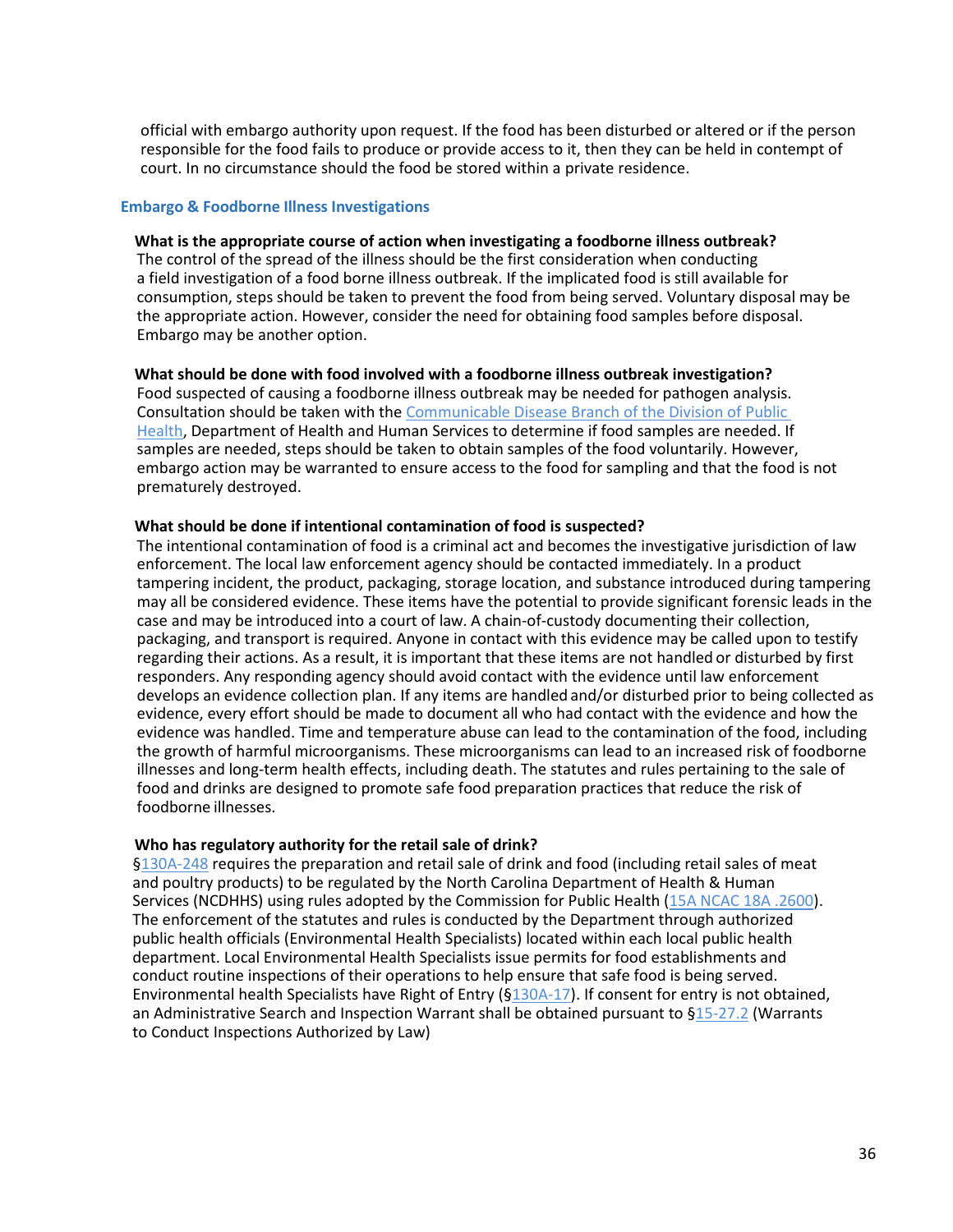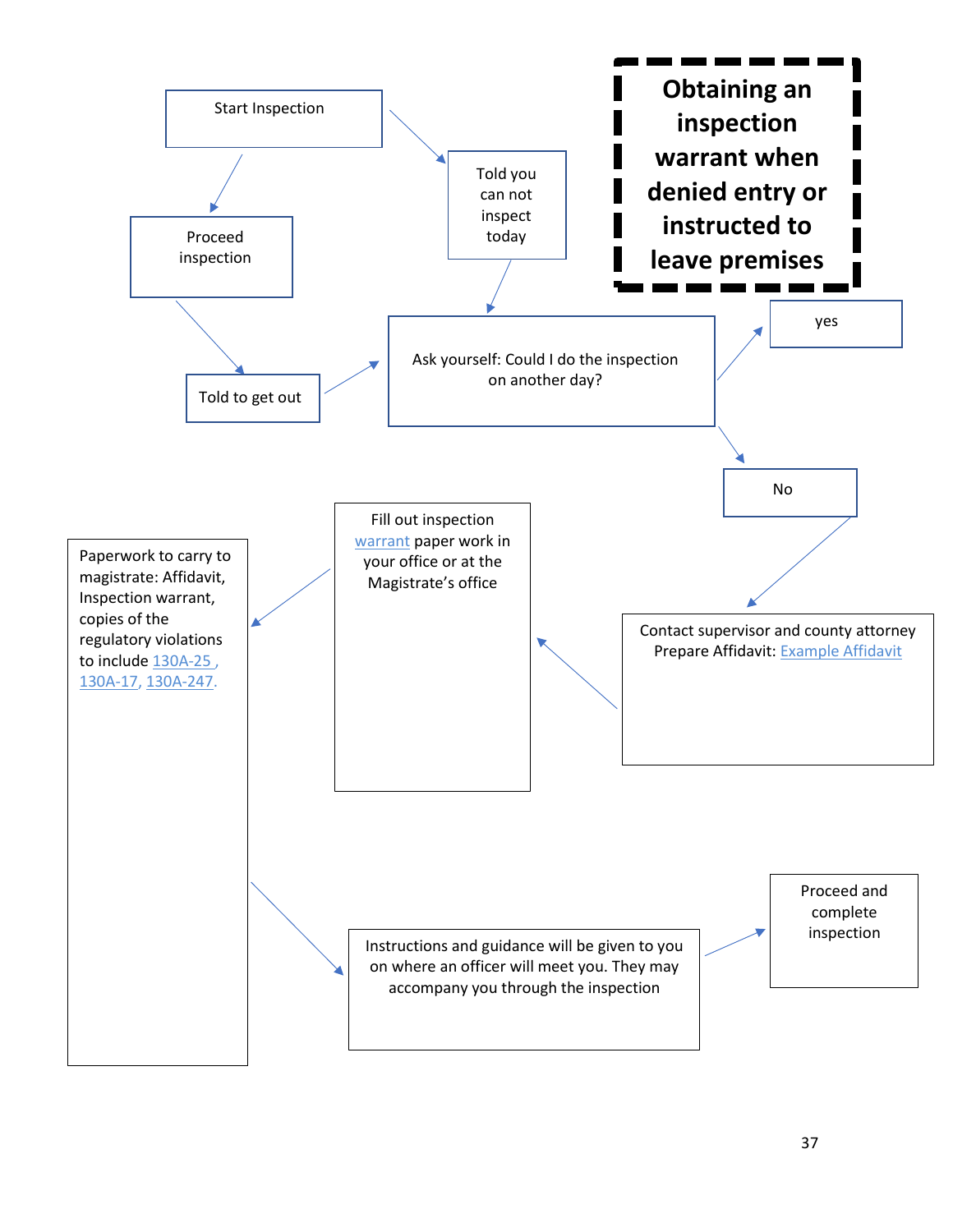# *SECTION 7: EMERGENCY SITUATIONS*

#### **Water Emergencies**

#### **Water Supply Intent to Suspend Scenarios**

- Confirmed Total Coliform
- Letter from Division of Epidemiology stating water contains elements above the state or federal standards (no imminent hazard).
- Owner fails to comply with conditions for the operation of a well (e.g. CO, Chlorinator).
- Hot water available is not sufficient volume to sustain operation.

#### **Water Supply Immediate Suspension**

- Confirmed Fecal Coliform
- Letter from Division of Epidemiology stating water contains elements that constitute an imminent hazard.
- Lack of potable water under pressure in an establishment.
- No hot water and no steps being taken to remediate the situation.

#### **Types of Water Supply Emergencies**

#### *Contamination*

Occasionally water supplies are contaminated or are suspected of being contaminated with microorganisms or chemicals due to a break in a water main or other damage to the distribution system. When contamination of a public water supply is suspected, the water utility operator or the Public Water Supply Section may issue an advisory or notice concerning use of the water supply. A low system pressure of less than 20 psi, system power loss, flooding of system, identification of sanitary defects or persistent total coliform presence can result in a "**Boil Water Advisory**" issued by the N. C. Public Water Supply Section and/or the owner of the water source.

If a **NOTICE** is issued due to the water testing positive for *E. coli* or other contamination, the establishment shall not operate until the water supply is safe. This occurrence is considered an **Imminent Health Hazard**. If the affected establishment is a foodservice establishment and it does not voluntarily close, the permit will be suspended. Licensing agencies will be notified for establishments where the local health department does not hold a permit. Se[e emergency](https://ehs.ncpublichealth.com/faf/food/fd/docs/EH-PreparednessManual-Final.pdf)  [response manual](https://ehs.ncpublichealth.com/faf/food/fd/docs/EH-PreparednessManual-Final.pdf) for guidance on handling equipment, food etc.

If an **ADVISORY** is issued due to pending test results or other unconfirmed issues from a water main break or system maintenance, the establishment may remain open for operations, but may want to take certain precautions. A **Notice of Intent to Suspend** or **Revoke Permit** may be issued depending on cause and/or severity of the source of the contamination. More guidance is available in the [emergency response manual.](https://ehs.ncpublichealth.com/faf/food/fd/docs/EH-PreparednessManual-Final.pdf)

If the water system is regulated by the Public Water Supply Section, section staff may issue a "Do Not Drink the Water" notice if the health risk is deemed unacceptable.

#### *Loss of Water*

Water supply can be lost due to problems with the water source, such as drought emergencies, or problems with the treatment and distribution systems, such as floods, power outages, and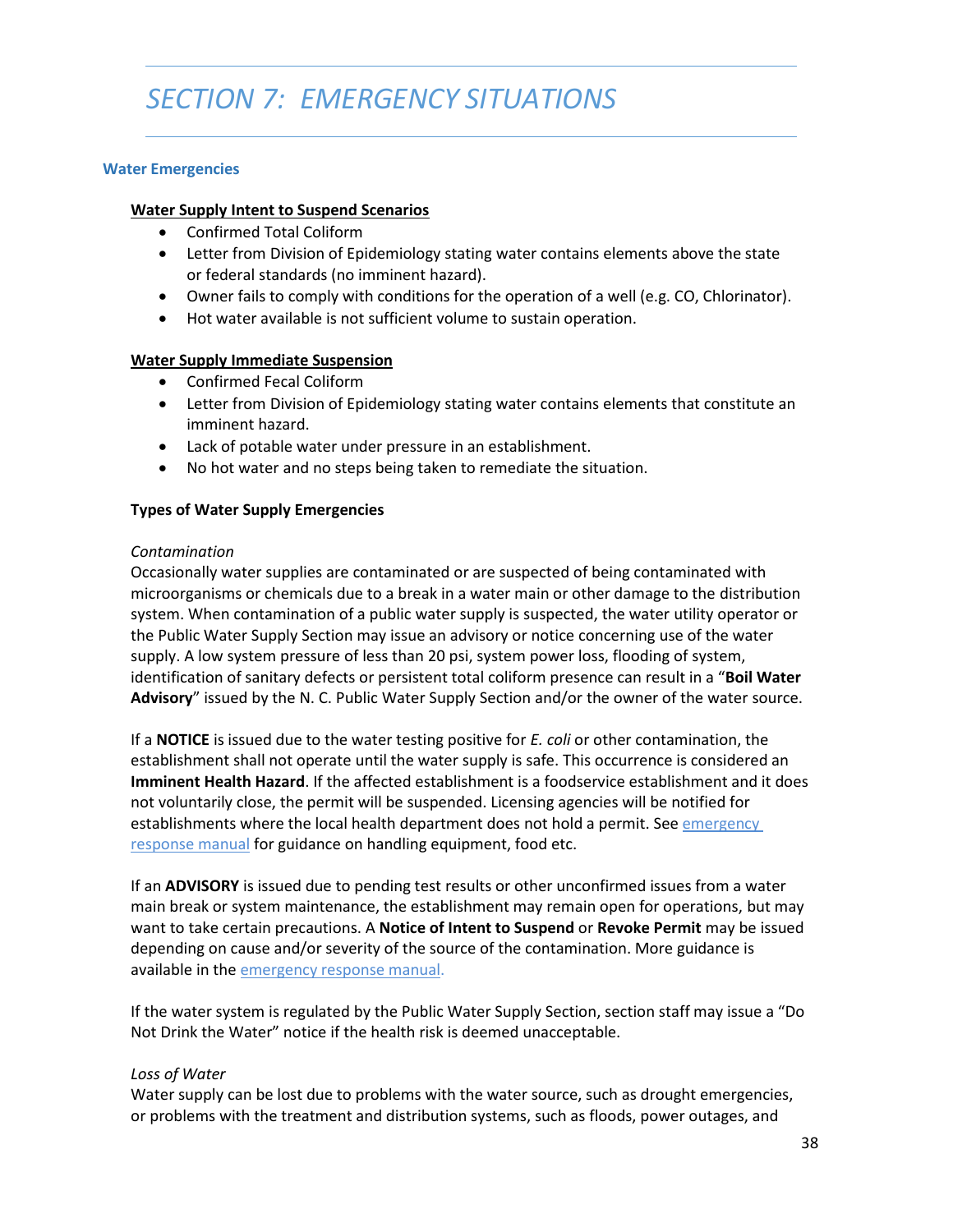damaged pipes. If a regulated facility loses its primary water source, it is important to determine the cause and possible duration of the outage. Repair and maintenance of the distribution system which can be completed in a few hours may only require an alternative source of drinking water. Long-term water losses will require closure of food establishments (imminent health hazard), unless a pre-approved water emergency plan has been approved. Institutions and other care facilities are required per 15A NCAC 18A .1313 to notify the local health department and switch to an alternative water supply for flushing toilets, bathing, handwashing, cooking, dishwashing, cleaning and other purposes when the water supply is interrupted for longer than four hours.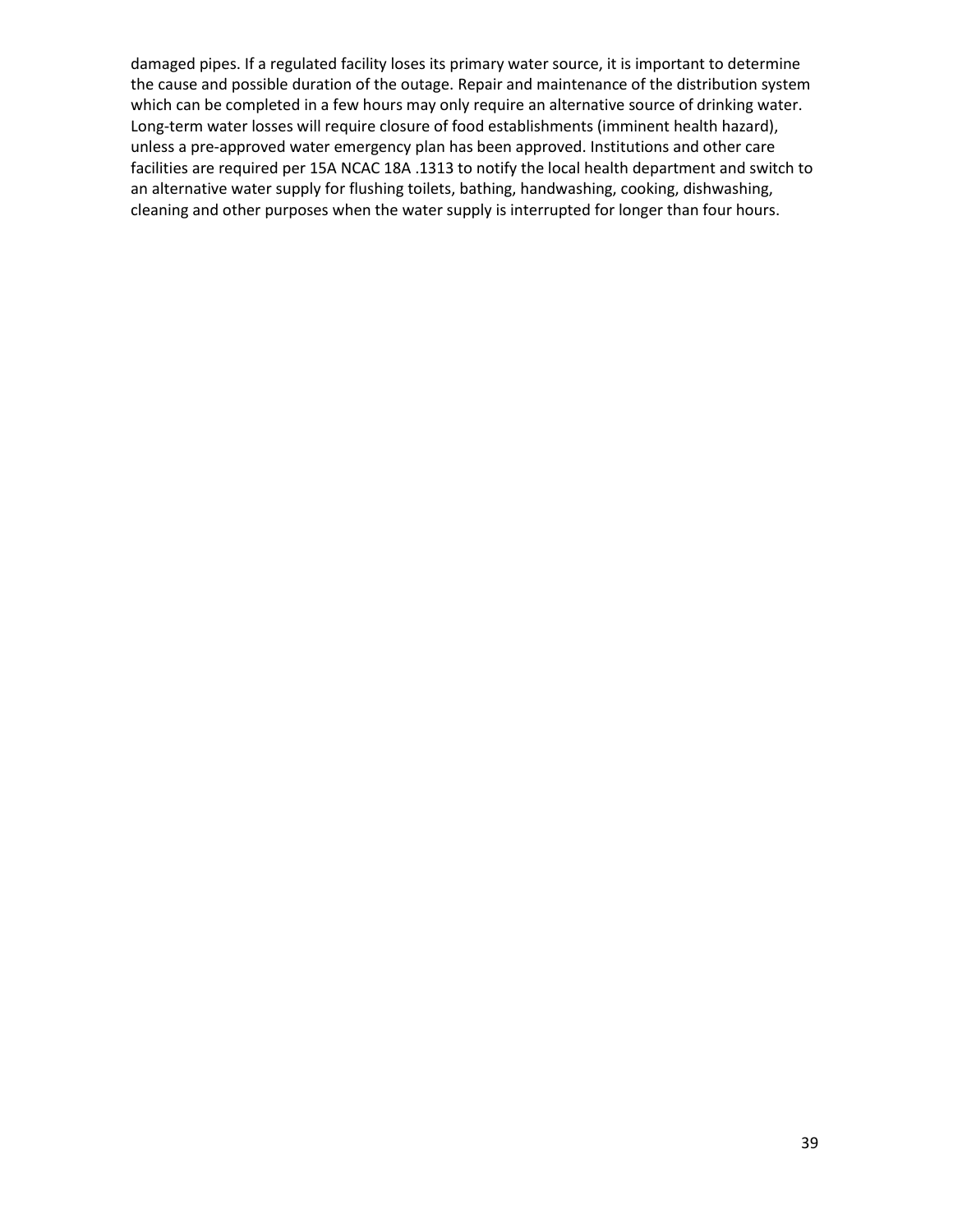